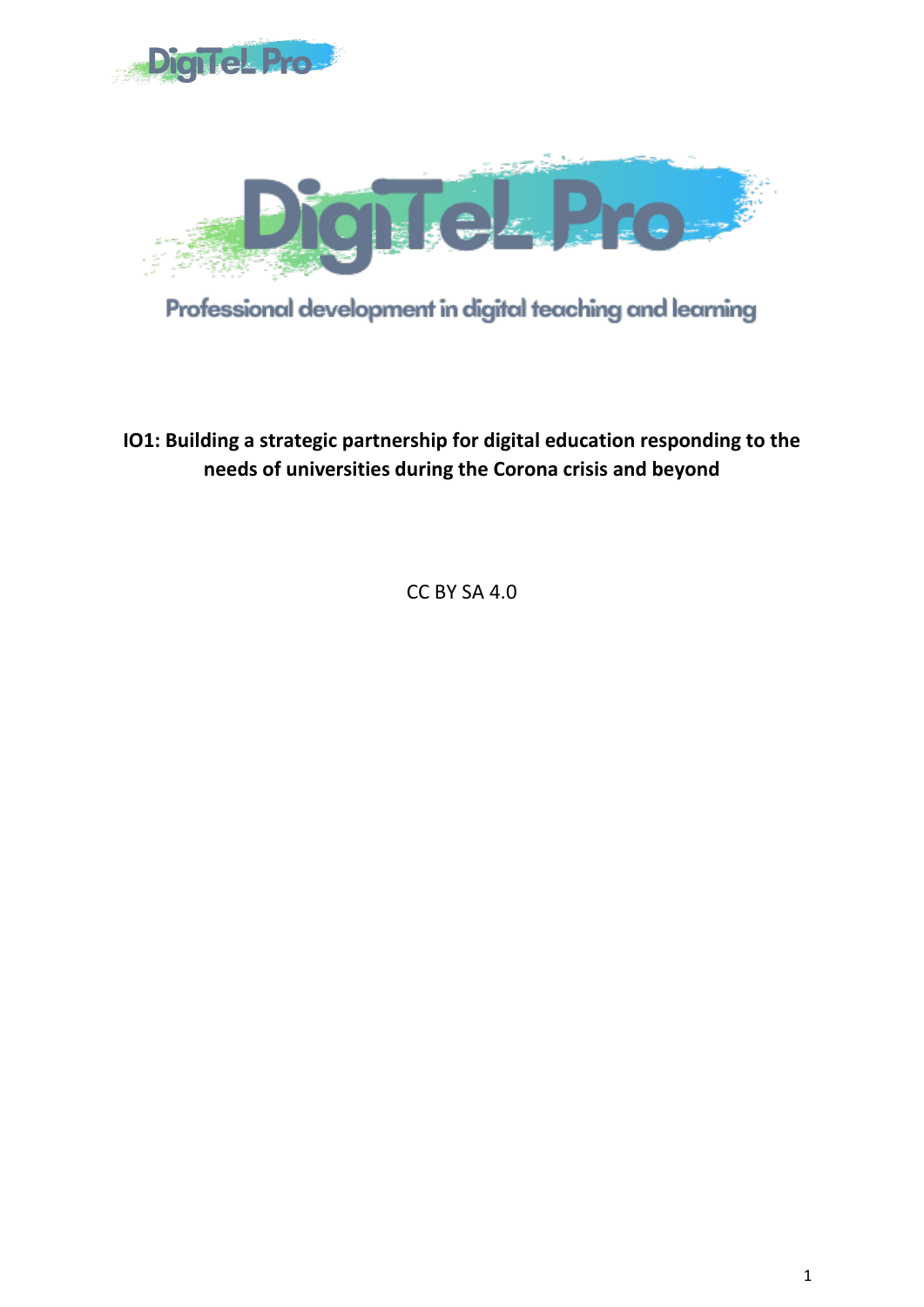

### **Document details**

| <b>Document title</b>            | Report on mapping (post-)COVID-19 needs in universities                                                                                                                                       |
|----------------------------------|-----------------------------------------------------------------------------------------------------------------------------------------------------------------------------------------------|
| WP (if applicable)               | IO1: Building a strategic partnership for digital education responding to<br>the needs of universities during the Corona crisis and beyond                                                    |
| <b>Document version</b>          | Final                                                                                                                                                                                         |
| Lead author                      | Francis Brouns, Open Universiteit                                                                                                                                                             |
| <b>Other authors</b>             | Iwan Wopereis, Roland Klemke, OUNL; Sandrine Albert (and various<br>researchers and staff from FIED members), FIED; Naomi Wahls, TU Delft;<br>Marieke Pieters, KU Leuven; Isabella Riccò, UOC |
| <b>Dissemination level</b>       |                                                                                                                                                                                               |
| Confidentiality<br><b>Status</b> | Public                                                                                                                                                                                        |
| Date                             | 16 May 2022                                                                                                                                                                                   |
| <b>CC License</b>                | $CC-BY-SA 4.0$                                                                                                                                                                                |

### **Versioning and Contribution History**

| <b>Revision</b> | Date     | <b>Author</b>           | Organisation      | <b>Description</b> |
|-----------------|----------|-------------------------|-------------------|--------------------|
| V1              | 22       | <b>Francis Brouns</b>   | Open Universiteit | Initial version    |
|                 | February |                         |                   |                    |
|                 | 2022     |                         |                   |                    |
| V <sub>2</sub>  | 22 April | Francis Brouns, Iwan    | Open Universiteit | Version for        |
|                 | 2022     | Wopereis, Roland Klemke |                   | review             |
| V3              | 16 May   | Francis Brouns, Iwan    | Open Universiteit | Revision           |
|                 | 2022     | Wopereis                |                   | following review   |

CC-BY-SA 4.0

Co-funded by the Erasmus+ Programme of the European Union



The European Commission support for the production of this publication does not constitute an endorsement of the contents which reflects the views only of the authors, and the Commission cannot be held responsible for any use which may be made of the information contained therein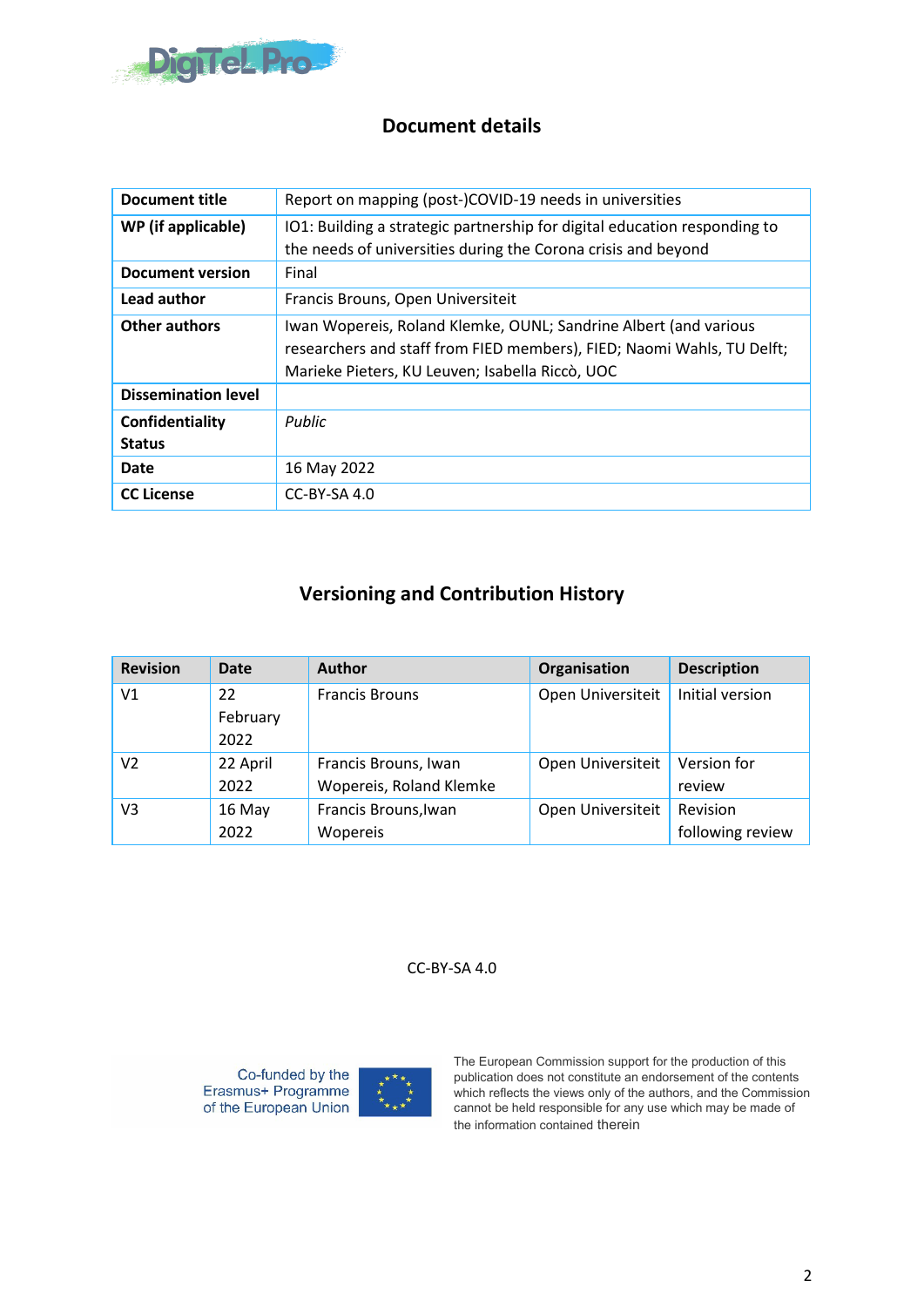

## <span id="page-2-0"></span>Executive Summary

This deliverable reports on challenges encountered by higher education as reported in literature on early phases of the Covid-19 pandemic. Our focus lies with teachers' needs, but includes perspective and experiences of students, academic and support staff. We provide some suggestions and directions for the coming phase that would allow higher education to provide more digital education.

The Covid-19 pandemic caused major upheaval of education across all levels. Schools, colleges, higher education institutions closed and had to move to online delivery of content and teaching almost overnight. Of course, this imposed some challenges and problems. Immediate response was to make learning material available online and look for solutions to provide online lectures. This was dubbed as 'remote emergency teaching' as an indication that the quality of this education is not as it should be. Moving to online education entails more than quickly providing content online and making use of commercial conferencing software. Although students appreciated the effort in the attempt to continue education, after time some objections arose both by teaching staff and by students as quality was not always as used to be. Even higher education institutions that already have some forms of online delivery encountered challenges.

Many teachers felt overpowered by the abrupt change and experienced an increase in workload and change in their role as teacher having to provide mental and psychological support to students due to the crisis situation. Teachers did not have the proper technical resources, tools and internet access. More importantly, teachers reported not being equipped for online teaching and felt that they lack the skills and competences to develop new learning material suitable for online delivery. While there was not sufficient time to adjust instructional design and pedagogy, teachers tried to find alternatives for the interaction with students. Similarly, students wellbeing was affected. Students also report lack of facilities at home, such as a proper place to study, access to a computer for schoolwork and sufficient internet access. While solutions were found for online delivery of learning material and lectures, several other processes were discontinued. Many institutions had difficulty in taking exams and providing assessment; some institutions even completely stopped the exams, other institutions resorted to some form of online assessment. The Covid-19 pandemic also highlighted the existing digital divide and showed increased negative impacts for disadvantaged groups.

Not all was perceived as negative though, because the pandemic illustrated the need and provided opportunities to move forward. We already know a lot about various forms of online delivery of education, be that in hybrid, blended or fully online and distance education. The various EU and national policies on digital society and digital education support the further need of digitalisation of higher education. Most pregnant issues reported seems to be with social aspects, with the home situation and with didactical perspectives. Some of the directions needed are continued teacher professionalization for digital education, educational models for online education, and more support for diversity, inclusion and accessibility. We provide some suggestions what these directions entail.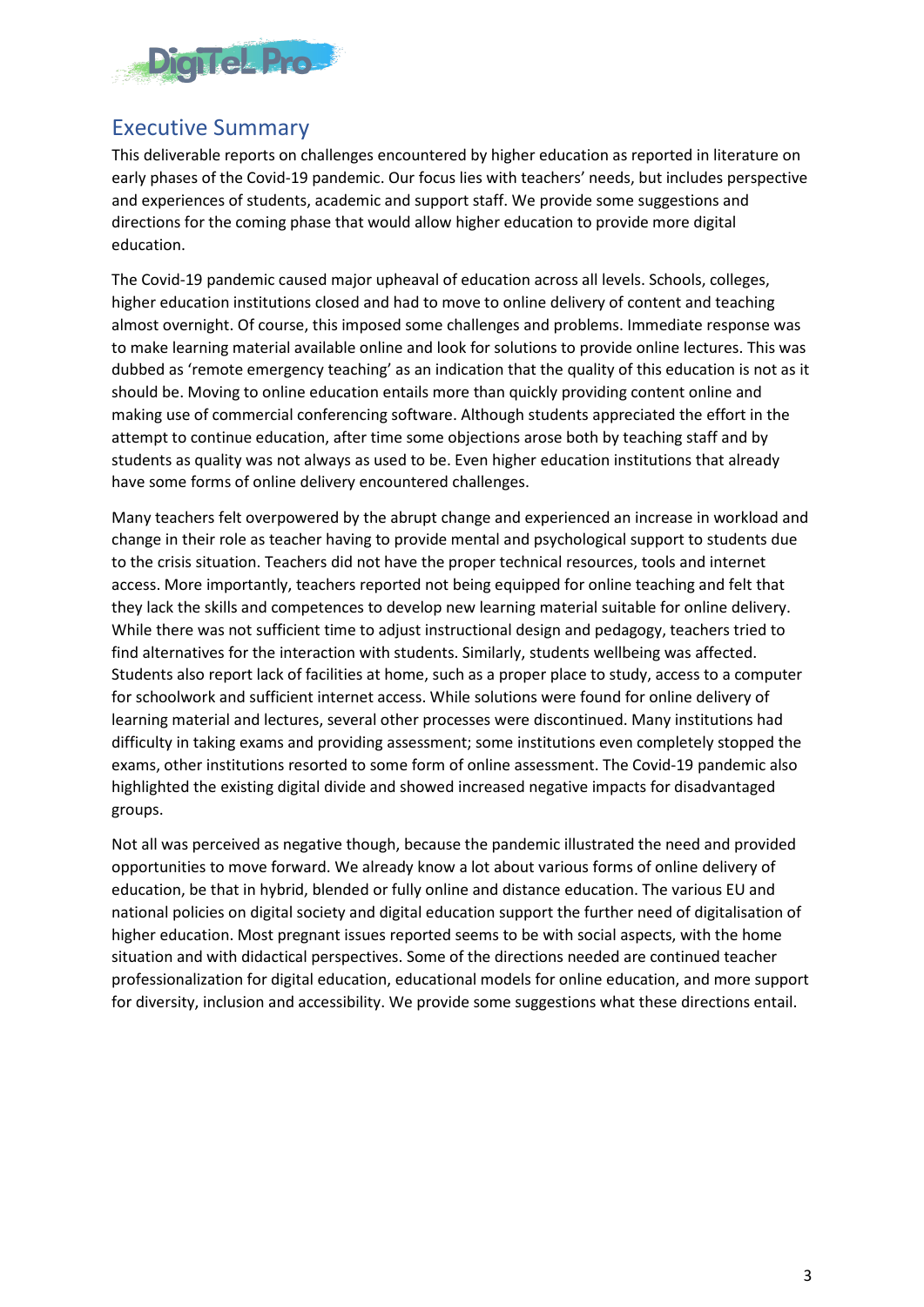

# <span id="page-3-0"></span>Table of Contents

| 1.   |                                                                                  |  |
|------|----------------------------------------------------------------------------------|--|
| 1.1. |                                                                                  |  |
| 2.   |                                                                                  |  |
| 3.   |                                                                                  |  |
| 3.1. |                                                                                  |  |
| 3.2. |                                                                                  |  |
| 3.3. |                                                                                  |  |
| 3.4. |                                                                                  |  |
| 3.5. |                                                                                  |  |
| 3.6. |                                                                                  |  |
| 3.7. |                                                                                  |  |
| 3.8. |                                                                                  |  |
| 3.9. |                                                                                  |  |
| 4.   |                                                                                  |  |
| 4.1. | Adaptation of educational models towards more online education 15                |  |
| 4.2. |                                                                                  |  |
| 4.3. |                                                                                  |  |
|      |                                                                                  |  |
|      |                                                                                  |  |
|      |                                                                                  |  |
|      | Annex C Bibliography of publications related to online education and Covid-19 41 |  |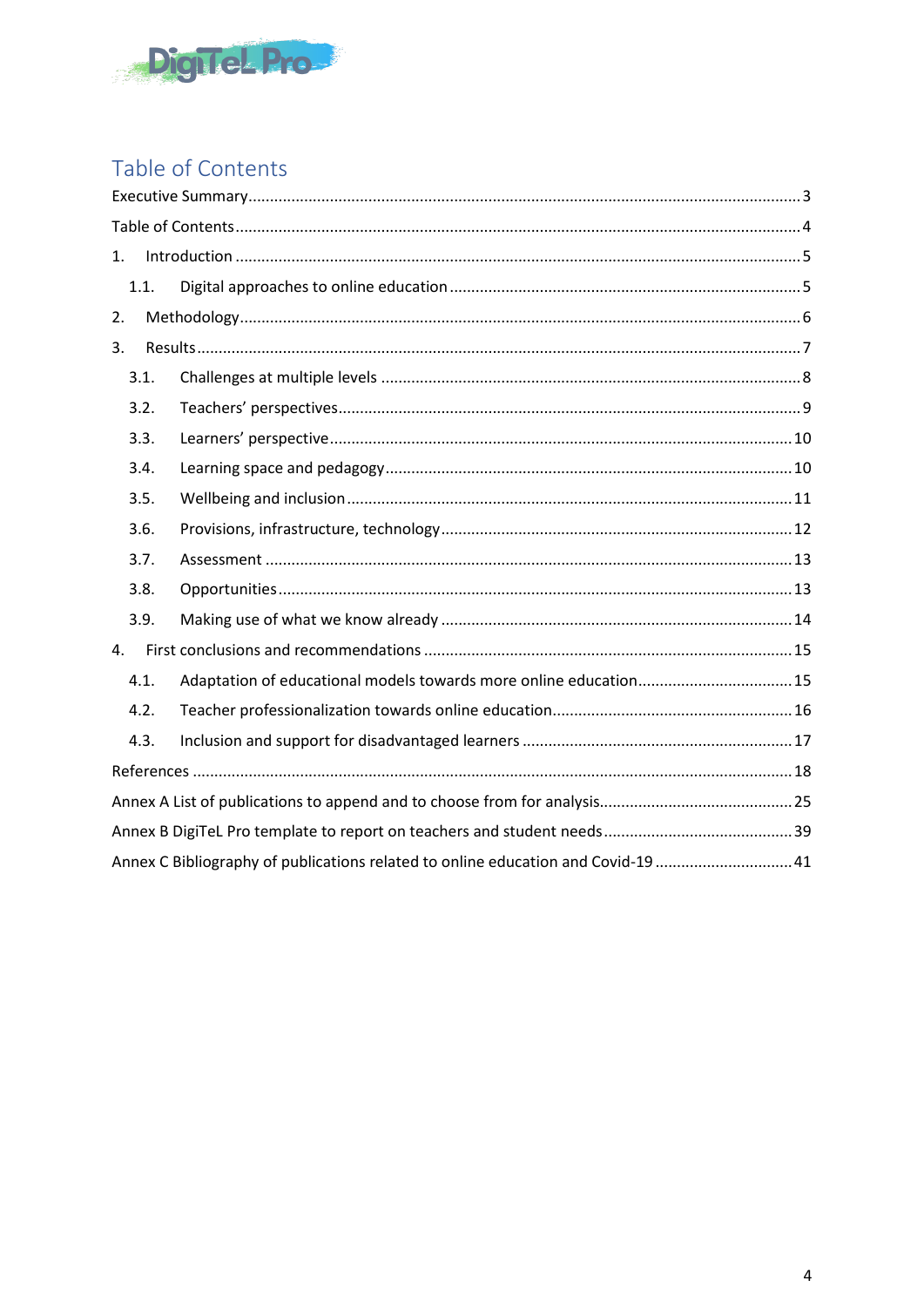

## <span id="page-4-0"></span>1. Introduction

The Covid-19 pandemic caused a major disruption to the educational system. Many schools, vocational and higher education institutions were forced to close their buildings – temporarily – and had to switch immediately to online provision of education. For most educational institutions this caused a major disruption of all educational processes.

In this deliverable, we present findings from the literature on the early phases of the Covid-19 pandemic to discover what teachers in higher education would need when moving to forms of digital education with a substantial online component. Because students' needs and the institutional context influence teachers' needs, we also present findings on these stakeholders. However, the focus is on the needs of teachers in providing online education.

During the lockdowns periods, educational institutions had no choice other than to go fully online. However, it is not likely that campus-based higher education institutions will convert and transform their education to be fully online. It is much more likely that they will continue face-to-face education and combine that with various forms of online delivery of course components and synchronous and asynchronous online teaching and tutoring processes. Even those changes will require that teaching and support staff as well as students need to prepared for online, blended, and hybrid education. The Covid-19 pandemic demonstrated that digital approaches to teaching and learing need more attention in higher education. The lock-down period emphasized the importance of online education, and in periods of restritions on attending educational activities onsite, it became clear that the proper use of blended and hybrid approaches to education needed exploration before implementation. In short, the pandemic clearly illustrated that teachers and learningers in higher education are not yet fully prepared for digital education.

### 1.1. Digital education

<span id="page-4-1"></span>The term digital education is generic and is typically used as an umbrella term to indicate education where contemporary computer technology is used (e.g., Quality Assurance Agency for Higher Education, 2020; Siemens et al., 2015). Digital education has a less negative connotation than online education with which it is often associated. In this literature review, we focus on digital education where online is a necessary component. We look at approaches such as hybrid and blended, but emphasize the online variant because this form of digital education was central to the first phase of the Covid-19 pandemic. The transition from onsite to (almost entirely) online and the implications for future education that will exceed online has been the most widely published in the past two years.

The terms digital education and online education might be confusing as everybody gives another meaning to it. Digital usually refers to the use of computer technology. And in that sense digital learning material and digital tools of course are inherent even in classroom teaching. Who is not using Powerpoint presentations, or various online tools like polling or communication tools? In the context of this deliverable, this is not the digital aspect of online education we refer to.

Online education also is not new and various forms of online education have been used for some time now even by campus-based universities. To name a few examples of common approaches: flipping the classroom, blended learning, hybrid learning. The pandemic pointed out that not everybody agrees on what online education means and therefore have different opions and approaches on what online education entails. The British Quality Assurance Agency for Higher Education (2020) suggest the use of a more neutral term *digital* to prevent the varies connotations that are attached to the terms online and virtual. Common digital approaches include: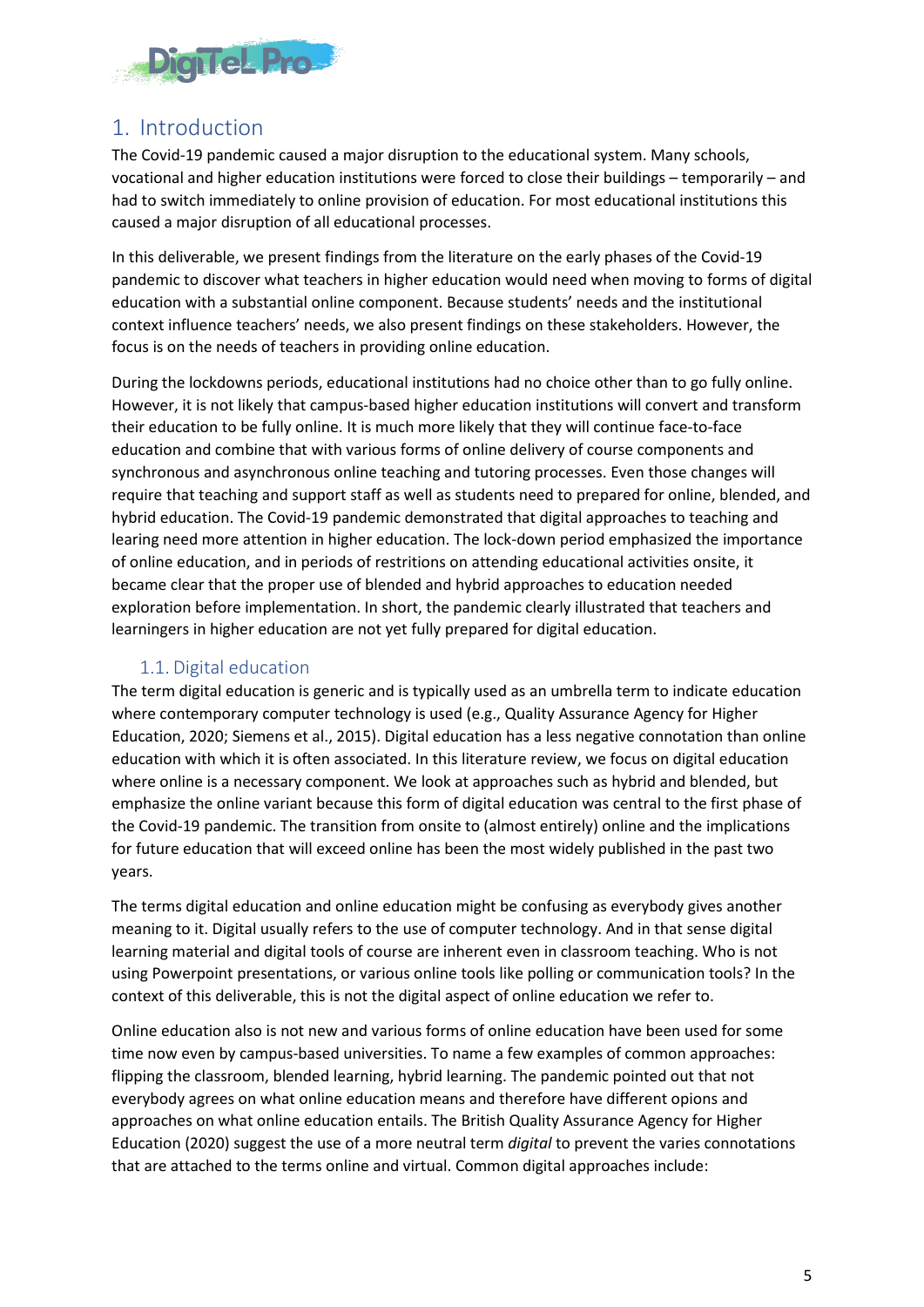

- synchronous hybrid learning: based on settings that have in common that both on-site or 'here' students and remote or 'there' students are simultaneously included;
- blended learning: based on a course design with a deliberate combination of online and offline learning activities;
- online and distance learning: based on a course design with a continuous physical separation between teacher and learner, synchronously and asynchronously.

All these digital approaches have in common that at least part of the education and learning takes place online, meaning through the use of the Internet. Singh and Thurman (2019) define online education as

education being delivered in an online environment through the use of the Internet for teaching and learning. This includes online learning on the part of the students that is not dependent on their physical or virtual co-location. The teaching content is delivered online and the instructors develop teaching modules that enhance learning and interactivity in the synchronous or asynchronous environment. (p. 302)

Central to this definition is the delivery of education through the Internet, which enables teaching and learning at various *sites* (e.g., homes, libraries, public transportation, and parks), *settings* (e.g., individual, small group, large group) and *moments in time (e.g., asynchronous, synchronous, and bichronous)*. The expression 'anyplace, anytime, anywhere' thus fits contemporary online education. However, online delivery alone is not sufficient. As the second part of the definition points as the courses needs to be designed accordingly and make use of learning designs and pedagogical models that promote and enhance learning in an online setting. Such education may offer new windows for innovative teaching and learning. However, the degree of innovation is strongly related to resources and expertise available at institutions.

Definitions like this tend to focus on the teaching and learning processes. However, we would like to point out that education includes many more digital processes, such as administration, enrolment, accreditation and many other staff roles. In this deliverable, we will use the term online education instead of digital education, because most of the publications presented in this deliverable use the term online education when refering to various digital approaches to education that include at least some form of online delivery of content or teaching and learning. Moreover, our focus will be on teaching staff and students and not that much on other staff.

## <span id="page-5-0"></span>2. Methodology

We undertook a literature review that included several waves of data collection and analysis in a relatively short period, mainly based on literature collected during the early phases of the pandemic. As such, the review can be characterized as rapid. Rapid reviews can take different forms, which is evident when we for instance look at the existing collection of this type of reviews on emergency remote teaching and learning at the time of the corona pandemic (e.g., Cowden et al., 2020; Ellis-Thompson et al., 2020; Khan, 2021). Our approach differs from these instances; it can be metaphorically viewed as a concertina (i.e., ongoing narrowing and enlarging the search like a concertina windbag; (Levy & Ellis, 2006) that included two main stages. In the first stage (September 2021), we constructed a preliminary list of publications consisting of articles, papers, and reports. This body of literature was built on an initial list of publications collected for the DigiTeL Pro project proposal. It further included literature found by (a) keyword searches in Google Scholar and renowned databases like EBSCO's ERIC and PsycINFO and Clarivate's Emerging Sources Citation Index and Social Science Citation Index using terms 'covid\*' OR 'pandemic' AND 'higher education',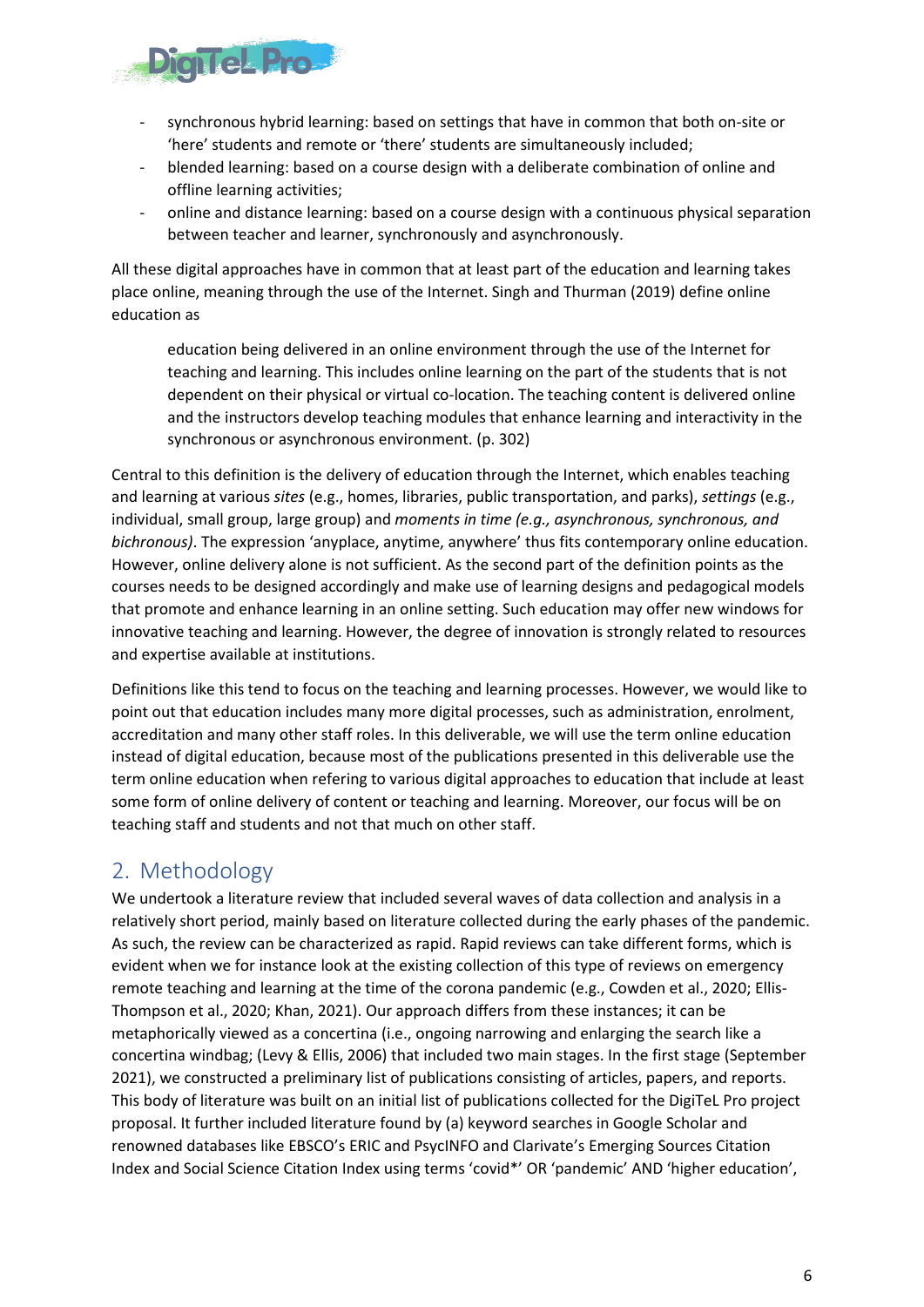

(b) backward and forward searches in/via databases and sources (i.e., 'snowballing'), and (c) targeted notifications of journal updates. We included the following types of sources in the publication list: (a) national surveys, reports, and guides, (b) institutional reports and guides (e.g., from partner universities and associates), (c) reports from associations like Unesco, OECD, and the open university networks, (d) papers and articles, and (e) the May 2020 surveys. A source should (a) report about the Covid-19 situation in higher education; (b) relate to educational or learning processes; (c) indicate what happened and how institutions, teachers and students dealt with the situation; (d) be peer-reviewed (with exception of national and international reports); and (e) preferably report on European countries.

During the second stage, October and November 2021, we invited all project partners to contribute to the publication list by adding titles of publications they deemed interesting, valuable, or relevant from point of view. This resulted in a list of 193 publications (Annex A). Next, from October 2021 until March 2022, partners selected several publications from this list and provided a summary of lessons learned. For each of the selected publications, we gathered information about type of publication, peer review, methodology, participants, discipline and country (see Annex B).

A comprehensive review was written based on the selected publications from the list provided in Annex A. While writing this deliverable the main authors looked for and included new Covid-19 related publications for those aspects such as assessment that had not been covered in the previously selected literature. Moreover, we looked for publications reporting for findings on later phases of the Covid-19 pandemic. Furthermore, we reference publications about existing knowledge, theories and frameworks on aspects such as digital education, teacher professionalization established and published before the Covid-19 pandemic.

Initially 31 articles have been summarised. While writing the report, this number was expanded to 60 (plus an additional 17 relevant publications that were not directly related to Covid-19) to cover additional areas and later phases of the Covid-19 pandemic. Even though many publications reported about early to mid-pandemic phases (2020), half of the publications were published in 2021. We read many of the publication while being published as early online version. However, while writing this deliverable we checked all those early online versions for updated metadata. Consequently, the reference list will show publication dates as 2022, while most publications still report on early to mid-phases of the Covid-19 pandemic.

The selection consisted of 30 journal articles and 19 reports. It was not always possible to determine if publications had been peer-reviewed, 36 publications were peer-reviewed. About half of the publications reported on results obtained through surveys; others employed reviews, mixedmethods or empirical studies. Participants were students (11), teachers (10), students and staff (7), staff (varying from academics, teachers to supporting staff and management) (11).

The bibliography in Annex C lists all publications we gathered during the process of writing this deliverable, including those that are not discussed in the deliverable.

### <span id="page-6-0"></span>3. Results

The overall picture seems to be one of major disruption, negative impact and experiences. Many schools, vocational and higher education institutions had to close buildings and had to switch immediately to online provision of education. For most educational institutions, this was a major challenge even for those higher education institutions that already make use of an online learning environment to distribute logistic and procedural information and provide access to learning material. This switch to online education caused a major challenge to teachers, students, pupils, and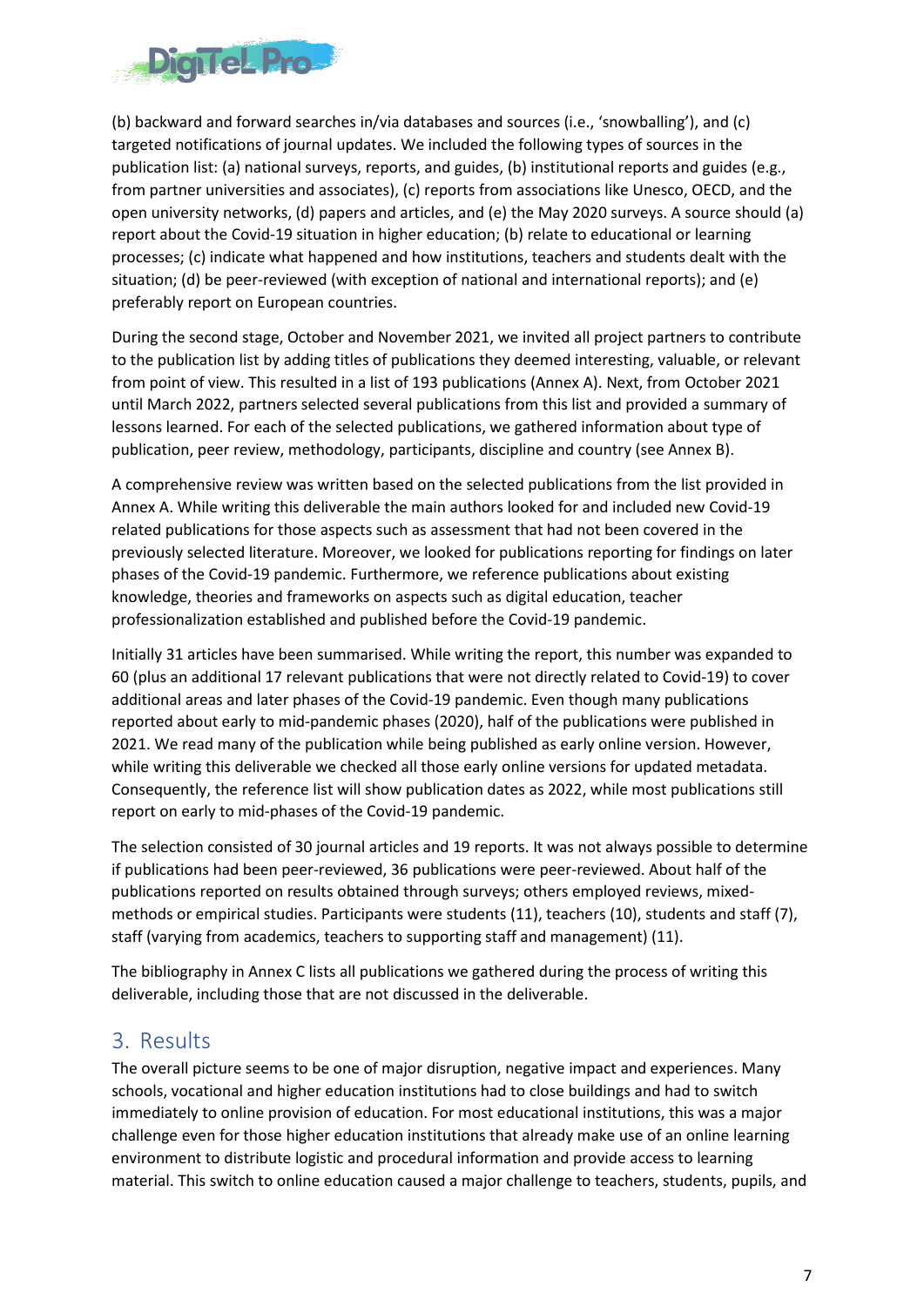

parents alike. Several authors have dubbed this switch to online education 'remote emergency teaching' as an indication that the quality of this education is not as it should be. Teachers reported not be equipped for online teaching, lacking pedagogical skills and digital competences to teach online or to develop new learning material suitable for online delivery, not having the proper technical resources and internet access. Similarly, many pupils and students lack facilities at home, such as a proper place to study, access to a computer for schoolwork and none or insufficient internet access. It proved difficult to provide examination and assessment. In several countries, institutions decided not to take assessments such as the end of year examination or the leaving school exams, while others relied on the regular class work assessment instead. Impact was not restricted to teaching staff and students. The support staff of educational institutions also faced major challenges in having to reschedule and organise online teaching or to design alternatives for assessment. This created not only a lot of challenges but also imposed a huge workload. Some of these negative feelings and perceptions might be due to staff and students having insufficient experience with online education, pedagogies and didactics and lack of suitable learning environments and supporting technology and infrastructure. While many of the publications report on the major disruption of the Covid-19 pandemic, some indicate that this provided opportunities to move forward.

In the following paragraphs we will present some of the perspectives and experiences in more detail without being exhaustive.

### 3.1. Challenges at multiple levels

<span id="page-7-0"></span>Surveys conducted around the start of the pandemic (March-May 2020) indicate that 90% or more of higher education institutions had to shift to some form of online delivery of their education (e.g., EADTU, 2020; European University Association, 2020; International Association of Universities, 2020; Marinoni et al., 2020). In most instances, this was limited to providing information and content online, such as online live lectures and pre-recorded lectures. Although this allowed classes to continue more or less, it was not always considered proper education (Farnell et al., 2021). Some dubbed this *emergency remote teaching*: rapidly providing content online, but lacking in teaching presence and accommodating students' needs that transgressed those of immediate learning processes (Bozkurt & Sharma, 2020; Hodges et al., 2020). The open public consultations on the impact of the Covid-19 pandemic that the European Commission conducted from February to September 2020 showed that stakeholders agreed on the need for effective and inclusive distance, online and blended learning. Stakeholders mentioned that digital competences are important, including digital literacy and information skills to deal with information overload and fake information. Many publications raised concerns about continuity of education, access, equity and inclusion, and the increase in digital divides (European Commission, 2020a, 2020b). One of the first to be impacted were internationalisation, mobility and research due to the limitations of travel and physical mobility, although some of the mobility students could continue virtually (European Commission, 2020c; International Association of Universities, 2020).

Moreover, the shift included not merely migrating the teaching and learning process online; it entailed digitalisation of all educational processes, including administrative, logistics, support, finance, IT, infrastructures. Impact transgressed educational processes: it affected personal life and home settings and was influenced by socio-economic settings. There are financial and economic consequences as well as changes and consequences for student recruitment, sustainability, HRM, job security, etc. (e.g., Di Gesú & González, 2020; Watermeyer et al., 2021).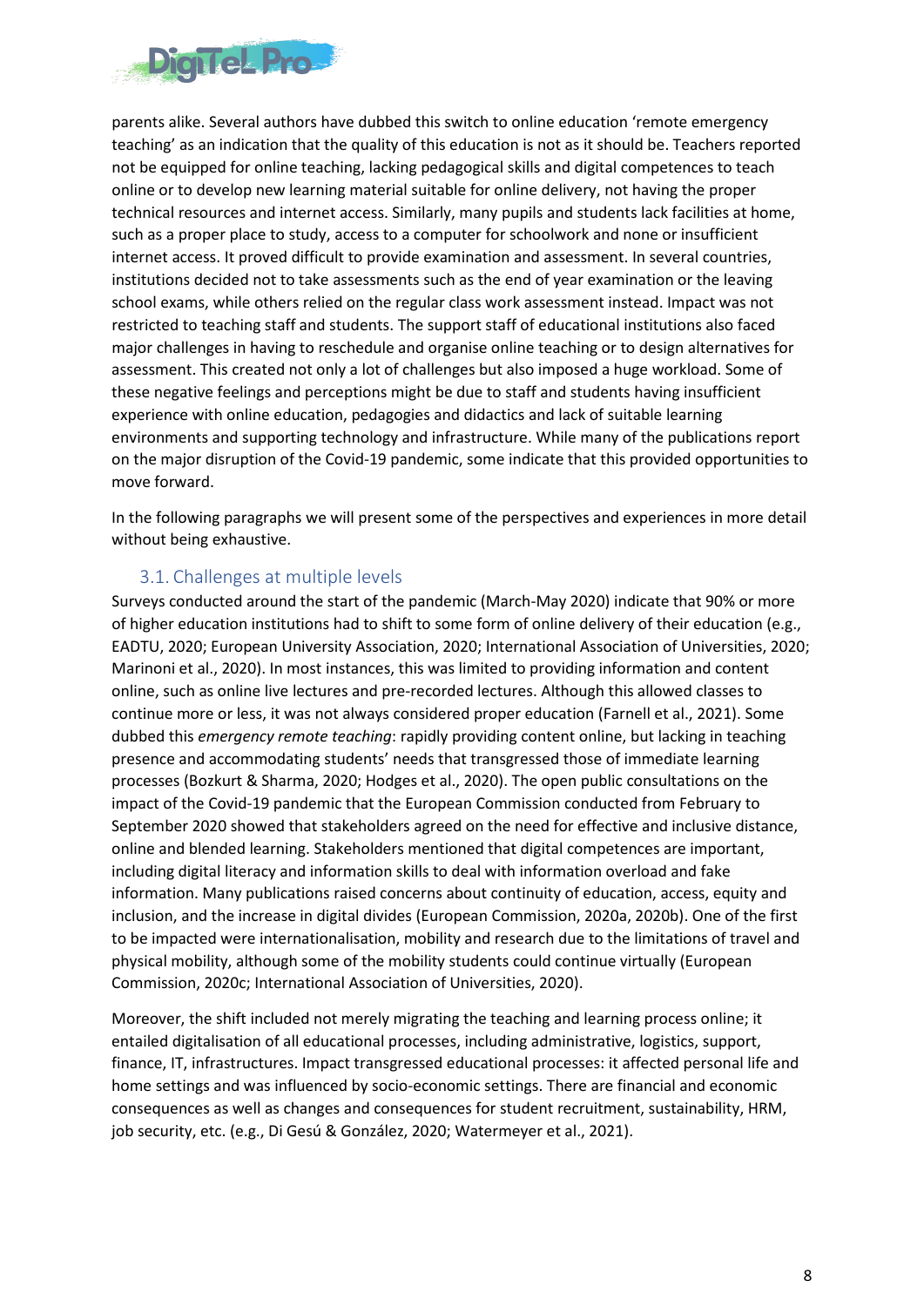

#### 3.2. Teachers' perspectives

<span id="page-8-0"></span>Many publications reported that teachers did not feel confident or competent enough for online education (e.g., Cutri et al., 2020; Johnson, 2020; Johnson, 2021; Marinoni et al., 2020; Scherer et al., 2021). This might also be due because many teachers are educated for classroom teaching and have insufficient experience and competences for online teaching and threfore do not make this shift as easily without receiving additional support and investing in professionalization activities. The pandemic showed that this should go beyond regular continuing professional education programmes, given all the additional issues that became apparent. Although the professionalization programme should focus on online and blended learning, it should take into account the context of the current educational system in which teachers operate. Of course, existing knowledge should be taken into account, but it should not be limited to content only. Skills and competences like reflection, and active methodologies and didactical approaches such as experiential learning are more effective. Furthermore, institutions should invest in engaging and motivating teachers by pointing out relevance, determine strategies, and involve staff, students and parents (Abaci et al., 2021; Di Gesú & González, 2020; Ferri et al., 2020; International Association of Universities, 2020; Khan, 2021; Manca & Delfino, 2021; OECD, 2020; Schildkamp et al., 2021; Schildkamp et al., 2020; Schleicher, 2021; Uerz et al., 2021; van der Spoel et al., 2020; Vincent-Lancrin, 2022).

Teachers provided an enormous effort in looking for solutions to continue with their courses and find alternative approaches to what usually would take place in a classroom setting. In general, teachers managed to find ways to provide learning material online and substitute classroom teaching with online lectures or recorded lectures. They struggled more with suitable pedagogical scenarios and the interaction with students . It is not suprising that this resulted in an increase in workload (e.g., Aristeidou & Cross, 2021; Cirlan & Loukkola, 2021; Khan, 2021). Teachers reported several reasons for the increased workload. One of the reasons is due to the change in teaching mode, having to switch to online delivery, having to learn new online tools, to look for alternative approaches for activities that usually would take place in a classroom setting, to find ways and tools to interact with students. Other reasons are related to perceptions and wellbeing of staff and students. The pandemic caused a lot of stress and anxiety and teachers had to act as mentor and deal with emotional and psychological problems of students they did not feel empowered for.

Although there are some reports indicating that teachers' digital skills improved because of the move to online education (e.g., Johnson, 2021), this was not the general tendency. While most teachers wanted to accommodate students needs, not all teachers felt confident or even willing to try new things. Many publications report that teachers who had use new tools experienced feelings of insecurity and felt not competent enough, did not want to use new tools at all, or felt they did not get sufficient training and support in using new tools (Cutri et al., 2020; Johnson, 2020; Johnson, 2021; Marinoni et al., 2020). Nevertheless, some of the teachers who were less inclined to using digital tools, actually used the tools to interact with students (Rutherford et al., 2021). Teachers did not feel to have the necessary digital competences that are required for online tools and pedagogical approaches for online education. The institutional strategy on digitalization of education seems to have an even more important role than the provision of infrastructure, technology and tools (Hofer et al., 2021). Therefore institutions need to provide not only technical but also pedagogical support and invest in competence development (European Commission et al., 2020; Vincent-Lancrin, 2022). However, even teachers who perceive to get sufficient technical and pedagogical support from their institution can still feel less inclined and less able to engage in online teaching. Scherer et al. (2021) found three teacher profiles: a) teachers who are reluctant in using technology in their classes and who don't perceive sufficient technology and educational support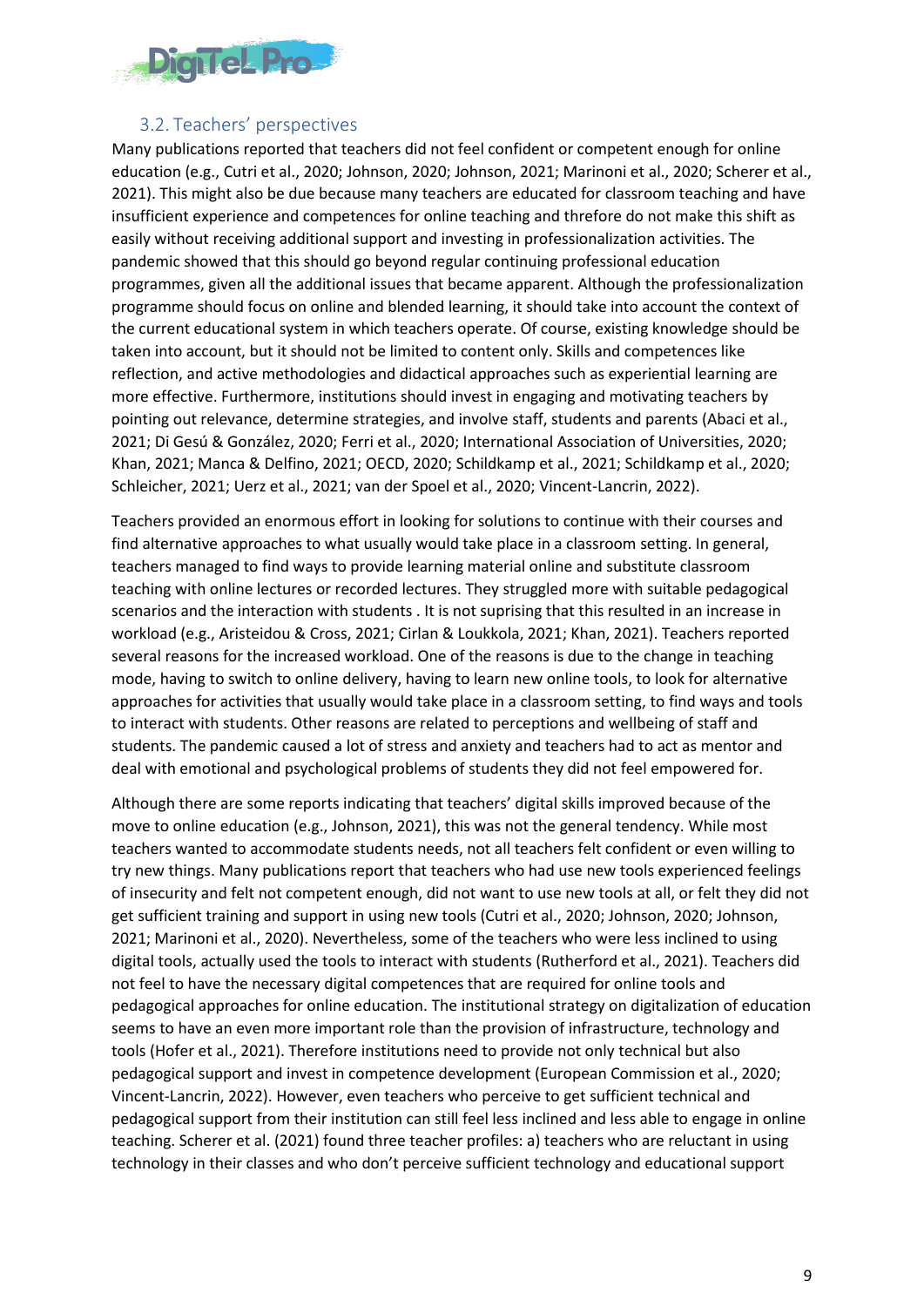

from their institution in this respect; b) teachers who are reluctant in using technology in their classes and education although they receive sufficient technology and educational support; and c) those fore-front teachers enthusiastic about using technology. Other situational factors, such as prior experience with technology as well as the context of the change, or the teachers' achievement goals influenced both teachers' expectations and actions. Teachers wanting to achieve learning tended to be more positive regarding the move to online education during the pandemic, while teachers with performance avoidance goals saw this move as a threat (Daumiller et al., 2021; Lust et al., 2013; Swift et al., 2010). Teachers who already familiar with a learning management system were more positive about the move to online education than those without experience with a learning management system. Inexperienced teachers indicated that they needed more support and they expected that online education would require more effort from their side (Dindar et al., 2021; Johnson, 2020). González Bravo et al. (2022) indicates that the inclination to use new tools might be influenced by position, role and frequency of use of educational management information systems and perceived acceptance of these systems.

#### 3.3. Learners' perspective

<span id="page-9-0"></span>Although students did acknowledge the effort in bringing education online, in general students were less positive about the quality of the education (e.g., Brink et al., 2021; Hofer et al., 2021; Oliveira et al., 2021; Phillips, 2021). Students indicated to experience problems with motivation, engagement, concentration; they missed the physical interactions and felt lonely (Aristeidou & Cross, 2021). Students experienced these issues more when they also encountered financial problems. A study conducted in the Netherlands in December 2020 (Brink et al., 2021) indicates that higher education students suffered most from socio-economic and emotional problems and that most would not like to continue online education, even though they could see some advantages of some features, such as pre-recorded lectures. This could be due to the quality of the education in the early phases of Covid-19 pandemic not yet being optimal, or could indicate students' preferences. Other studies reported more positive experiences. However, this seem to be influenced by the context and implementation (e.g., Beardsley et al., 2021; Dascalu et al., 2021; Jamalpur et al., 2021; Oliveira et al., 2021). For example, a small inventory conducted by a students from a specific master 'Education and innovation' in March 2021 suggests that students would like to keep pre-recorded lectures, video clips, more variety and interaction during online lectures including break-out rooms, online Q&A facilities, individual online tutoring, online collaboration, more formative assessment, hybrid synchronous classrooms, and importantly: engagement and interaction with students (Meijer, 2021). Although findings vary, some publications report that students experienced the blended forms of online education as positive and able to increase student engagement. Students preferred empathic teachers who also act as mentor, replacing a major part of the high stakes summative assessments by formative assessment, reducing duration of online classes and screen time to not more than half an hour, and adaptation of the curriculum (Jamalpur et al., 2021). These findings illustrates that online education includes both high quality content and relies on effective learning designs, learning scenarios and pedagogies that are aligned with the learning objectives.

### 3.4. Learning space and pedagogy

<span id="page-9-1"></span>For the digitalisation of education to become effective, efficient and enjoyable, a purely technical digitalisation is insufficient. Instead, a digital learning space should evolve, making use of digital objects and services that provide a personalised learning environment (Goodyear, 2021). Practices, pedagogies and technology should be aligned with subject, disciplines and content. Like Bygstad et al. (2022) summarises, this requires that the learner and the learning process is put central, and that both staff and students have to change roles and adapt to a new form of teaching and learning.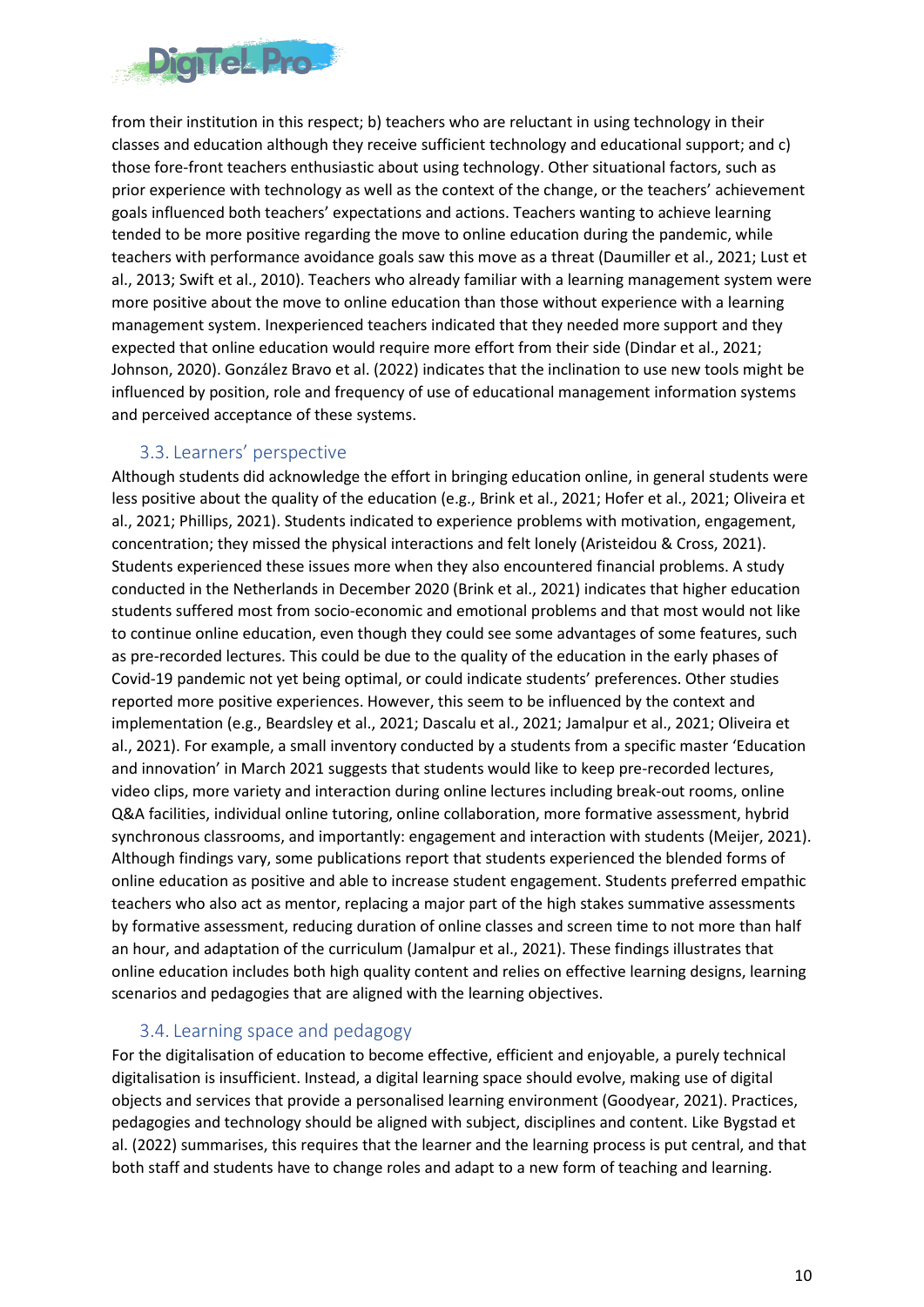

Teachers have to get used to new pedagogical and didactical approaches and use digital resources to the best possible outcomes. Students having to develop skills and competences to study in online, blended or hybrid settings (OECD, 2020; Vincent-Lancrin, 2022).

Online education includes both high quality content and relies on effective learning designs, learning scenarios and pedagogies that are aligned with the learning objectives. Technology itself can play only a minor role and should provide meaningful affordances to stimulate learning activities. The choice of technology should be aligned with the objectives and embedded in pedagogies and didactics. Several of the studies and meta-analyses indicate the use of innovative pedagogies such as inquiry-based learning and collaborative learning (Zhang et al., 2022) that rely on innovative technologies. When applied properly these pedagogies and technologies can have beneficial effects on student engagement, promoting feeling of presence and inclusion (Logemann et al., 2022).

### 3.5. Wellbeing and inclusion

<span id="page-10-0"></span>The pandemic had a major impact on wellbeing of staff and students. This resulted in psychological and emotional issues and an increase of the number of students at risk. The digital divide and socioeconomic gaps became more prominent. In general, the pandemic highlighted existing disadvantages. Students who have low competence or self-concept, are anxious or non-native were more prone to experience stress, fear, anxiety due to the crisis-situation (e.g., Arsandaux et al., 2020; Baumann et al., 2020; Béduchaud et al., 2020; Ferry & Patros, 2020; Ministère de l'Education Nationale de la Jeunesse et des Sports, 2021; Roux et al., 2021).

Staff experienced a higher workload, but also feared for continuity of their jobs, as they expected consequences for student recruitment and therefore continuity of higher education institutions (Watermeyer et al., 2021).

The pandemic also invaded the privacy of the home situation. Families now life and work together 24/7, having to share spaces and roles, conducting activities at home they usually do elsewhere (e.g., job, hobby, or sport). Often, parents and children have to juggle for space, sharing space and devices, commonly not even having a suitable device like laptops for every individual and having to resort to the use of smartphones (Di Gesú & González, 2020; Ferri et al., 2020). Parents had to take on the role of teachers while still needing to work from home.

Often it is taken for granted that everybody has access to internet and suitable devices, while the pandemic made clear that this is not the case (e.g. Di Gesú & González, 2020; Ferri et al., 2020; Hofer et al., 2021; Watermeyer et al., 2021). Not all staff and students have access suitable devices, such as personal laptops. Many had to share a device at home or resorted to using a smartphone. Although a smartphone can be used to access internet and websites, a smartphone is not always suitable for something more advanced than reading simple texts.

While inclusive education is paramount regardless delivery mode, in online education, accessibility and inclusion becomes even more important. When platforms and tools are not accessible many students and staff are being disadvantaged (e.g., Ismaili, 2021). Without accessible platforms and tools, content cannot be accessible at all, nor can interaction, communication, and exchange between students and teachers take place. When course designers, teachers and tutors do not create accessible and inclusive content and learning design and apply accessible and inclusive didactical scenarios, even more students are being disadvantages.

Inclusive education is not limited to accessibility but has to consider many aspects, such as content diversity. That will require additional competences and skills for course designers, developers and teachers (Cabero-Almenara et al., 2022). Moreover, a lot of the content and many websites still do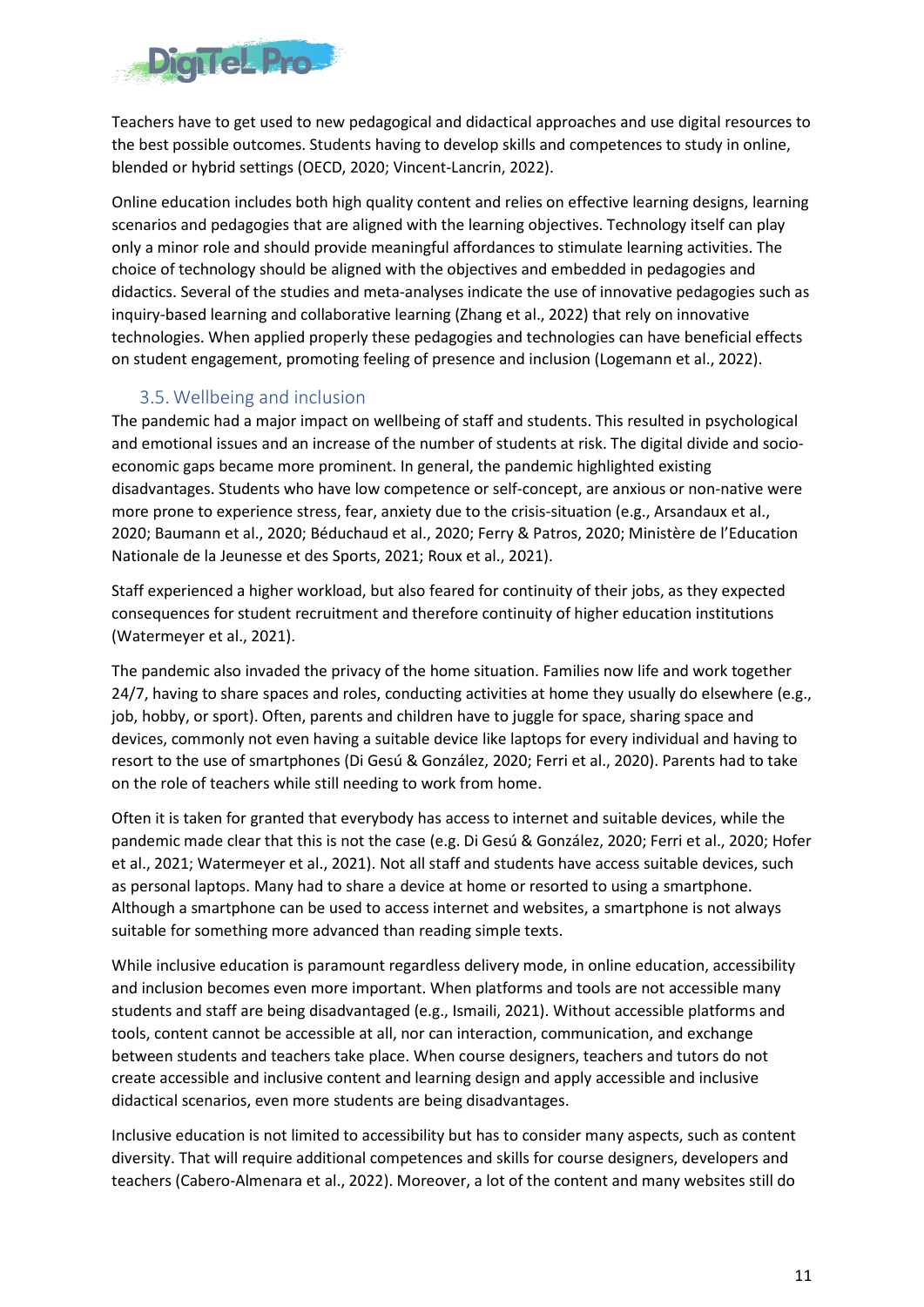

not adhere to accessibility guidelines making access via mobile devices such as tablets and smartphones difficult. Certainly, in the early phases of the pandemic, there was insufficient attention to accessibility due to the need to move learning material online as soon as possible. Nevertheless, accessibility is an important factor (W3C Web Accessibility Initiative, 2022) and already since 2016, public institutions are obliged by law to make their websites accessible in order not to exclude certain target groups (European Parliament & Council of the European Union, 2016a, 2016b) and often many institutions offer support for accessibility in education (ECIO, 2022; Logius, 2022).

#### 3.6. Provisions, infrastructure, technology

<span id="page-11-0"></span>The EU Digital Education Action Plan 2021-2027 (European Commission, 2020a, 2020b) introduces EU political guidelines and emphasise the importance and need for digital technologies in support of the rapid digitalisation of society. The Covid-19 pandemic accelerated the need for this change, at the same time highlighting some obvious challenges and obstacles. Even though the apparent need for digitalisation, statistical data obtained in 2018 by OECD Pisa and Teaching and Learning International Survey and by Eurostat indicate the lack of access to computers, broadband internet, and that teachers do not feel well prepared for digital education and using digital technologies. Covid-19 experiences confirmed the lack of digital readiness and highlighted the lack of accessibility of tools, platforms and content, disadvantaging many learners and staff.

The reports seem to focus on availability of tools and skills on how to use the tools. It is clear that that merely providing online tools will not guarantee that these tools are used at all. However, course design requires more than knowing how to use a tool. Tools need to have a function in learning and activities to be performed (Dascalu et al., 2021; Hofer et al., 2021; Scheibenzuber et al., 2021) and students, teachers and staff need to receive support and training in making efficient use of these tools (European Commission et al., 2020; Johnson, 2020; Rutherford et al., 2021).

Moreover, even if students have been using social media tools and WhatsApp during the Covid-19 situation, this seems to be out of necessity and both students and teachers indicate this to be an invasion of privacy. These kind of social media are intended for personal use and should not be mixed with professional life or educational situations (Di Gesú & González, 2020; Ferri et al., 2020).

The rapid change to online provision of education meant that choices for tools and platforms were not always appropriate. However, institutions that already were using online tools and platforms encountered less problems. Clear vision and guidelines by leadership turned out to be beneficial (e.g., Delcker & Ifenthaler, 2021). Of course, moving to more online education requires that institutions invest in IT infrastructure, learning management systems, assessment systems and accompanying systems needed for provision of online education (e.g., Johnson, 2020; Mathias et al., 2020). In addition, institutions need to develop a vison and strategies regarding digital education (Farnell et al., 2021). Institutions need to provide training and support both for teachers (e.g., Cirlan & Loukkola, 2021; Delcker & Ifenthaler, 2021; European Commission et al., 2020; Farnell et al., 2021) and ensure that less privileged students are not disadvantaged students (e.g. Di Gesú & González, 2020; Farnell et al., 2021; Ferri et al., 2020; Garcia-Morales et al., 2021; Hofer et al., 2021; Johnson, 2020; Watermeyer et al., 2021).

With the use of online technologies, it also becomes easier to gather more (digital) data and it is tempting to simply obtain access to digital data and personal data and make use of these data. There are many risks involved in this as well as ethical aspects that need to be considered (e.g. Garcia-Morales et al., 2021; Johnson, 2020). Institutions need to consider and invest in online security, ethical aspects, data privacy, self sovereignty, and develop codes of conducts regarding these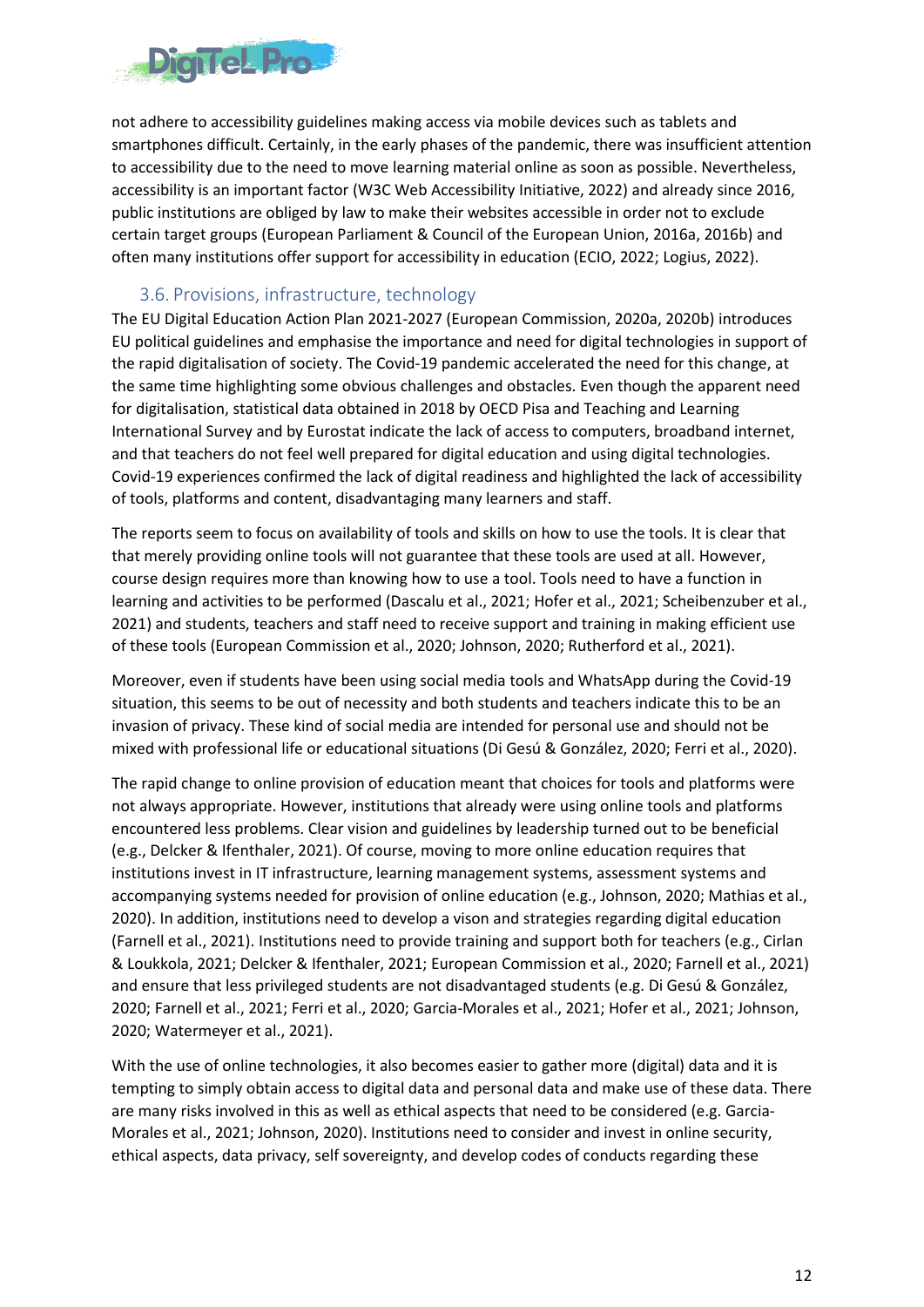

aspects that are inline with scientific integrity and regulations regarding the use of personal data such as the General Data Protection Regulation (GDPR).

### 3.7. Assessment

<span id="page-12-0"></span>The publications contributed by the partners focused on the teaching and learning process. Therefore, we searched for publications that reported about assessment. Although assessment and exams are crucial to education, exams became one of the first to be postponed or cancelled, at least in the early stages of the Covid-19 pandemic (Aristeidou & Cross, 2021). One of the reasons has to do with the requirements that are needed to ensure exams are valid and reliable and settings to prevent fraud and cheating. Therefore most exams are taken on paper in a physical location, supervised by supervisors to authenticate students and prevent fraud and cheating. When moving assessment online, this becomes more difficult to monitor. Moreover, using computers for assessment can enable academic dishonesty, fraud and plagiarism when students can access other tools or the Internet. During the pandemic, we saw a rapid increase in the use of online proctoring for exams. Online proctoring is used to determine the identity of the student taking the exam and supervises the surroundings during the exam to ensure the student is not cheating. This online proctoring caused anxiety and concerns by students about the use of their personal data and concerns for privacy. There are also many technical and ethical issues to resolve (Langenfeld, 2020; St-Onge et al., 2022). Some institutions have taken some security and privacy issues of online proctoring for granted because it was their only option to take exams during the Covid-19 pandemic. Other institutions refrained from using online proctoring even during Covid-19 because of the privacy issues or objections by students (Cirlan & Loukkola, 2021). However, we now see that institutions are becoming more reluctant in the use of online proctoring.

With the move to online education, institutions should consider new forms of assessment (OECD, 2020), because technology offers many possibilities for assessment. Many learning platforms and online tools are available that can be used to assess the student. These tools and platforms offer advantages in particular for assessment for learning (AfL), also known as formative assessment and assessment as learning. AfL forms part of the learning process and aims at supporting the process and progress. Assessment can also be used as a form of learning, e.g. in the form of self and peer assessment. Technology also can improve summative assessment (Brady et al., 2019; Farrell & Rushby, 2016). Whatever the purpose of assessment, assessment should always be constructively aligned with the learning goals and objectives and use of tools and technology should be embedded in the learning design and pedagogical approach.

### 3.8.Opportunities

<span id="page-12-1"></span>Even when many publications present a rather negative picture of the impact of the Covid-19 pandemic, there were also positive findings. Many organisations, educational institutions and researchers started providing support and shared knowledge and experiences to support schools and higher education to make the move to online education. These support actions were received well and resulted in community formation and exchange of knowledge. This together with shared vision and culture benefited the transition (Manca & Delfino, 2021). the pandemic also indicated the need and opportunity for change, accelerating a move to digital education that has started years ago, but did not take off as well as it should (Blanford et al., 2021; Diercks et al., 2021). The pandemic also indicated the need and opportunity for change, accelerating a move to digital education that has started years ago, but did not take off as well as it should (Blanford et al., 2021; Diercks et al., 2021; O'Dea & Stern, 2022; Oliveira et al., 2021; Whitelock et al., 2021). A small study by Guppy et al. (2022) suggests that university staff foresee more blended or hybrid education to become the norm with a smaller increase in online education, while students remain more sceptical.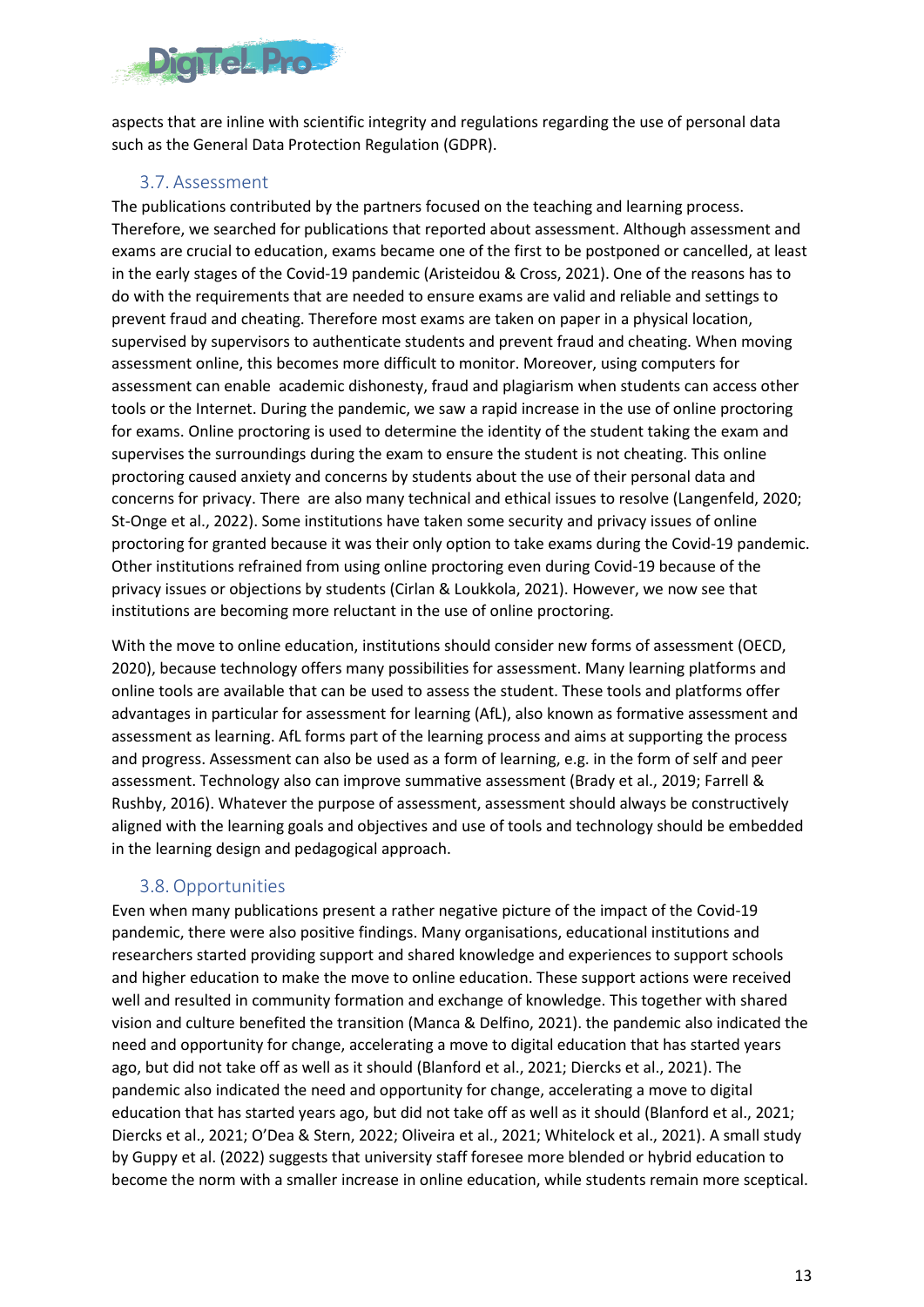

This strengthens the call for digital competences. In our digital society, digital education, acquiring digital skills, competences and digital literacy are paramount (e.g., European Commission, 2020a, 2020b; European Commission et al., 2017; Khan, 2021; Redecker, 2017) and several studies confirmed the importance of digital competences for both students and teachers (e.g., Manca & Delfino, 2021; Uerz et al., 2021). And already there were reports that students and teachers reported in increase in digital skills due to having to use online tools during the pandemic.

### 3.9. Making use of what we know already

<span id="page-13-0"></span>During this Covid-19 pandemic, many publications report mainly on the effects the pandemic on the sudden and unexpected need to provide education in an online manner. Often the level of research was not of sufficient quantity and depth and further research is needed in particular on enablers of digital education in times of crisis to really work out what went well and what didn't. Nevertheless, there already is extensive research on online education and learning and use of technology in education and we should resort to this literature.

As an example we mention the AECT special issue 'Shifting to digital: informing the rapid development, deployment, and future of teaching and learning' from February 2021. The editors invited comments on 17 key publications that could be of value in the pandemic situation. For each of these key publications the essays address impact and value, application for the shift to digital, limitations and constraints and provide suggestions for future work. These papers not only address different forms of online teaching and learning, needs and skills of students and teachers, but also aspects that might not be so obvious, such as ethical aspects and privacy of data (e.g., Abaci et al., 2021; Gogus, 2021; Lin & Johnson, 2021).

Several of the studies and review articles indicate that innovative pedagogical approaches, such as inquiry-based learning and collaborative learning have been applied. Several studies on various forms of online and blended learning indicate that students' perceptions and emotions should be catered for even more when moving education online. Students and teachers sentiment can reflect on their attitudes on online and blended learning (Acosta-Gonzaga & Ramirez-Arellano, 2021; Butz et al., 2016; Huang et al., 2021; Ramirez-Arellano et al., 2019).

Many frameworks, models instruments and tools have been developed too either evaluate online education, or describe required knowledge, skills and attitudes. These frameworks and models try to explain the conditions for digital and online teaching and learning. This includes familiar frameworks like TPACK (Technological Pedagogical Content Knowledge). TPACK states that teachers need to combine knowledge and skills on all these four areas to design and provide courses effectively. Most frameworks include teachers' attitudes, skills and infrastructure, and sometimes include learning outcome. While many of these frameworks do not explain how technology might benefit or support learning outcomes, some frameworks, like the Cflat model (Sailer et al., 2021), put the learner and learning outcomes central and emphases the affordances offered by technology. Of course teachers need to have sufficient skills and positive attitudes to use technology effectively and in such manner that this supports students' learning. To promote learning, the learning activities, learning opportunities and digital technology should support the relevant cognitive processes, activate and stimulate self-regulation skills and digital skills. The ICAP framework links specific activity types (passive, active, constructive, and interactive) to cognitive processes that lead to storing, activating, linking and inferring, and thus from remember to knowledge construction to co-construction. This illustrates again the importance of suitable learning design and pedagogical approaches. Technology itself can play only a minor role and should provide meaningful affordances to stimulate learning activities. Only then, research indicates some effect on learning outcomes.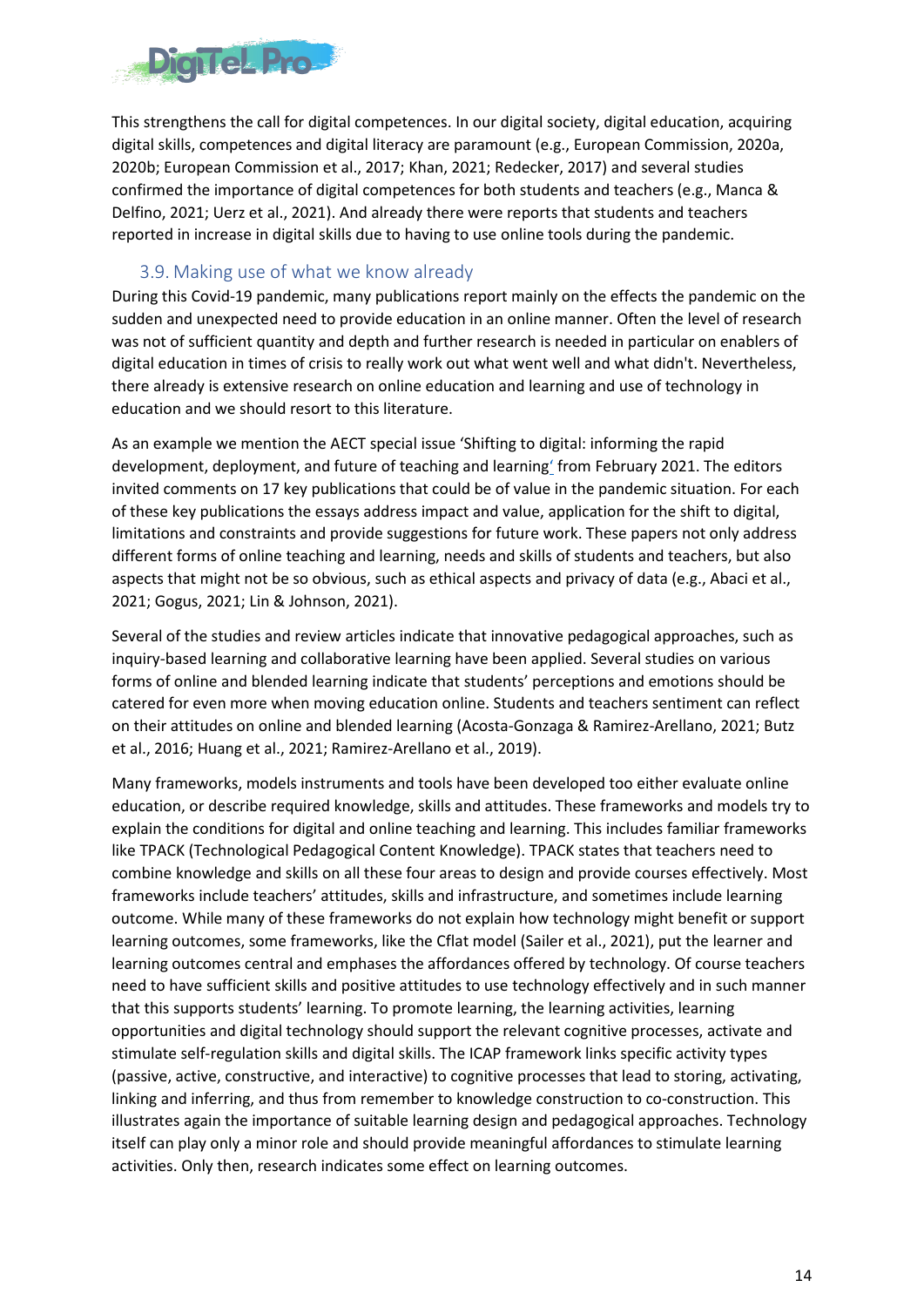

Other frameworks to take into account are the digital competence frameworks aimed at developing digital competences of citizens in the context of 21<sup>st</sup> century skills (Joint Research Centre et al., 2013; Joint Research Centre et al., 2022) and the digital competence framework for educators, aimed at teaching professionals (European Commission et al., 2017; Redecker, 2017). The latter not only describe the digital competences to be attained, but also indicates the necessary pedagogical competences involved. However, the framework is generic and has to be adapted to the various educational levels.

## <span id="page-14-0"></span>4. First conclusions and recommendations

Online education is not new. We already know a lot about online education. However, higher education seemed to be reluctant in taking this up, as shown by many EU initiatives, such as the Digital Education Action Plan. Despite all we know about online education, the sudden switch to online education during the Covid-19 pandemic left teachers, learners, and universities puzzled. While universities managed to switch to online delivery of education quite fast, many aspects fell short. The sudden move to online education did not leave sufficient time to redesign courses and apply instructional design and pedagogies suitable for online education. The reviewed publications made clear that students and teachers struggled to maintain social aspects, interaction and communication. The pandemic highlighted the digital divide, further disadvantages certain groups, and indicated several aspects that are usually taken for granted such as access to devices and infrastructure and a place to work and study.

**Didactical perspective:** While technology for online education was generally available at universities, many organisations did not adapt their instructional and pedagogical models accordingly to overcome shortcomings of technology while benefitting from its advantages. Given time constraints many universities simply tried to transfer their existing lectures into online lectures.

**Social aspects:** Consequently, students felt isolated and left alone. Social aspects of teacherstudent interaction and student-student interaction fell short, leading to decreased motivation and increased risks of dropout and failure.

**Learning situation at home:** The home situation for students and staff differed significantly; some did not have separate rooms to have proper learning or teaching conditions. In addition, the technological equipment available to students and staff varied significantly, leading to disadvantages for students with lesser quality devices or poor internet connections.

To better prepare universities for similar situations in the future, we see the following main directions as important steps towards resilient higher education.

### 4.1. Adaptation of educational models towards more online education

<span id="page-14-1"></span>Even when various forms of online education are not new to higher education, the Covid-19 pandemic brought to light several issues connected with the digitalisation of education. Several publication seem to focus on availability of tools and skills on how to use the tools. It is clear that that merely providing online tools will not guarantee that these tools are used at all. However, course design requires more than knowing how to use a tool. Tools need to have a function in learning and activities to be performed (Dascalu et al., 2021; Hofer et al., 2021; Scheibenzuber et al., 2021) and students, teachers and staff need to receive support and training in making efficient use of these tools (European Commission et al., 2020; Johnson, 2020; Rutherford et al., 2021).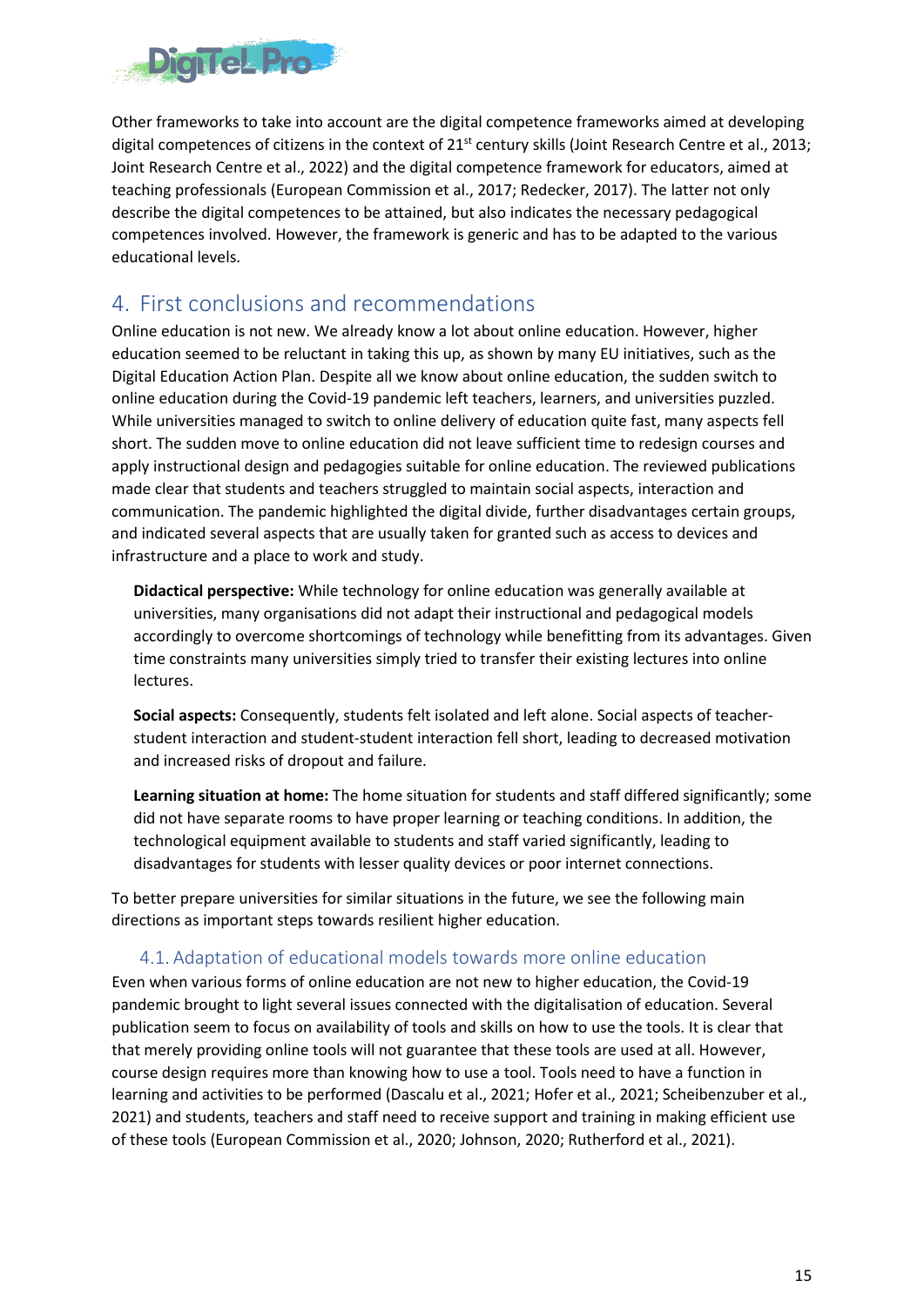

Too often, it is assumed that learners already possess the self-regulated learning skills that are even more essential in online education while that often is not the case. Moreover, motivational and emotional factors and other learner characteristics play a larger role in online education than traditional education (e.g., Acosta-Gonzaga & Ramirez-Arellano, 2021; Butz et al., 2016; Huang et al., 2021; Ramirez-Arellano et al., 2019). Like teachers, learners need to have the necessary digital skills to benefit from online education. Therefore, the education and pedagogies need to accommodate the needs for self-regulation, learning strategies and digital skills.

Online education exists in many forms, and the institution should make choices that suit and are applicable to their vision and strategy. Involve not only academic and teaching staff, but also researchers, and support staff and allow sufficient time to develop and implement vision and strategy. Give students an active role in the change towards online education. Students can provide input on what they want from education or a specific course. Consider a more flexible approach, with educational models better attuned to students' needs. It is not always necessary to complete overhaul the educational model: starting with small changes might suffice to kick-start the process. Institutions should ensure that conditions stimulate a change in culture, perspective and attitudes. Rogers' (2003) model of diffusion of innovation could be helpful in determining the various phases and processes teachers pass through when having to integrate technology into their teaching.

There are areas that need additional attention when moving to online education, such as assessment and those disciplines, domain, professions that rely on acquiring complex competences that need to be trained or require lab or fieldwork. It pays off to consider a move towards assessment for learning and assessment as learning, peer feedback and self-assessment, in addition to the more conventional assessment of learning or summative assessment. Nowadays, a plethora of tools, technology and learning environments can support and optimise assessment. Innovations in pedagogies and didacties that make use of advanced technologies, like game-based learning, virtual and augmented reality offer many opportunities to support acquisition of practical skills and competences, and to practices field and lab work that in the past would require students to attend specific locations and labs.

### <span id="page-15-0"></span>4.2. Teacher professionalization towards online education

Digitalisation of education transgresses the need for teacher professionalization, notwithstanding the importance of teacher expertise and digital competence. There is sufficient existing knowledge and theories about designing and delivering education in online modes. Teachers will need to realise that online delivery of education the social aspect changes drastically (Vincent-Lancrin, 2022). Teachers and students accustomed to campus education will have to find new ways, methods and mechanisms to deal with social interaction. Even when theories on computer supported collaborative learning (Dillenbourg, 1999; Dillenbourg & Bétrancourt, 2006; Dillenbourg & Schneider, 1995), community of inquiry, Laurillard's conversational framework (Laurillard, 1999; Laurillard, 2002; Laurillard, 2009) give insight how to deal with online interaction, it requires expertise to put this into practice.

It seems obvious to state that teachers are in need of professional development. Of course, digitalisation of education calls for the required digital competences. Teacher professionalization should also cater for the various roles being assigned to teachers. In higher education, teachers often have to take on the role of course designer, developing course materials and designing courses. Therefore, one of the needs is to ensure that not only teachers but also students have the required digital competences and are able to select suitable teaching methods and tools (OECD, 2020). Competence frameworks such as DigComp, DigComp2.2 and DigCompEdu (Anusca, 2013;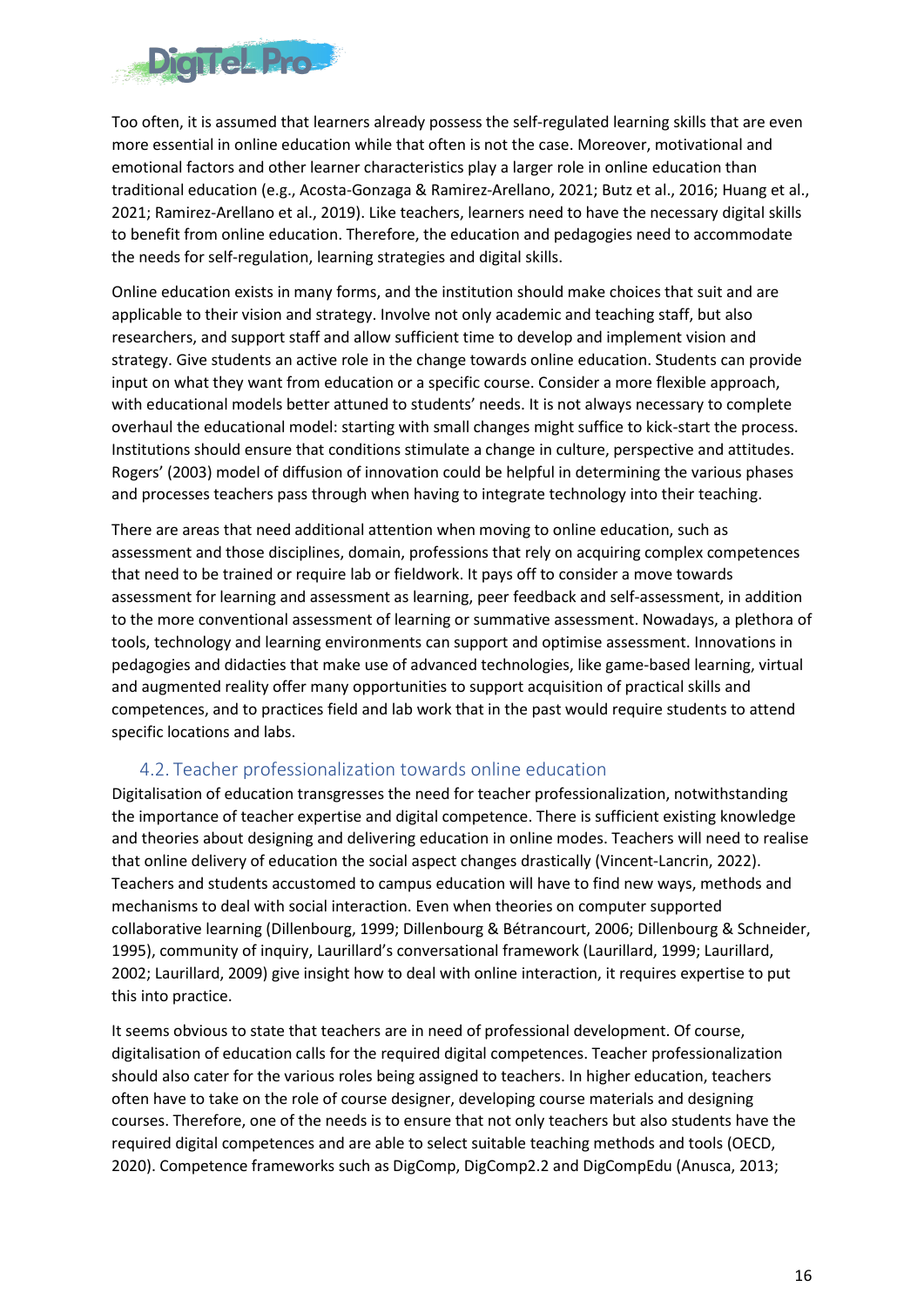

Joint Research Centre et al., 2022; Redecker, 2017), or models such as TPACK (Dobi Barišić et al., 2019; Graham, 2011; Mishra & Koehler, 2006) could form the basis of professionalization programmes and include instruments and self-assessments tools (i.e. SELFIE (European Commission, n.d.)) to assess current competence levels. Digital competence models like TPACK and DigCompEdu indicate that digital competences also include knowledge and pedagogical content and competences. Training should include use of relevant pedagogies didactical models depending on context and learning objectives, forms of active online learning, virtual or online class, tools and apps, to name a few aspects.

However, professionalization should not be limited to a single off training. Teachers, tutors, course developers but also support staff need training and continuous support in various forms of online teaching. Institutions need to provide not a single training, but invest in solid teacher professional development programmes. Even if these already exist, more focus should be on pedagogies, didactics and methodology for online teaching and assessment, while not forgetting the teachers' characteristics and the institutional context.

Important for a teacher professional development programme to become and remain effective is not to focus on content only. Professionalization should address the teachers' needs, cater for their process of change and motivation, provide sufficient support from policy and management (e.g. considering workload), facilitate learning strategies and disseminate not only knowledge, but also skills and attitudes for various forms of online teaching and learning (e.g., Gogus, 2021; Philipsen et al., 2019; Schildkamp et al., 2021). This includes creating a culture of presence, interaction and community, supporting each other, building a learning community and paying catering for teachers' perspectives and perceptions.

### 4.3. Inclusion and support for disadvantaged learners

<span id="page-16-0"></span>The pandemic highlighted a variety of factors that are relevant, even when not immediately apparent as part of online education. Conditions and factors like student readiness, home and family life, access not only to tools, platforms, devices, but also to safe and secure places to study and work. More than in classroom situations, staff need to pay attention to student wellbeing and need to learn how to notice signals.

Education always should be diverse and inclusive. When education contains digital or online content and tools, institutions and staff need to invest in accessibility of tools, platforms and content, as well. This is not restricted to infrastructure and tooling, but includes accessible and inclusive content, educational processes and support such as additional Q&A sessions, quiet learning spaces, library access, etc.

While online education potentially offer benefits for disadvantaged learners (and staff), because the have more flexibility in when, where and at what pace they learn, the Covid-19 pandemic clearly highlighted the digital divide and showed the negative impacts e.g. for socially disadvantaged learners. Institutions should cater for these needs and consider financial support or make use of already existing plans and programmes. Already local initiatives provide additional learning support, such as devices, financial reimbursements, etc. Institutions need to ensure that these facilities exist and that staff and students know about these facilities and resources.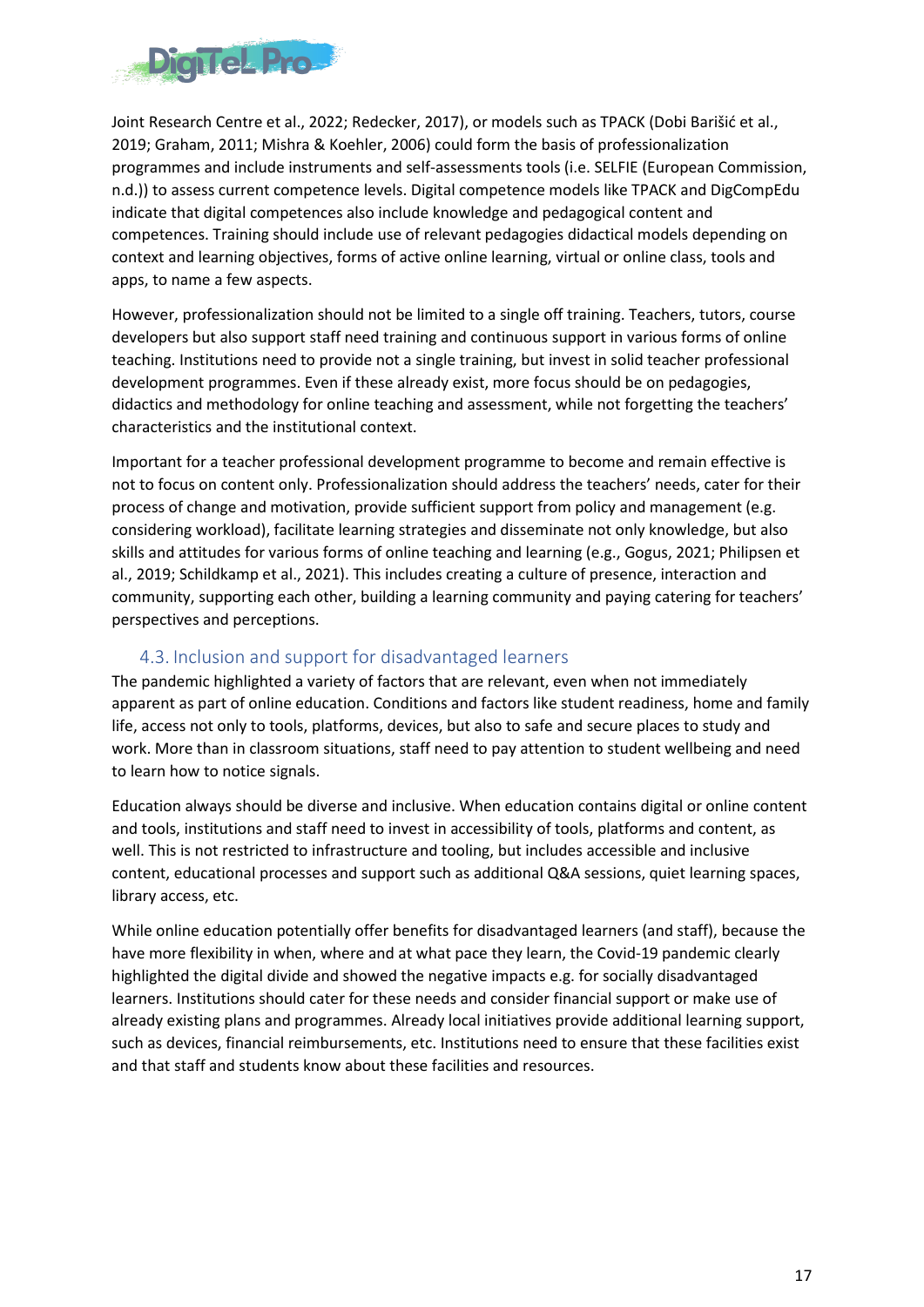

## <span id="page-17-0"></span>References

- Abaci, S., Robertson, J., Linklater, H., & McNeill, F. (2021). Supporting school teachers' rapid engagement with online education. *Educational Technology Research and Development*, *69*(1), 29-34[. https://doi.org/10.1007/s11423-020-09839-5](https://doi.org/10.1007/s11423-020-09839-5)
- Acosta-Gonzaga, E., & Ramirez-Arellano, A. (2021). The Influence of Motivation, Emotions, Cognition, and Metacognition on Students' Learning Performance: A Comparative Study in Higher Education in Blended and Traditional Contexts. *SAGE Open*, *11*(2). <https://doi.org/10.1177/21582440211027561>
- Anusca, F. (2013). *DIGCOMP: A Framework for Developing and Understanding Digital Competence in Europe* (JRC83167, EUR 26035). Publications Office of the European Union. <https://publications.jrc.ec.europa.eu/repository/handle/JRC83167>
- Aristeidou, M., & Cross, S. (2021). Disrupted distance learning: the impact of Covid-19 on study habits of distance learning university students. *Open Learning: The Journal of Open, Distance and e-Learning*, *36*(3), 263-282.<https://doi.org/10.1080/02680513.2021.1973400>
- Arsandaux, J., Montagni, I., Macalli, M., Texier, N., Pouriel, M., Germain, R., Mebarki, A., Kinouani, S., Tournier, M., Schück, S., & Tzourio, C. (2020). Higher risk of mental health deterioration during the Covid-19 lockdown among students rather than non-students. The French Confins study. *medRxiv*, Article 2020.11.04.20225706. <https://doi.org/10.1101/2020.11.04.20225706>
- Baumann, C., Bourion-Bedes, S., Batt, M., & Tarquinio, C. (2020). *Ressenti et impact psychologique de l'épidémie de COVID-19 chez les étudiants de l'Université de Lorraine et de Sciences Po Nancy. Etude PIMS- CoV-19 [Feelings and psychological impact of the COVID-19 epidemic among students from the University of Lorraine and Sciences Po Nancy. PIMS-CoV-19 study]*.
- Beardsley, M., Albó, L., Aragón, P., & Hernández-Leo, D. (2021). Emergency education effects on teacher abilities and motivation to use digital technologies. *British Journal of Educational Technology*, *52*(4), 1455-1477.<https://doi.org/10.1111/bjet.13101>
- Béduchaud, D., Demeyer, R., Leszczak, E., & Loisy, C. (2020). *Les effets du confinement sur l'activité des enseignants-chercheurs [The effects of confinement on the activity of teacherresearchers]*. [http://ife.ens-lyon.fr/ife/recherche/groupes-de-travail/documentation](http://ife.ens-lyon.fr/ife/recherche/groupes-de-travail/documentation-confinement-et-enseignement/les-effets-du-confinement-sur-l2019activite-des-enseignants-chercheurs-1/)[confinement-et-enseignement/les-effets-du-confinement-sur-l2019activite-des-enseignants](http://ife.ens-lyon.fr/ife/recherche/groupes-de-travail/documentation-confinement-et-enseignement/les-effets-du-confinement-sur-l2019activite-des-enseignants-chercheurs-1/)[chercheurs-1/](http://ife.ens-lyon.fr/ife/recherche/groupes-de-travail/documentation-confinement-et-enseignement/les-effets-du-confinement-sur-l2019activite-des-enseignants-chercheurs-1/)
- Blanford, J. I., Bowlick, F., Gidudu, A., Gould, M., Griffin, A. L., Kar, B., Kemp, K., de Róiste, M., deSabbata, S., Sinton, D., Strobl, J., Tate, N., Toppen, F., & Unwin, D. (2021). Lockdown lessons: an international conversation on resilient GI science teaching. *Journal of Geography in Higher Education*, *46*(1), 7-19[. https://doi.org/10.1080/03098265.2021.1986687](https://doi.org/10.1080/03098265.2021.1986687)
- Bozkurt, A., & Sharma, R. C. (2020). Emergency remote teaching in a time of global crisis due to CoronaVirus pandemic. *Asian Journal of Distance Education*, *15*(1), i-vi. <https://doi.org/10.5281/zenodo.3778083>
- Brady, M., Devitt, A., & Kiersey, R. A. (2019). Academic staff perspectives on technology for assessment (TfA) in higher education: A systematic literature review. *British Journal of Educational Technology*, *50*(6), 3080-3098.<https://doi.org/10.1111/bjet.12742>
- Brink, M., Broek, A. v. d., & Ramakers, C. (2021). *Ervaringen van studenten met onderwijs en toetsen op afstand tijdens corona*. ResearchNed Nijmegen. <https://www.researchned.nl/2021/02/digitaal-studeren-tijdens-corona/?type=project>
- Butz, N. T., Stupnisky, R. H., Pekrun, R., Jensen, J. L., & Harsell, D. M. (2016). The Impact of Emotions on Student Achievement in Synchronous Hybrid Business and Public Administration Programs: A Longitudinal Test of Control-Value Theory\*. *Decision Sciences Journal of Innovative Education*, *14*(4), 441-474[. https://doi.org/10.1111/dsji.12110](https://doi.org/10.1111/dsji.12110)
- Bygstad, B., Øvrelid, E., Ludvigsen, S., & Dæhlen, M. (2022). From dual digitalization to digital learning space: Exploring the digital transformation of higher education. *Computers & Education*, *182*, Article 104463.<https://doi.org/10.1016/j.compedu.2022.104463>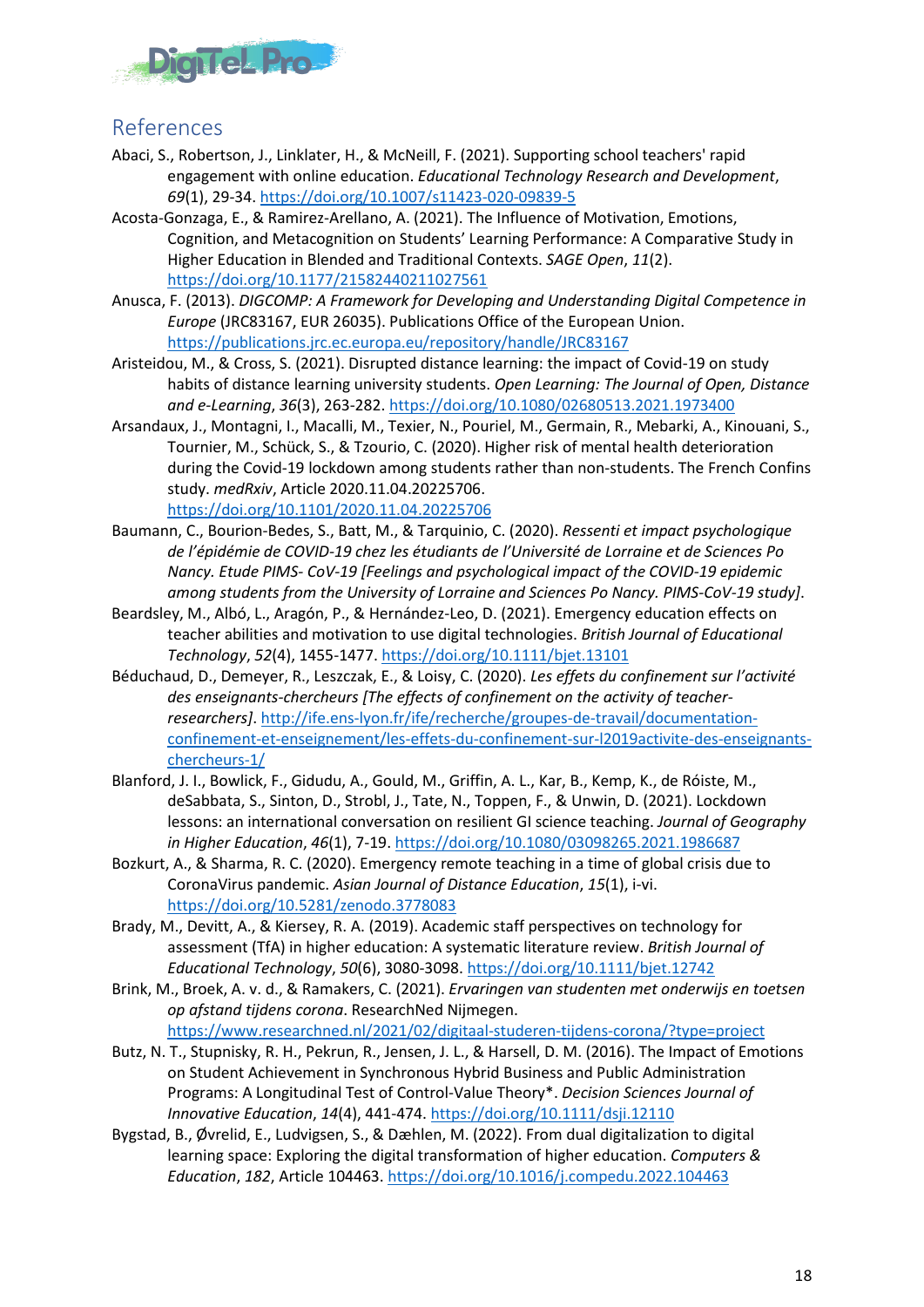

- Cabero-Almenara, J., Guillén-Gámez, F. D., Ruiz-Palmero, J., & Palacios-Rodríguez, A. (2022). Teachers' digital competence to assist students with functional diversity: Identification of factors through logistic regression methods. *British Journal of Educational Technology*, *53*(1), 41-57.<https://doi.org/10.1111/bjet.13151>
- Cirlan, E., & Loukkola, T. (2021). *Internal quality assurance in times of COVID-19*. European University Association. [https://eua.eu/resources/publications/965:internal-quality-assurance-in-times](https://eua.eu/resources/publications/965:internal-quality-assurance-in-times-of-covid-19.html)[of-covid-19.html](https://eua.eu/resources/publications/965:internal-quality-assurance-in-times-of-covid-19.html)
- Cowden, G., Mitchell, P., & Taylor-Guy, P. (2020). *Remote learning rapid literature review*. Association of Independent Schools NSW & Australian Council for Educational Research. <https://doi.org/10.37517/978-1-74286-610-9>
- Cutri, R. M., Mena, J., & Whiting, E. F. (2020). Faculty readiness for online crisis teaching: transitioning to online teaching during the COVID-19 pandemic. *European Journal of Teacher Education*, *43*(4), 523-541.<https://doi.org/10.1080/02619768.2020.1815702>
- Dascalu, M.-D., Ruseti, S., Dascalu, M., McNamara, D. S., Carabas, M., Rebedea, T., & Trausan-Matu, S. (2021). Before and during COVID-19: A Cohesion Network Analysis of students' online participation in Moodle courses. *Computers in Human Behavior*, *121*, Article 106780. <https://doi.org/10.1016/j.chb.2021.106780>
- Daumiller, M., Rinas, R., Hein, J., Janke, S., Dickhäuser, O., & Dresel, M. (2021). Shifting from face-toface to online teaching during COVID-19: The role of university faculty achievement goals for attitudes towards this sudden change, and their relevance for burnout/engagement and student evaluations of teaching quality. *Computers in Human Behavior*, *118*, Article 106677. <https://doi.org/10.1016/j.chb.2020.106677>
- Delcker, J., & Ifenthaler, D. (2021). Teachers' perspective on school development at German vocational schools during the Covid-19 pandemic. *Technology, Pedagogy and Education*, *30*(1), 125-139[. https://doi.org/10.1080/1475939X.2020.1857826](https://doi.org/10.1080/1475939X.2020.1857826)
- Di Gesú, M. G., & González, M. F. (2020). The imposed online learning and teaching during COVID-19 times. In M. G. Di Gesú & M. F. González (Eds.), *Cultural views on online learning in higher education: A seemingly borderless class* (Vol. 13, pp. 189-201). Springer International Publishing. [https://doi.org/10.1007/978-3-030-63157-4\\_11](https://doi.org/10.1007/978-3-030-63157-4_11)
- Diercks, G., De Pater, M., & Loorbach, D. (2021). *Leren digitaliseren: Digitalisering als breekijzer voor de gewenste transitie in het hoger onderwijs*. Versnellingsplan Onderwijsinnovatie met ICT. <https://www.versnellingsplan.nl/Kennisbank/transitieagenda/>
- Dillenbourg, P. (1999). What do you mean by collaborative learning? In P. Dillenbourg (Ed.), *Collaborative-learning: Cognitive and Computational Approaches* (pp. 1-19). Elsevier. <http://tecfa.unige.ch/tecfa/publicat/dil-papers-2/Dil.7.1.14.pdf>
- Dillenbourg, P., & Bétrancourt, M. (2006). Collaboration Load. In J. Elen & R. E. Clark (Eds.), *Handling Complexity in Learning Environments Theory and Research* (pp. 141-166). Elsevier. <http://books.emeraldinsight.com/display.asp?K=9780080449869>
- Dillenbourg, P., & Schneider, D. (1995). Mediating the mechanisms which make collaborative learning sometimes effective. *International Journal of Educational Telecommunications*, *1*, 131-146.
- Dindar, M., Suorsa, A., Hermes, J., Karppinen, P., & Näykki, P. (2021). Comparing technology acceptance of K-12 teachers with and without prior experience of learning management systems: A Covid-19 pandemic study. *Journal of Computer Assisted Learning*. <https://doi.org/10.1111/jcal.12552>
- Dobi Barišić, K., Divjak, B., & Kirinić, V. (2019). Education Systems as Contextual Factors in the Technological Pedagogical Content Knowledge Framework. *Journal of information and organizational sciences*, *43*(2), 163-183[. https://doi.org/10.31341/jios.43.2.3](https://doi.org/10.31341/jios.43.2.3)
- EADTU. (2020). *Report COVID-19 responses by higher education in Europe*. <https://empower.eadtu.eu/coronacrisis>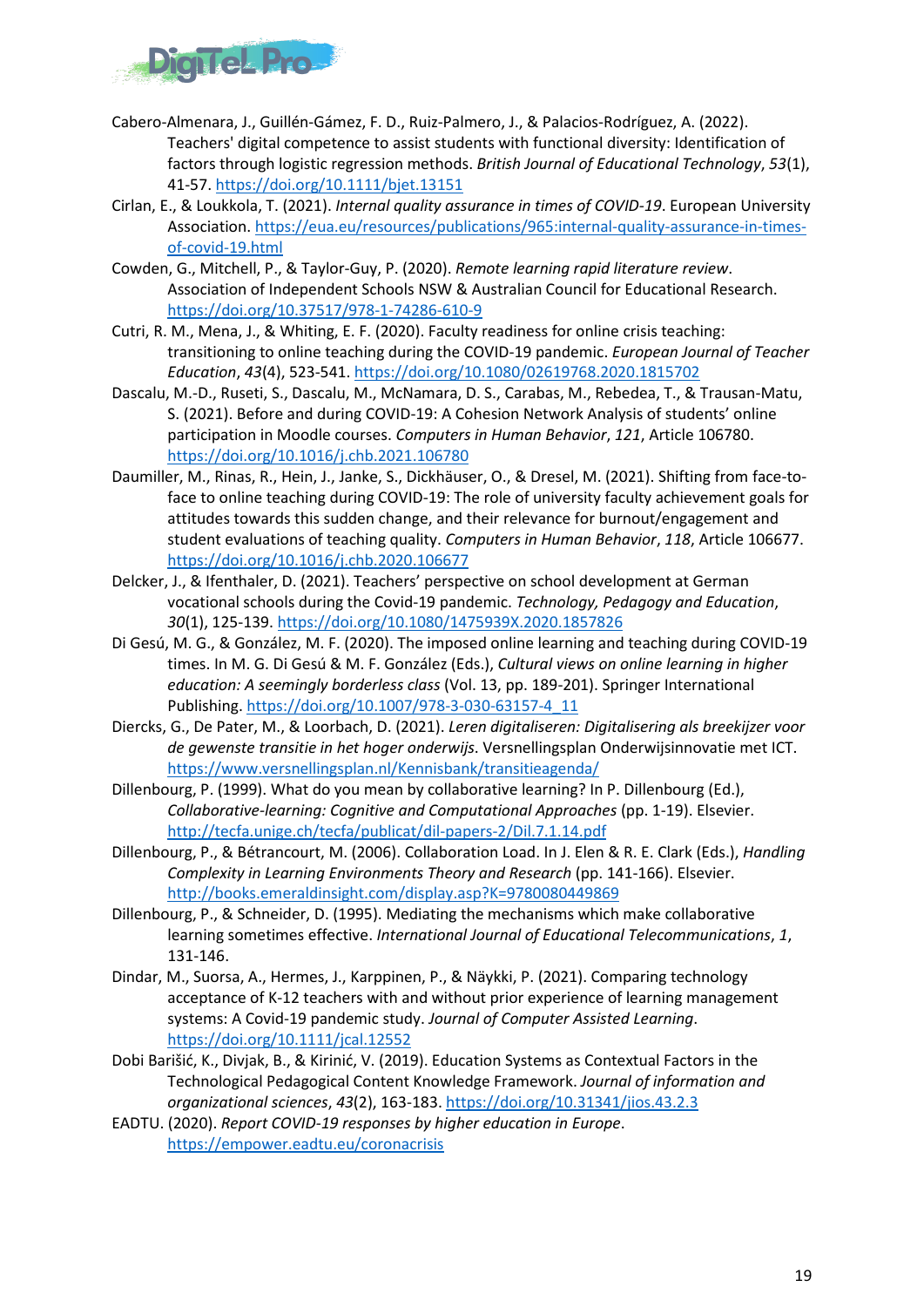

- ECIO, (2022). *Hoger onderwijs toegankelijk*. Expertisecentrum Inclusief Onderwijs,. Retrieved March 21, 2022 fro[m https://www.hogeronderwijstoegankelijk.nl/](https://www.hogeronderwijstoegankelijk.nl/)
- Ellis-Thompson, A., Higgins, S., Kay, J., Stevenson, J., & Zaman, M. (2020). *Remote learning: Rapid evidence assessment*. Education Endowment Foundation[. https://eric.ed.gov/?id=ED612932](https://eric.ed.gov/?id=ED612932)
- European Commission. (2020a). *Digital Education action Plan 2021-2027: Resetting education and training for the digital age [Commission staff working document]*. <https://education.ec.europa.eu/focus-topics/digital/education-action-plan>
- European Commission. (2020b). *Digital Education Action Plan (2021-2027): Resetting education and training for the digital age [Communication]*. [https://education.ec.europa.eu/focus](https://education.ec.europa.eu/focus-topics/digital/education-action-plan)[topics/digital/education-action-plan](https://education.ec.europa.eu/focus-topics/digital/education-action-plan)
- European Commission. (2020c). *Erasmus+ and European Solidarity Corps: Survey on the impact of COVID-19 on learning mobility activities. Main conclusions*. [https://ec.europa.eu/programmes/erasmus-plus/resources/documents/coronavirus](https://ec.europa.eu/programmes/erasmus-plus/resources/documents/coronavirus-learning-mobilities-impact-survey-results_en)[learning-mobilities-impact-survey-results\\_en](https://ec.europa.eu/programmes/erasmus-plus/resources/documents/coronavirus-learning-mobilities-impact-survey-results_en)
- European Commission. (n.d.). *SELFIE*. European Commission,. Retrieved March 11, 2022 from <https://education.ec.europa.eu/selfie>
- European Commission, Joint Research Centre, Di Pietro, G., Biagi, F., Costa, P., Karpiński, Z., & Mazza, J. (2020). *The likely impact of COVID-19 on education: Reflections based on the existing literature and recent international datasets*. Publications Office. <https://doi.org/doi/10.2760/126686>
- European Commission, Joint Research Centre, & Redecker, C. (2017). *European framework for the digital competence of educators: DigCompEdu*. Publications Office. <https://doi.org/10.2760/178382>
- European Parliament, & Council of the European Union. (2016a). Directive (EU) 2016/2102 of the European Parliament and of the Council of 26 October 2016 on the accessibility of the websites and mobile applications of public sector bodies. *Official Journal of the European Union L327/1*, *59*, 1-15. [https://eur-lex.europa.eu/legal](https://eur-lex.europa.eu/legal-content/EN/TXT/?uri=OJ:L:2016:327:TOC)[content/EN/TXT/?uri=OJ:L:2016:327:TOC](https://eur-lex.europa.eu/legal-content/EN/TXT/?uri=OJ:L:2016:327:TOC)
- European Parliament, & Council of the European Union. (2016b). *Directive (EU) 2016/2102 of the European Parliament and of the Council of 26 October 2016 on the accessibility of the websites and mobile applications of public sector bodies*[. https://eur](https://eur-lex.europa.eu/eli/dir/2016/2102/oj)[lex.europa.eu/eli/dir/2016/2102/oj](https://eur-lex.europa.eu/eli/dir/2016/2102/oj)
- European University Association. (2020). *Briefing: European higher education in the Covid-19 crisis*. [https://www.eua.eu/resources/publications/939:european-higher-education-in-the-covid-](https://www.eua.eu/resources/publications/939:european-higher-education-in-the-covid-19-crisis.html)[19-crisis.html](https://www.eua.eu/resources/publications/939:european-higher-education-in-the-covid-19-crisis.html)
- Farnell, T., Skledar Matijević, A., & Šćukanec Schmidt, N. (2021). *The impact of COVID-19 on higher education: a review of emerging evidence* (NESET report). Publications Office of the European Union.<https://doi.org/10.2766/069216>
- Farrell, T., & Rushby, N. (2016). Assessment and learning technologies: An overview. *British Journal of Educational Technology*, *47*(1), 106-120[. https://doi.org/10.1111/bjet.12348](https://doi.org/10.1111/bjet.12348)
- Ferri, F., Grifoni, P., & Guzzo, T. (2020). Online Learning and Emergency Remote Teaching: Opportunities and Challenges in Emergency Situations. *Societies*, *10*(4), Article 86. <https://doi.org/10.3390/soc10040086>
- Ferry, O., & Patros, T. (2020). *La vie d'étudiant confiné Résultats de l'enquête sur les conditions de vie des étudiants pendant la crise sanitaire* [http://www.ove-national.education.fr/wp](http://www.ove-national.education.fr/wp-content/uploads/2020/10/La-vie-detudiant-confine-Sante.pdf)[content/uploads/2020/10/La-vie-detudiant-confine-Sante.pdf](http://www.ove-national.education.fr/wp-content/uploads/2020/10/La-vie-detudiant-confine-Sante.pdf)
- Garcia-Morales, V. J., Garrido-Moreno, A., & Martin-Rojas, R. (2021). The Transformation of Higher Education After the COVID Disruption: Emerging Challenges in an Online Learning Scenario. *Front Psychol*, *12*, 616059.<https://doi.org/10.3389/fpsyg.2021.616059>
- Gogus, A. (2021). Shifting to digital: adoption and diffusion. *Educational Technology Research and Development*, *69*(1), 11-16.<https://doi.org/10.1007/s11423-020-09862-6>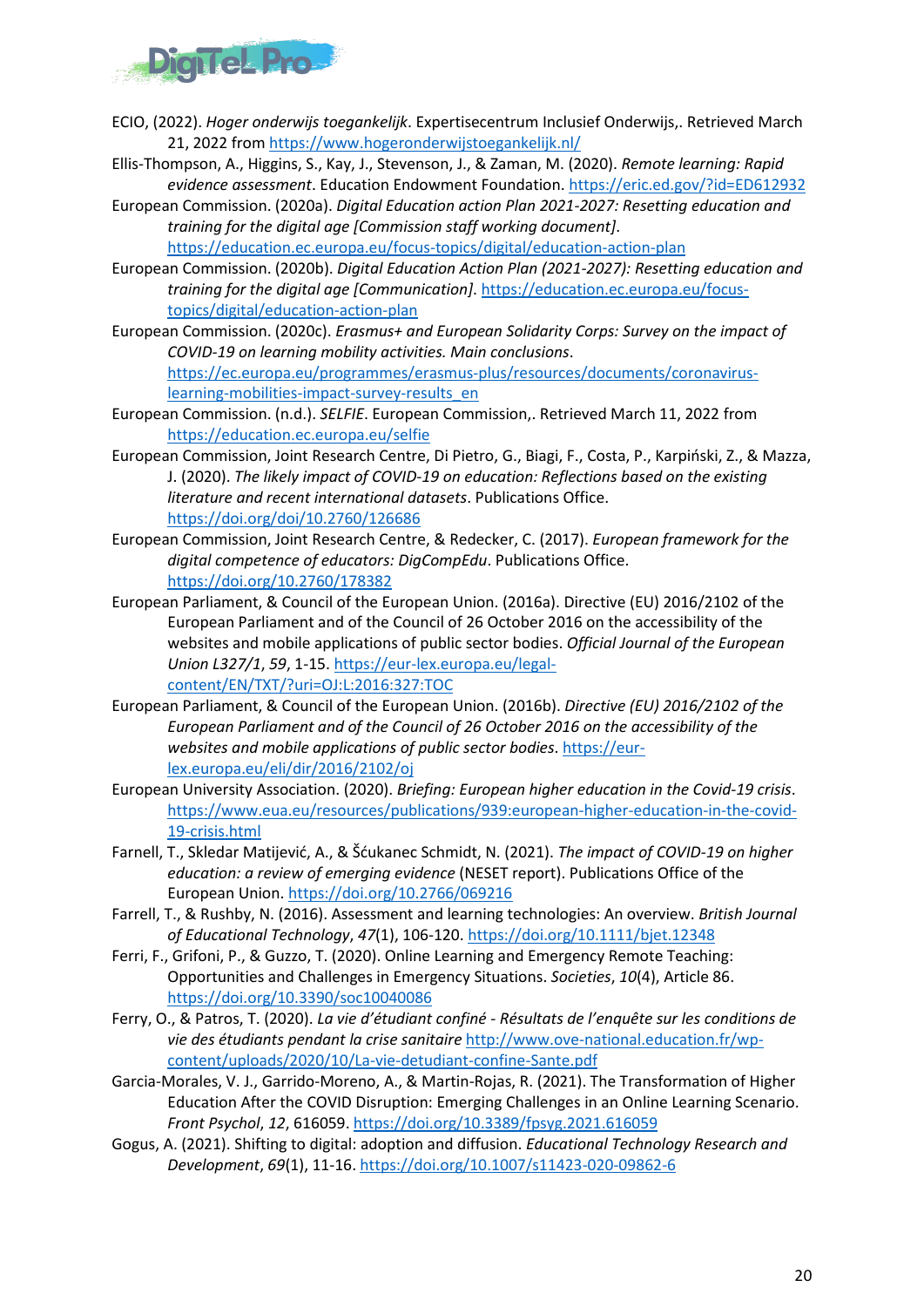

- González Bravo, L., Nistor, N., Castro Ramírez, B., Gutiérrez Soto, I., Varas Contreras, M., Núñez Vives, M., & Maldonado Robles, P. (2022). Higher education managers' perspectives on quality management and technology acceptance: A tale of elders, mediators, and working bees in times of Covid-19. *Computers in Human Behavior*, *131*, 107236. <https://doi.org/10.1016/j.chb.2022.107236>
- Goodyear, P. (2021). Navigating difficult waters in a digital era: Technology, uncertainty and the objects of informal lifelong learning. *British Journal of Educational Technology*, *52*(4), 1594- 1611[. https://doi.org/10.1111/bjet.13107](https://doi.org/10.1111/bjet.13107)
- Graham, C. R. (2011). Theoretical considerations for understanding technological pedagogical content knowledge (TPACK). *Computers & Education*, *57*(3), 1953-1960. <https://doi.org/10.1016/j.compedu.2011.04.010>
- Guppy, N., Verpoorten, D., Boud, D., Lin, L., Tai, J., & Bartolic, S. (2022). The post-COVID-19 future of digital learning in higher education: Views from educators, students, and other professionals in six countries. *British Journal of Educational Technology*, *n/a*(n/a). <https://doi.org/10.1111/bjet.13212>
- Hodges, C., Moore, S., Lockee, B., Trust, T., & Bond, A. (2020). The difference between emergency remote teaching and online learning. *Educause Review*. [https://er.educause.edu/articles/2020/3/the-difference-between-emergency-remote](https://er.educause.edu/articles/2020/3/the-difference-between-emergency-remote-teaching-and-online-learning)[teaching-and-online-learning](https://er.educause.edu/articles/2020/3/the-difference-between-emergency-remote-teaching-and-online-learning)
- Hofer, S. I., Nistor, N., & Scheibenzuber, C. (2021). Online teaching and learning in higher education: Lessons learned in crisis situations. *Computers in Human Behavior*, *121*, Article 106789. <https://doi.org/10.1016/j.chb.2021.106789>
- Huang, C., Han, Z., Li, M., Wang, X., & Zhao, W. (2021). Sentiment evolution with interaction levels in blended learning environments: Using learning analytics and epistemic network analysis. *Australasian Journal of Educational Technology*, *37*(2), 81-95. <https://doi.org/10.14742/ajet.6749>
- International Association of Universities. (2020). *Regional/national perspectives on the impact of COVID-19 on higher education*. [https://www.iau-aiu.net/IAU-Global-Survey-on-the-Impact](https://www.iau-aiu.net/IAU-Global-Survey-on-the-Impact-of-COVID-19-on-Higher-Education-around-the)[of-COVID-19-on-Higher-Education-around-the](https://www.iau-aiu.net/IAU-Global-Survey-on-the-Impact-of-COVID-19-on-Higher-Education-around-the)
- Ismaili, Y. (2021). Evaluation of students' attitude toward distance learning during the pandemic (Covid-19): a case study of ELTE university. *On the Horizon*, *29*(1), 17-30. <https://doi.org/10.1108/OTH-09-2020-0032>
- Jamalpur, B., Kafila, Chythanya, K. R., & Kumar, K. S. (2021). A comprehensive overview of online education – Impact on engineering students during COVID-19. *Materials Today: Proceedings*. <https://doi.org/10.1016/j.matpr.2021.01.749>
- Johnson, N. (2020). *Digital Learning in Canadian Higher Education in 2020: National Report.* . Canadian Digital Learning Research Association[. http://www.cdlra-acrfl.ca/publications/](http://www.cdlra-acrfl.ca/publications/)
- Johnson, N., Seaman, J., & Veletsianos, G. . (2021). *Teaching during a pandemic: Spring Transition, Fall Continuation, Winter Evaluation*. B. V. Analytics. <https://www.bayviewanalytics.com/reports/teachingduringapandemic.pdf>
- Joint Research Centre, Institute for Prospective Technological Studies, & Ferrari, A. (2013). *DIGCOMP: A framework for developing and understanding digital competence in Europe*. Publications Office of the European Union.

<https://publications.jrc.ec.europa.eu/repository/handle/JRC90109>

- Joint Research Centre, Vuorikari, R., Kluzer, S., & Punie, Y. (2022). *DigComp 2.2, The Digital Competence framework for citizens. With new examples of knowledge, skills and attitudes* (JRC128415). Publications Office of the European Union[. https://doi.org/10.2760/115376](https://doi.org/10.2760/115376)
- Khan, M. A. (2021). COVID-19's Impact on Higher Education: A Rapid Review of Early Reactive Literature. *Education Sciences*, *11*(8), Article 421.<https://doi.org/10.3390/educsci11080421>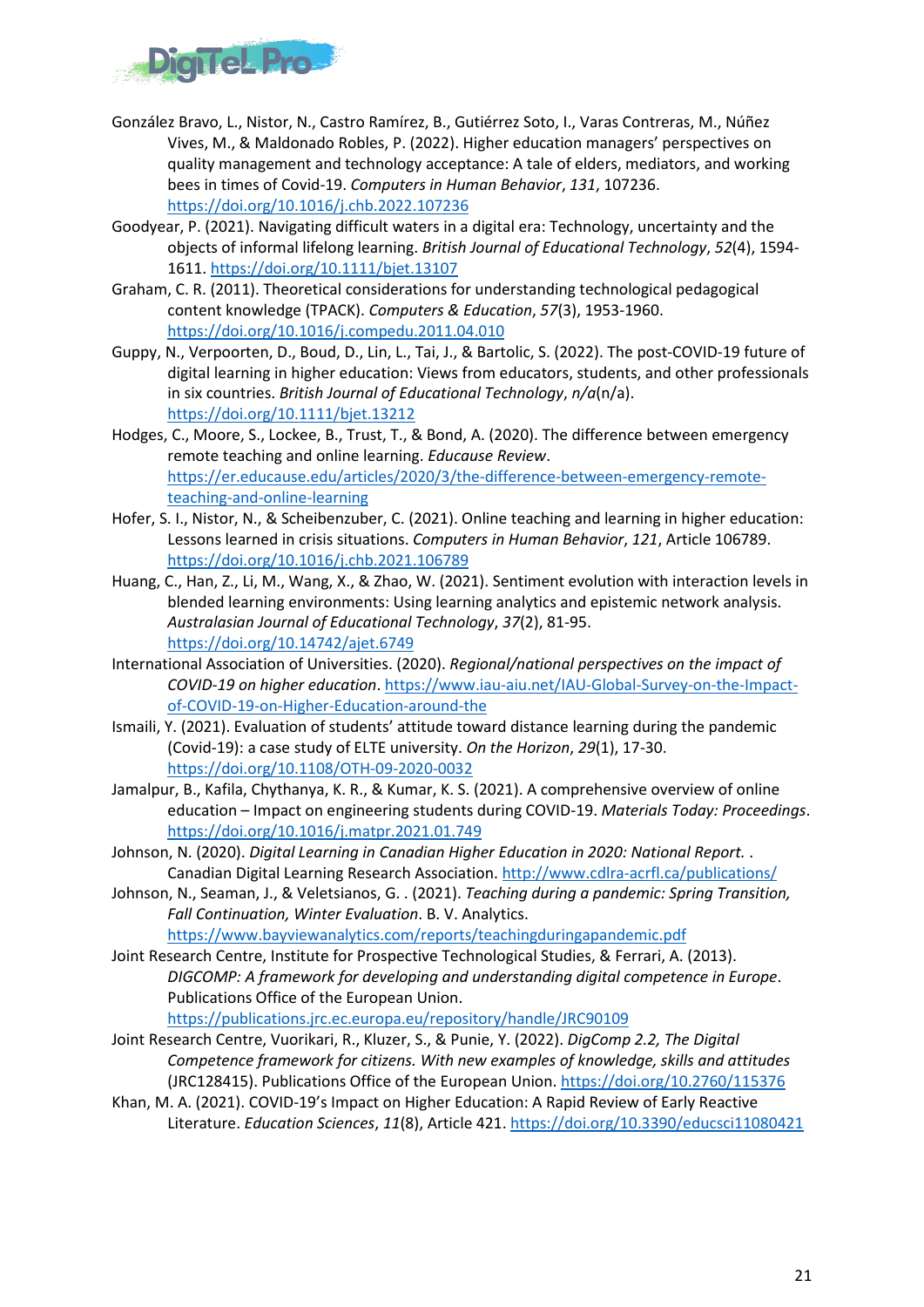

- Langenfeld, T. (2020). Internet-Based Proctored Assessment: Security and Fairness Issues. *Educational Measurement: Issues and Practice*, *39*(3), 24-27. <https://doi.org/10.1111/emip.12359>
- Laurillard, D. (1999). A conversational framework for individual learning applied to the 'Learning Organisation' and the 'Learning Society'. *Systems Research and Behavioral Science*, *16*(2), 113-122. [https://doi.org/10.1002/\(sici\)1099-1743\(199903/04\)16:2<113::Aid](https://doi.org/10.1002/(sici)1099-1743(199903/04)16:2%3c113::Aid-sres279%3e3.0.Co;2-c)[sres279>3.0.Co;2-c](https://doi.org/10.1002/(sici)1099-1743(199903/04)16:2%3c113::Aid-sres279%3e3.0.Co;2-c)
- Laurillard, D. (2002). *Rethinking university teaching: A conversational framework for the effective use of learning technologies* (2nd ed.). RoutledgeFalmer.
- Laurillard, D. (2009). The pedagogical challenges to collaborative technologies. *International Journal of Computer-Supported Collaborative Learning*, *4*(1), 5 - 20[. https://doi.org/10.1007/s11412-](https://doi.org/10.1007/s11412-008-9056-2) [008-9056-2](https://doi.org/10.1007/s11412-008-9056-2)
- Levy, Y., & Ellis, T. J. (2006). A systems approach to conduct an effective literature review in support of information systems research. *Informing Science: The International Journal of an Emerging Transdiscipline*, *9*, 181-212.<https://doi.org/10.28945/479>
- Lin, L., & Johnson, T. (2021). Shifting to digital: informing the rapid development, deployment, and future of teaching and learning. *Educational Technology Research and Development*, *69*(1), 1-5.<https://doi.org/10.1007/s11423-021-09960-z>
- Logemann, M., Aritz, J., Cardon, P., Swartz, S., Elhaddaoui, T., Getchell, K., Fleischmann, C., Helens-Hart, R., Li, X., Palmer-Silveira, Juan C., Ruiz-Garrido, M., Springer, S., & Stapp, J. (2022). Standing strong amid a pandemic: How a global online team project stands up to the public health crisis. *British Journal of Educational Technology*.<https://doi.org/10.1111/bjet.13189>
- Logius. (2022). *DigiToegankelijk*. Ministerie van Binnenlandse Zaken en Koninkrijkrelaties. Retrieved March 21, 2022 from [https://www.digitoegankelijk.nl](https://www.digitoegankelijk.nl/)
- Lust, G., Elen, J., & Clarebout, G. (2013). Students' tool-use within a web enhanced course: Explanatory mechanisms of students' tool-use pattern. *Computers in Human Behavior*, *29*(5), 2013-2021.<http://dx.doi.org/10.1016/j.chb.2013.03.014>
- Manca, S., & Delfino, M. (2021). Adapting educational practices in emergency remote education: Continuity and change from a student perspective. *British Journal of Educational Technology*, *52*(4), 1394-1413.<https://doi.org/10.1111/bjet.13098>
- Marinoni, G., Land, H. v. t., & Jensen, T. (2020). *The impact of COVID-19 on higher education around the world. IAU Global survey report*. International Association of Universities. [https://www.iau-aiu.net/IAU-Global-Survey-on-the-Impact-of-COVID-19-on-Higher-](https://www.iau-aiu.net/IAU-Global-Survey-on-the-Impact-of-COVID-19-on-Higher-Education-around-the)[Education-around-the](https://www.iau-aiu.net/IAU-Global-Survey-on-the-Impact-of-COVID-19-on-Higher-Education-around-the)
- Mathias, P., Kedadouche, Z., & Schmitt, J.-M. (2020). *Recensement et analyse des actions numériques pendant la période Covid-19*. [https://www.vie](https://www.vie-publique.fr/sites/default/files/rapport/pdf/280242.pdf)[publique.fr/sites/default/files/rapport/pdf/280242.pdf](https://www.vie-publique.fr/sites/default/files/rapport/pdf/280242.pdf)
- Meijer, C. (2021, March 17). 10 elementen van online onderwijs die studenten willen behouden. *Surf Communities*[. https://communities.surf.nl/artikel/10-elementen-van-online-onderwijs-die](https://communities.surf.nl/artikel/10-elementen-van-online-onderwijs-die-studenten-willen-behouden)[studenten-willen-behouden](https://communities.surf.nl/artikel/10-elementen-van-online-onderwijs-die-studenten-willen-behouden)
- Ministère de l'Education Nationale de la Jeunesse et des Sports. (2021). *Plan de continuité pédagogique*.<https://eduscol.education.fr/2227/plan-de-continuite-pedagogique>
- Mishra, P., & Koehler, M. J. (2006). Technological Pedagogical Content Knowledge: A Framework for Teacher Knowledge. *Teachers College Record*, *108*(6), 1017-1054. <https://doi.org/10.1111/j.1467-9620.2006.00684.x>
- O'Dea, X., & Stern, J. (2022). Virtually the same?: Online higher education in the post Covid-19 era. *British Journal of Educational Technology*, *53*(3), 437-442. <https://doi.org/10.1111/bjet.13211>
- OECD. (2020). *The potential of online learning for adults: Early lessons from the COVID-19 crisis* (OECD Policy Responses to Coronavirus (COVID-19), Issue. OECD.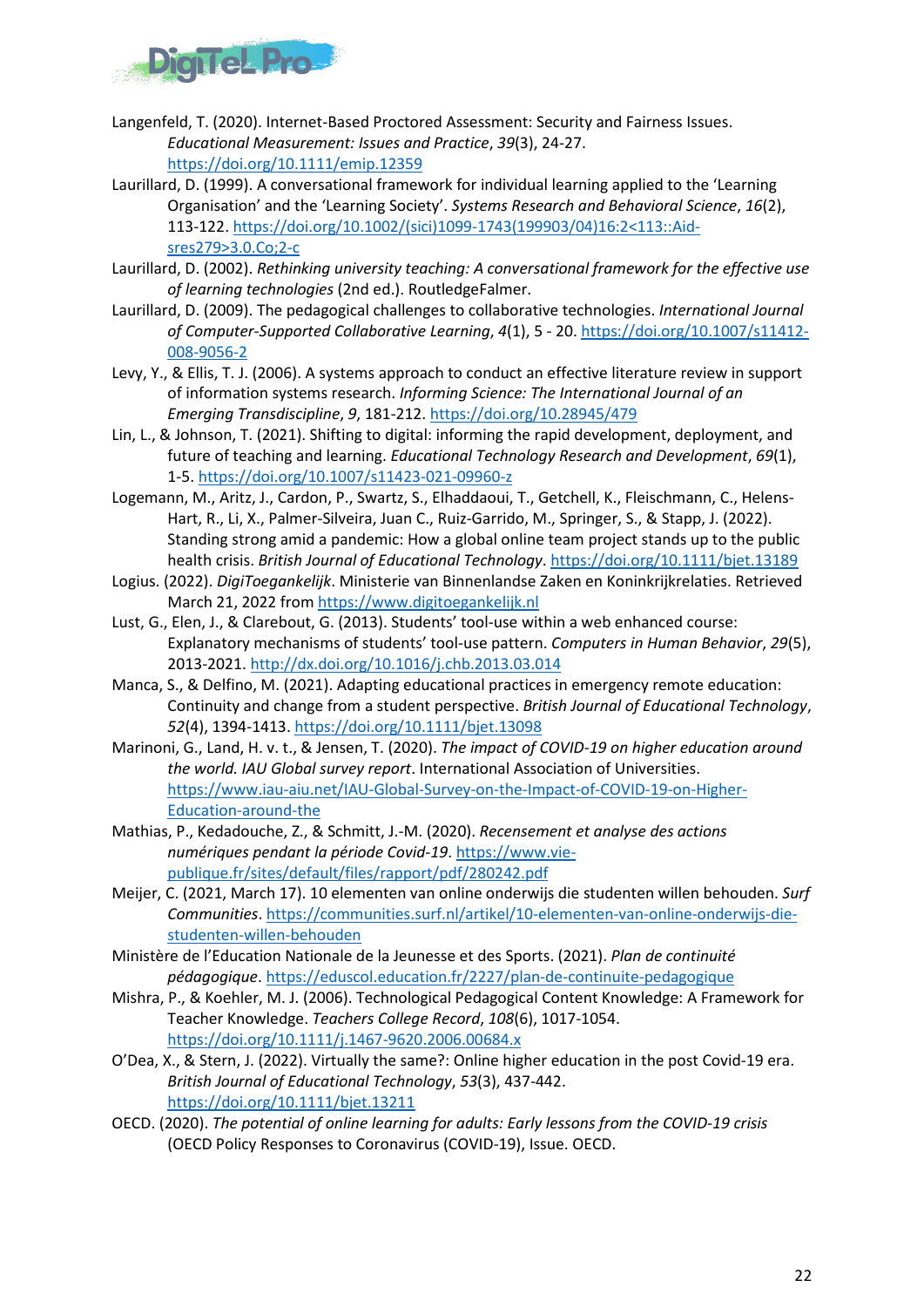

[https://www.oecd.org/coronavirus/policy-responses/the-potential-of-online-learning-for](https://www.oecd.org/coronavirus/policy-responses/the-potential-of-online-learning-for-adults-early-lessons-from-the-covid-19-crisis-ee040002/)[adults-early-lessons-from-the-covid-19-crisis-ee040002/](https://www.oecd.org/coronavirus/policy-responses/the-potential-of-online-learning-for-adults-early-lessons-from-the-covid-19-crisis-ee040002/) 

- Oliveira, G., Grenha Teixeira, J., Torres, A., & Morais, C. (2021). An exploratory study on the emergency remote education experience of higher education students and teachers during the COVID-19 pandemic. *British Journal of Educational Technology*, *52*(4), 1357-1376. <https://doi.org/10.1111/bjet.13112>
- Philipsen, B., Tondeur, J., Pareja Roblin, N., Vanslambrouck, S., & Zhu, C. (2019). Improving teacher professional development for online and blended learning: a systematic meta-aggregative review. *Educational Technology Research and Development*, *67*(5), 1145-1174. <https://doi.org/10.1007/s11423-019-09645-8>
- Phillips, H. N. (2021). Re-imagining higher education: A cohort of teachers' experiences to face the 'new normal' during COVID19. *International Journal of Educational Research Open*, *2*, Article 100069[. https://doi.org/10.1016/j.ijedro.2021.100069](https://doi.org/10.1016/j.ijedro.2021.100069)
- Ramirez-Arellano, A., Bory-Reyes, J., & Hernández-Simón, L. M. (2019). Emotions, Motivation, Cognitive–Metacognitive Strategies, and Behavior as Predictors of Learning Performance in Blended Learning. *Journal of Educational Computing Research*, *57*(2), 491-512. <https://doi.org/10.1177/0735633117753935>
- Redecker, C. (2017). *European Framework for the Digital Competence of Educators: DigCompEdu* (JRC107466). Publications Office of the European Union. <https://publications.jrc.ec.europa.eu/repository/handle/JRC107466>
- Rogers, E. M. (2003). *Diffusion of Innovations* (5 ed.). The Free Press.
- Roux, J., Lefort, M., Bertin, M., Padilla, C., Mueller, J., Garlantézec, R., Pivette, M., Le Tertre, A., & Crépey, P. (2021). *Impact de la crise sanitaire de la COVID-19 sur la santé mentale des étudiants à Rennes, France [Impact of the COVID-19 health crisis on the mental health of students in Rennes]* [https://www.ehesp.fr/wp-content/uploads/2021/02/Rapport-Impact-](https://www.ehesp.fr/wp-content/uploads/2021/02/Rapport-Impact-Psy-Covid-20210225.pdf)[Psy-Covid-20210225.pdf](https://www.ehesp.fr/wp-content/uploads/2021/02/Rapport-Impact-Psy-Covid-20210225.pdf)
- Rutherford, T., Karamarkovich, S., Xu, D., Tate, T., Sato, B., Baker, R., & Warschauer, M. (2021). Profiles of Instructor Responses to Emergency Distance Learning. *Online Learning*, *25*(1), 86- 114.<https://doi.org/10.24059/olj.v25i1.2472>
- Sailer, M., Schultz-Pernice, F., & Fischer, F. (2021). Contextual facilitators for learning activities involving technology in higher education: The C♭-model. *Computers in Human Behavior*, *121*, 106794[. https://doi.org/10.1016/j.chb.2021.106794](https://doi.org/10.1016/j.chb.2021.106794)
- Scheibenzuber, C., Hofer, S., & Nistor, N. (2021). Designing for fake news literacy training: A problem-based undergraduate online-course. *Computers in Human Behavior*, *121*, Article 106796[. https://doi.org/10.1016/j.chb.2021.106796](https://doi.org/10.1016/j.chb.2021.106796)
- Scherer, R., Howard, S. K., Tondeur, J., & Siddiq, F. (2021). Profiling teachers' readiness for online teaching and learning in higher education: Who's ready? *Computers in Human Behavior*, *118*, 106675[. https://doi.org/10.1016/j.chb.2020.106675](https://doi.org/10.1016/j.chb.2020.106675)
- Schildkamp, K., Otter, D. H.-d., Beek, M. t., Uerz, D., & Horvers, A. (2021). *Building blocks for effective lecturer professional development in higher education aimed at educational innovation with IT*. [https://www.versnellingsplan.nl/en/Kennisbank/building-blocks-for-effective](https://www.versnellingsplan.nl/en/Kennisbank/building-blocks-for-effective-professional-development-2-0/)[professional-development-2-0/](https://www.versnellingsplan.nl/en/Kennisbank/building-blocks-for-effective-professional-development-2-0/)
- Schildkamp, K., Wopereis, I., Kat-De Jong, M., Peet, A., & Hoetjes, I. (2020). Building blocks of instructor professional development for innovative ICT use during a pandemic. *Journal of Professional Capital and Community*, *5*(3/4), 281-293[. https://doi.org/10.1108/JPCC-06-](https://doi.org/10.1108/JPCC-06-2020-0034) [2020-0034](https://doi.org/10.1108/JPCC-06-2020-0034)
- Schleicher, A. (2021). *Learning from the Past, Looking to the Future*. [https://doi.org/https://doi.org/10.1787/f43c1728-en](https://doi.org/https:/doi.org/10.1787/f43c1728-en)
- Siemens, G., Gašević,, D., & Dawson, S. (2015). Preparing for the digital university: A review of the history and current state of distance, blended, and online learning. Athabasca University Press.<https://doi.org/10.13140/rg.2.1.3515.8483>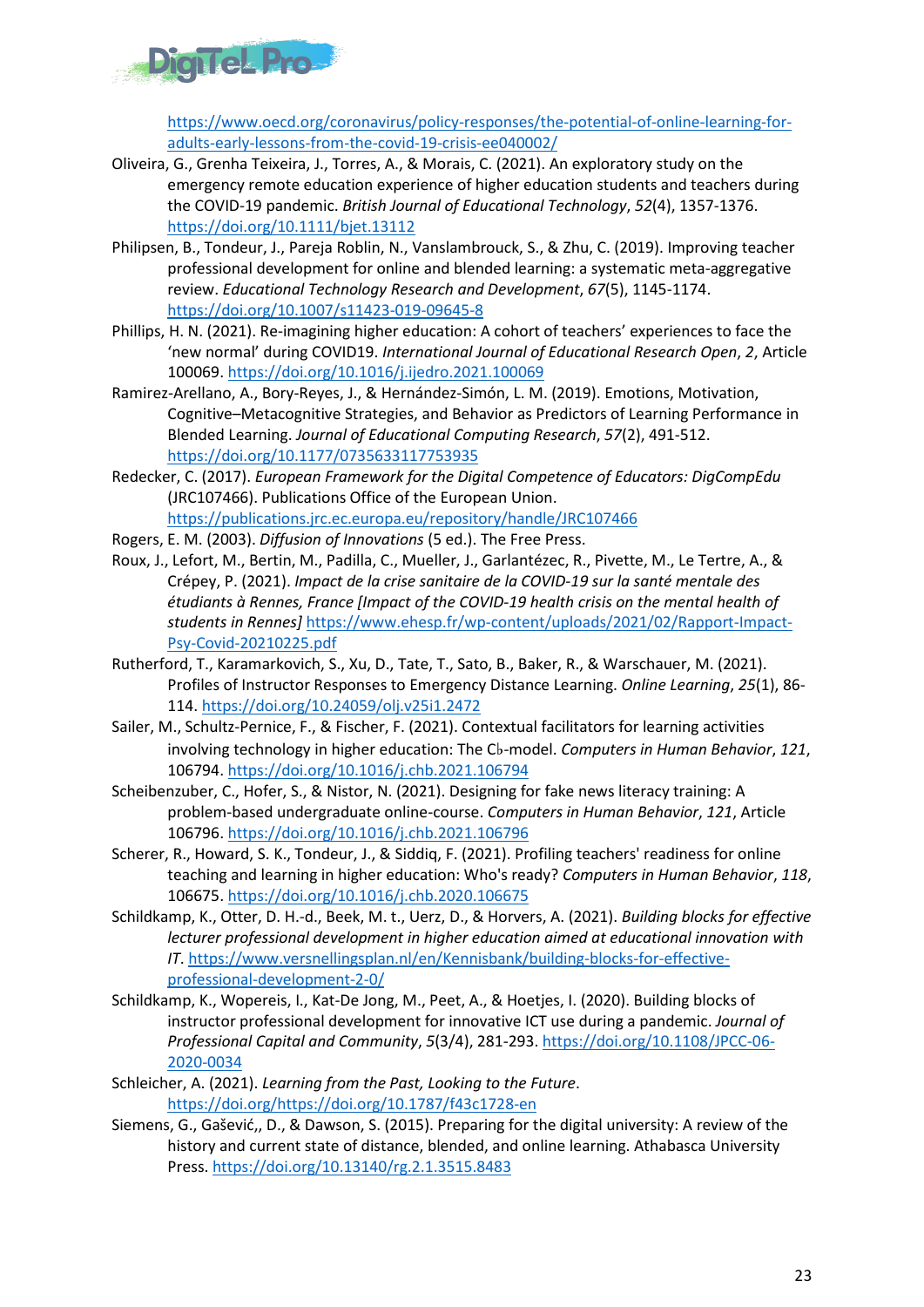

- Singh, V., & Thurman, A. (2019). How many ways can we define online learning? A systematic literature review of definitions of online learning (1988-2018). *American Journal of Distance Education*, *33*(4), 289-306.<https://doi.org/10.1080/08923647.2019.1663082>
- St-Onge, C., Ouellet, K., Lakhal, S., Dubé, T., & Marceau, M. (2022). COVID-19 as the tipping point for integrating e-assessment in higher education practices. *British Journal of Educational Technology*, *53*(2), 349-366.<https://doi.org/10.1111/bjet.13169>
- Swift, M., Balkin, D. B., & Matusik, S. F. (2010). Goal orientations and the motivation to share knowledge. *Journal of Knowledge Management*, *14*(3), 378-393. <https://doi.org/10.1108/13673271011050111>
- The Quality Assurance Agency for Higher Education. (2020). *Building a taxonomy for digital learning*. QAA. [https://www.qaa.ac.uk/docs/qaa/guidance/building-a-taxonomy-for-digital](https://www.qaa.ac.uk/docs/qaa/guidance/building-a-taxonomy-for-digital-learning.pdf)[learning.pdf](https://www.qaa.ac.uk/docs/qaa/guidance/building-a-taxonomy-for-digital-learning.pdf)
- Uerz, D., Van Zanten, M., Van der Neut, I., Tondeur, J., Kral, M., Gorissen, P., & Howard, S. (2021). *A digital competences framework for lecturers in higher education*. Versnellingsplan Onderwijsinnovatie met ICT. [https://www.versnellingsplan.nl/en/Kennisbank/framework](https://www.versnellingsplan.nl/en/Kennisbank/framework-for-digital-competences-of-lecturers/)[for-digital-competences-of-lecturers/](https://www.versnellingsplan.nl/en/Kennisbank/framework-for-digital-competences-of-lecturers/)
- van der Spoel, I., Noroozi, O., Schuurink, E., & van Ginkel, S. (2020). Teachers' online teaching expectations and experiences during the Covid19-pandemic in the Netherlands. *European Journal of Teacher Education*, *43*(4), 623-638. <https://doi.org/10.1080/02619768.2020.1821185>
- Vincent-Lancrin, S. (2022). *How Learning Continued during the COVID-19 Pandemic : Global Lessons from Initiatives to Support Learners and Teachers*. https://doi.org/10.1787/bbeca162-en
- W3C Web Accessibility Initiative. (2022). *Making the Web Accessible: Strategies, standards, and supporting resources to make the Web accessible to people with disabilities*. <https://www.w3.org/WAI/>
- Watermeyer, R., Crick, T., Knight, C., & Goodall, J. (2021). COVID-19 and digital disruption in UK universities: afflictions and affordances of emergency online migration. *Higher Education*, *81*(3), 623-641[. https://doi.org/10.1007/s10734-020-00561-y](https://doi.org/10.1007/s10734-020-00561-y)
- Whitelock, D., Herodotou, C., Cross, S., & Scanlon, E. (2021). Open voices on COVID-19: covid challenges and opportunities driving the research agenda. *Open Learning: The Journal of Open, Distance and e-Learning*, *36*(3), 201-211. <https://doi.org/10.1080/02680513.2021.1985445>
- Zhang, L., Carter Jr., R. A., Qian, X., Yang, S., Rujimora, J., & Wen, S. (2022). Academia's responses to crisis: A bibliometric analysis of literature on online learning in higher education during COVID-19. *British Journal of Educational Technology*, <https://doi.org/10.1111/bjet.13191>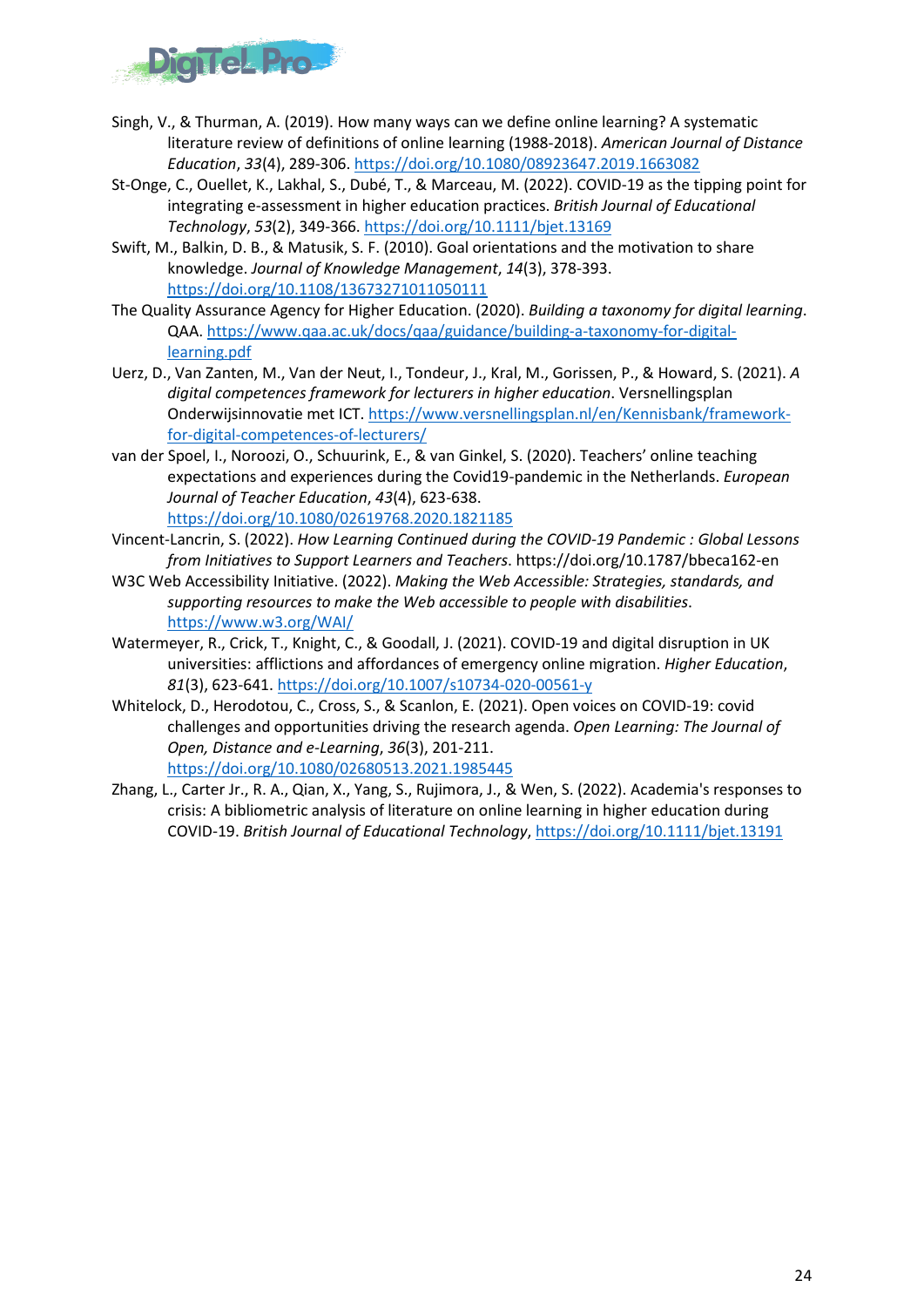

## <span id="page-24-0"></span>Annex A List of publications to append and to choose from for analysis

Initial list composed by OUNL, listed in black.

- References in blue have been added by OUNL
- References in green have been added by TU Delft
- References in red have been added by KUL
- References in purple have been added by DCU
- References in orange have been added by FIED
- References in beige have been added by Uninettino
- Abaci, S., Robertson, J., Linklater, H., & McNeill, F. (2020). Supporting school teachers' rapid engagement with online education. *Educ Technol Res Dev*, 1-6. 10.1007/s11423-020-09839-5
- Abu Talib, M., Bettayeb, A. M., & Omer, R. I. (2021). Analytical study on the impact of technology in higher education during the age of covid-19: Systematic literature review. *Education and Information Technologies*. 10.1007/s10639-021-10507-1
- Acosta-Gonzaga E, Ramirez-Arellano A. The Influence of Motivation, Emotions, Cognition, and Metacognition on Students' Learning Performance: A Comparative Study in Higher Education in Blended and Traditional Contexts. SAGE Open. April 2021. doi:10.1177/21582440211027561
- Adams, A., Hart, J., Iacovides, I., Beavers, S., Oliveira, M., & Magroudi, M. (2019). Co-created evaluation: Identifying how games support police learning. *International Journal of Human-Computer Studies*, *132*, 34-44. https://doi.org/10.1016/j.ijhcs.2019.03.009
- Adedoyin, O. B., & Soykan, E. (2020). Covid-19 pandemic and online learning: The challenges and opportunities. *Interactive Learning Environments*, 1-13. 10.1080/10494820.2020.1813180
- Alhawsawi S, Jawhar SS. Negotiating pedagogical positions in higher education during COVID-19 pandemic: teacher's narratives. Heliyon. 2021 May 29;7(6):e07158. doi: 10.1016/j.heliyon.2021.e07158. PMID: 34141924; PMCID: PMC8188375.
- Al-Naabi, I., Kelder, J., & Carr, A. (2021). Preparing teachers for emergency remote teaching: A professional development framework for teachers in higher education. Journal of University Teaching & Learning Practice, 18(5), Article 4. https://ro.uow.edu.au/jutlp/vol18/iss5/4
- Al Shlowiy, A., Al-Hoorie, A. H., & Alharbi, M. (2021). Discrepancy between language learners and teachers concerns about emergency remote teaching. *Journal of Computer Assisted Learning*. 10.1111/jcal.12543
- Ali, W. (2020). Online and remote learning in higher education institutes: A necessity in light of covid-19 pandemic. *Higher Education Studies*, *10*(3). 10.5539/hes.v10n3p16
- Alwazae, M., Perjons, E., & Johannesson, P. (2015). Applying a template for best practice documentation. *Procedia Computer Science*, *72*, 252-260. https://doi.org/10.1016/j.procs.2015.12.138
- Alyoussef, I. (2021). E-learning system use during emergency: An empirical study during the covid-19 pandemic [Original Research]. *Frontiers in Education*, *6*(194). 10.3389/feduc.2021.677753
- Ameen, N., Hosany, S., & Tarhini, A. (2021). Consumer interaction with cutting-edge technologies: Implications for future research. *Computers in Human Behavior*, *120*, 106761. https://doi.org/10.1016/j.chb.2021.106761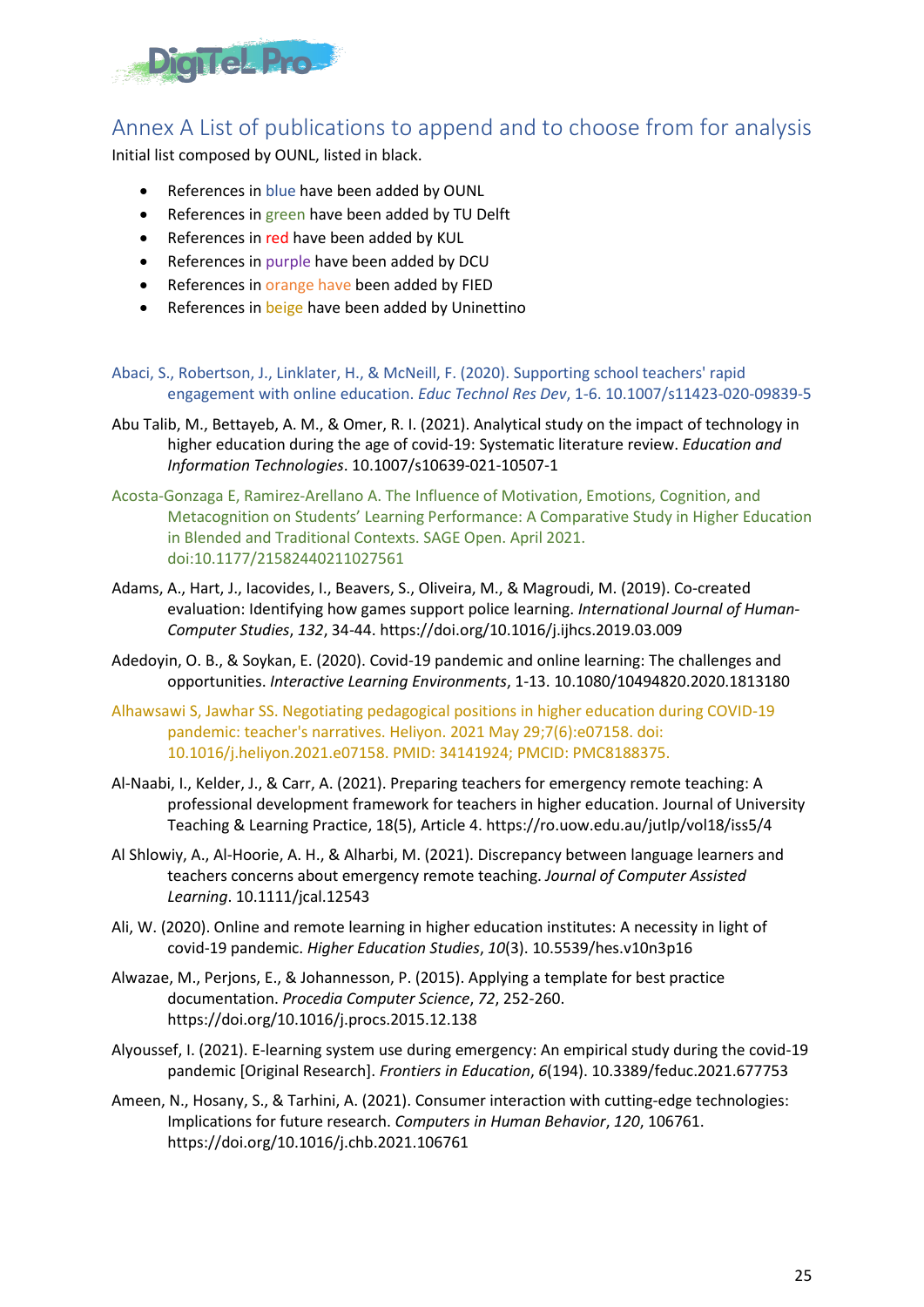

- Angelone, L., Warner, Z., & Zydney, J. M. (2020). Optimizing the technological design of a blended synchronous learning environment. *Online Learning Journal, 24*(3), 222–240. https://doi.org/10.24059/olj.v24i3.2180
- Arsandaux J, Montagni I, Macalli M, et al. Higher risk of mental health deterioration during the covid-19 lockdown among students rather than non-students. The french confins study. medRxiv 2020. DOI:10.1101/2020.11.04.20225706.
- Asensio-Perez, J. I., Dimitriadis, Y., Pozzi, F., Hernandez-Leo, D., Prieto, L. P., Persico, D., & Villagra-Sobrino, S. L. (2017). Towards teaching as design: Exploring the interplay between fulllifecycle learning design tooling and teacher professional development. *Computers & Education*, *114*, 92-116. 10.1016/j.compedu.2017.06.011
- Baumann C.Dr, Bourion-Bedes S.Dr, Batt M.Pr & Tarquinio C. Pr (2020). Ressenti et impact psychologique de l'épidémie de COVID-19 chez les étudiants de l'Université de Lorraine et de Sciences Po Nancy. Etude PIMS- CoV-19. http://apemac.univ-lorraine.fr/node/850
- Bartolic, S. K., Boud, D., Agapito, J., Verpoorten, D., Williams, S., Lutze-Mann, L., Matzat, U., Moreno, M. M., Polly, P., Tai, J., Marsh, H. L., Lin, L., Burgess, J.-L., Habtu, S., Rodrigo, M. M. M., Roth, M., Heap, T., & Guppy, N. (2021). A multi-institutional assessment of changes in higher education teaching and learning in the face of COVID-19. Educational Review, 1-17. https://doi.org/10.1080/00131911.2021.1955830
- Beardsley, M., Albó, L., Aragón, P., & Hernández-Leo, D. (2021). Emergency education effects on teacher abilities and motivation to use digital technologies. *British Journal of Educational Technology*, *52*(4), 1455-1477. https://doi.org/10.1111/bjet.13101
- Béduchaud D., Demeyer R., Leszczak E. & Catherine Loisy (2020). Les effets du confinement sur l'activité des enseignants- chercheurs
- Beytekin, O. F. (2021). Transformation of higher education into new normal. *Higher Education Studies*, *11*(3). 10.5539/hes.v11n3p125
- Bichler, S., Gerard, L., Bradford, A., & Linn, M. C. (2021). Designing a remote professional development course to support teacher customization in science. *Computers in Human Behavior*, *123*, 106814. https://doi.org/10.1016/j.chb.2021.106814
- Boltz, L. O., Yadav, A., Dillman, B., & Robertson, C. (2021). Transitioning to remote learning: Lessons from supporting k-12 teachers through a mooc. *British Journal of Educational Technology*, *52*(4), 1377-1393. https://doi.org/10.1111/bjet.13075
- Bozkurt, A., & Sharma, R. C. (2020). Emergency remote teaching in a time of global crisis due to CoronaVirus pandemic. *Asian Journal of Distance Education*, *15*(1), i-vi. https://doir.org/10.5281/zenodo.3778083
- Bragg, L. A., Walsh, C., & Heyeres, M. (2021). Successful design and delivery of online professional development for teachers: A systematic review of the literature. *Computers & Education*, *166*, 104158. https://doi.org/10.1016/j.compedu.2021.104158
- Brink, M., Broek, A. v. d., & Ramakers, C. (2021). *Ervaringen van studenten met onderwijs en toetsen op afstand tijdens corona*. ResearchNed Nijmegen. https://www.researchned.nl/2021/02/digitaal-studeren-tijdens-corona/?type=project
- Bruggeman, B., Tondeur, J., Struyven, K., Pynoo, B., Garone, A., & Vanslambrouck, S. (2021). Experts speaking: Crucial teacher attributes for implementing blended learning in higher education. *The Internet and Higher Education*, *48*, 100772. https://doi.org/10.1016/j.iheduc.2020.100772

Butler-Henderson, K., Crawford, J., Rudolph, J., Lalani, K., & K.M., S. (2020). Covid-19 in higher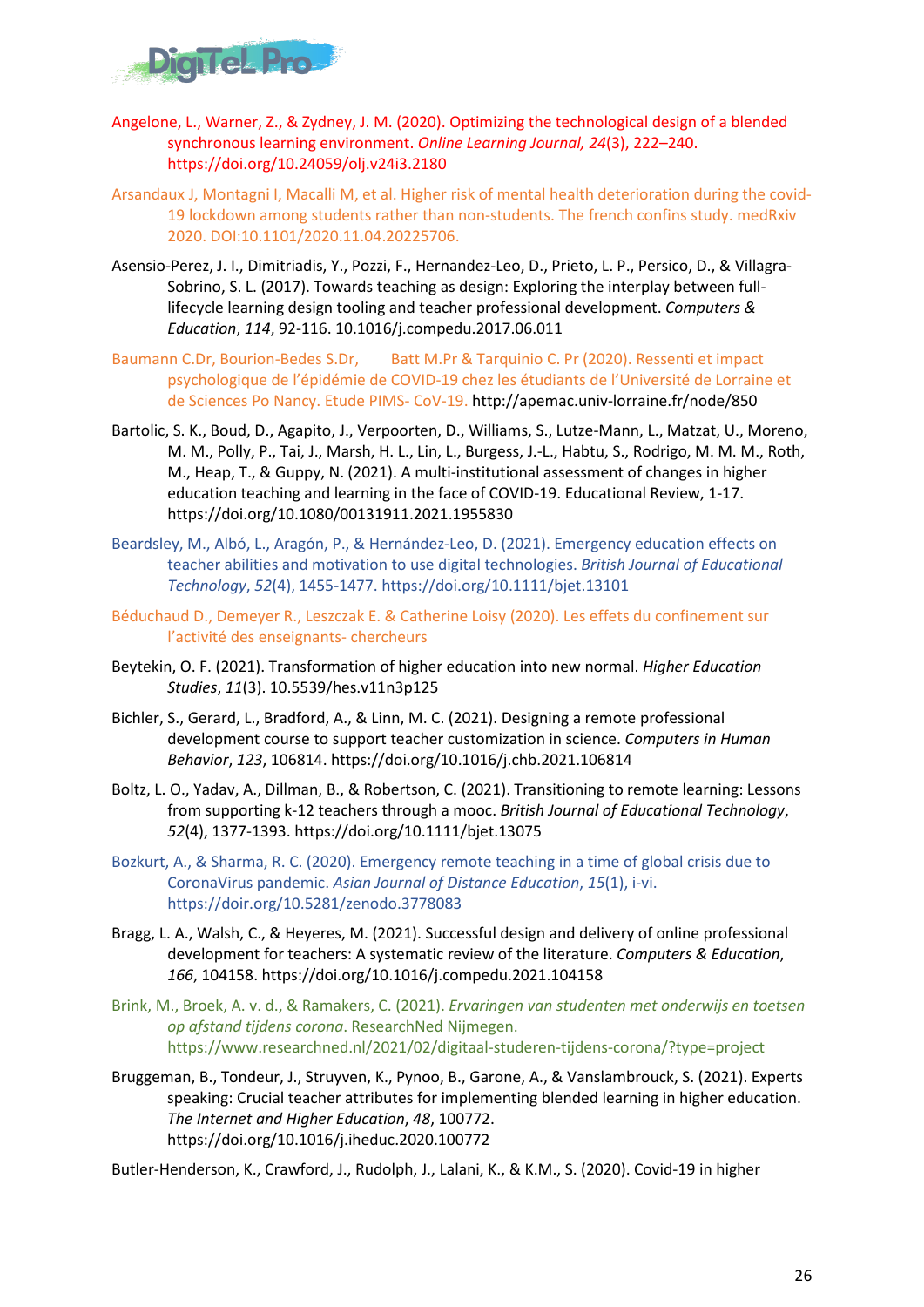

education literature database (cheld v1): An open access systematic literature review database with coding rules. *Journal of Applied Learning & Teaching*, *3*(2). 10.37074/jalt.2020.3.2.11

- Butler-Henderson, K., Tan, S., Lalani, K., Karakka Mandapam, S., Kemp, T., Rudolph, J., & Crawford, J. (2021). *Covid-19 in higher education literature database (CHELD)* (Version 2) Institute of Research Innovation. https://doi.org/10.37074/jalt.2021.4.1.22d
- Butler-Henderson, K., Tan, S., Lalani, K., Mandapam, S. K., Kemp, T., Rudolph, J., & Crawford, J. (2021). Update of the covid-19 higher education literature database (CHELD v2). *Journal of Applied Learning & Teaching*, *4*(1). 10.37074/jalt.2021.4.1.22
- Butz, N.T., Stupnisky, R.H., Pekrun, R., Jensen, J.L. and Harsell, D.M. (2016), The Impact of Emotions on Student Achievement in Synchronous Hybrid Business and Public Administration Programs: A Longitudinal Test of Control-Value Theory\*. Decision Sciences Journal of Innovative Education, 14: 441-474. https://doi.org/10.1111/dsji.12110
- Bygstad, B., Øvrelid, E., Ludvigsen, S., & Dæhlen, M. (2022). From dual digitalization to digital learning space: Exploring the digital transformation of higher education. *Computers & Education*, *182*, Article 104463. https://doi.org/10.1016/j.compedu.2022.104463
- Cabero-Almenara, J., Guillén-Gámez, F. D., Ruiz-Palmero, J., & Palacios-Rodríguez, A. (2022). Teachers' digital competence to assist students with functional diversity: Identification of factors through logistic regression methods. *British Journal of Educational Technology*, *53*(1), 41-57. https://doi.org/10.1111/bjet.13151
- Casacchia, M., Cifone, M. G., Giusti, L., Fabiani, L., Gatto, R., Lancia, L., ... & Roncone, R. (2021). Distance education during COVID 19: an Italian survey on the university teachers' perspectives and their emotional conditions. BMC medical education, 21(1), 1-17.
- Castro, M. D. B., & Tumibay, G. M. (2021). A literature review: Efficacy of online learning courses for higher education institution using meta-analysis. *Education and Information Technologies*, *26*(2), 1367-1385. 10.1007/s10639-019-10027-z
- Chaku, N., Kelly, D. P., & Beltz, A. M. (2021). Individualized learning potential in stressful times: How to leverage intensive longitudinal data to inform online learning. *Computers in Human Behavior*, *121*, 106772. https://doi.org/10.1016/j.chb.2021.106772
- Chang, B. (2021). Student privacy issues in online learning environments. Distance Education, 42(1), 55-69. 10.1080/01587919.2020.1869527
- Charania, A., Bakshani, U., Paltiwale, S., Kaur, I., & Nasrin, N. (2021). Constructivist teaching and learning with technologies in the covid-19 lockdown in eastern india. *British Journal of Educational Technology*, *52*(4), 1478-1493. https://doi.org/10.1111/bjet.13111
- Cirlan, E., & Loukkola, T. (2021). *Internal quality assurance in times of COVID-19*. European University Association. https://eua.eu/resources/publications/965:internal-quality-assurance-in-timesof-covid-19.html
- Cortázar, C., Nussbaum, M., Harcha, J., Alvares, D., López, F., Goñi, J., & Cabezas, V. (2021). Promoting critical thinking in an online, project-based course. *Computers in Human Behavior*, *119*, 106705. https://doi.org/10.1016/j.chb.2021.106705
- Crawford, J., Butler-Henderson, K., Rudolph, J., Malkawi, B., Glowatz, M., Burton, R., ... & Lam, S. (2020). COVID-19: 20 countries' higher education intra-period digital pedagogy responses. Journal of Applied Learning & Teaching, 3(1), 1-20.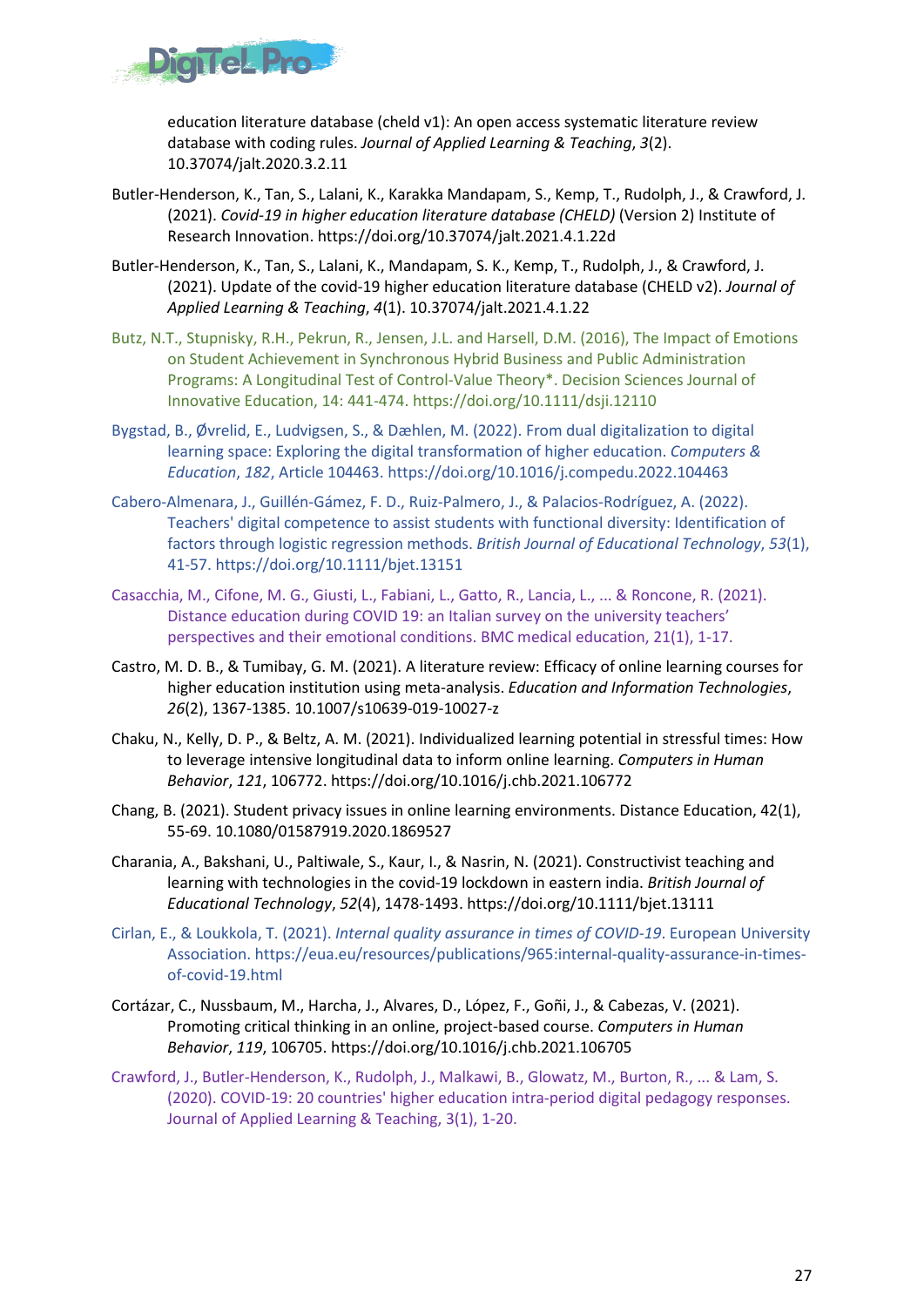

- Criollo-C, S., Moscoso-Zea, O., Guerrero-Arias, A., Jaramillo-Alcazar, Á., & Luján-Mora, S. (2021). "Mobile Learning as the Key to Higher Education Innovation: A Systematic Mapping," in IEEE Access, vol. 9, pp. 66462-66476, doi: 10.1109/ACCESS.2021.3076148.
- Crompton, H., Burke, D., Jordan, K., & Wilson, S. W. G. (2021). Learning with technology during emergencies: A systematic review of k-12 education. *British Journal of Educational Technology*, *52*(4), 1554-1575. https://doi.org/10.1111/bjet.13114
- Cutri, R., Mena, J. & Whiting, E. (2020) Faculty readiness for online crisis teaching: transitioning to online teaching during the COVID-19 pandemic, European Journal of Teacher Education, 43:4, 523-541, DOI: 10.1080/02619768.2020.1815702
- Damşa, C., Langford, M., Uehara, D., & Scherer, R. (2021). Teachers' agency and online education in times of crisis. *Computers in Human Behavior*, *121*, 106793. https://doi.org/10.1016/j.chb.2021.106793
- Dascalu, M.-D., Ruseti, S., Dascalu, M., McNamara, D. S., Carabas, M., Rebedea, T., & Trausan-Matu, S. (2021). Before and during covid-19: A cohesion network analysis of students' online participation in moodle courses. *Computers in Human Behavior*, *121*, 106780. https://doi.org/10.1016/j.chb.2021.106780
- Daumiller, M., Rinas, R., Hein, J., Janke, S., Dickhäuser, O., & Dresel, M. (2021). Shifting from face-toface to online teaching during covid-19: The role of university faculty achievement goals for attitudes towards this sudden change, and their relevance for burnout/engagement and student evaluations of teaching quality. *Computers in Human Behavior*, *118*, 106677. https://doi.org/10.1016/j.chb.2020.106677
- Delcker, J., & Ifenthaler, D. (2021). Teachers' perspective on school development at German vocational schools during the Covid-19 pandemic. *Technology, Pedagogy and Education*, *30*(1), 125-139. 10.1080/1475939X.2020.1857826
- Delnoij, L., Janssen, J., Dirkx, K., Gijselaers, H., de Groot, R. H., Neroni, J., de Bie, M., & Martens, R. (2021). Predicting completion: The road to informed study decisions in higher online education [Original Research]. *Frontiers in Education*, *6*(229). 10.3389/feduc.2021.668922
- Delnoij, L. E. C., Dirkx, K. J. H., Janssen, J. P. W., & Martens, R. L. (2020). Predicting and resolving noncompletion in higher (online) education – a literature review. *Educational Research Review*, *29*, Article 100313. https://doi.org/10.1016/j.edurev.2020.100313
- Di Gesú, M. G., & González, M. F. (2020). The imposed online learning and teaching during covid-19 times. In M. G. Di Gesú & M. F. González (Eds.), *Cultural views on online learning in higher education: A seemingly borderless class* (pp. 189-201). Springer International Publishing. https://doi.org/10.1007/978-3-030-63157-4\_11
- Dietrich, J., Greiner, F., Weber-Liel, D., Berweger, B., Kämpfe, N., & Kracke, B. (2021). Does an individualized learning design improve university student online learning? A randomized field experiment. *Computers in Human Behavior*, *122*, 106819. https://doi.org/10.1016/j.chb.2021.106819
- Dindar, M., Suorsa, A., Hermes, J., Karppinen, P., & Näykki, P. (2021). Comparing technology acceptance of k-12 teachers with and without prior experience of learning management systems: A covid-19 pandemic study. *Journal of Computer Assisted Learning*. 10.1111/jcal.12552
- Dumulescu D, Pop-Păcurar I, Necula CV. Learning Design for Future Higher Education Insights From the Time of COVID-19. Front Psychol. 2021 Jul 15;12:647948. doi: 10.3389/fpsyg.2021.647948. PMID: 34539481; PMCID: PMC8448099.
- EADTU. (2020). *Report covid-19 responses by higher education in europe*.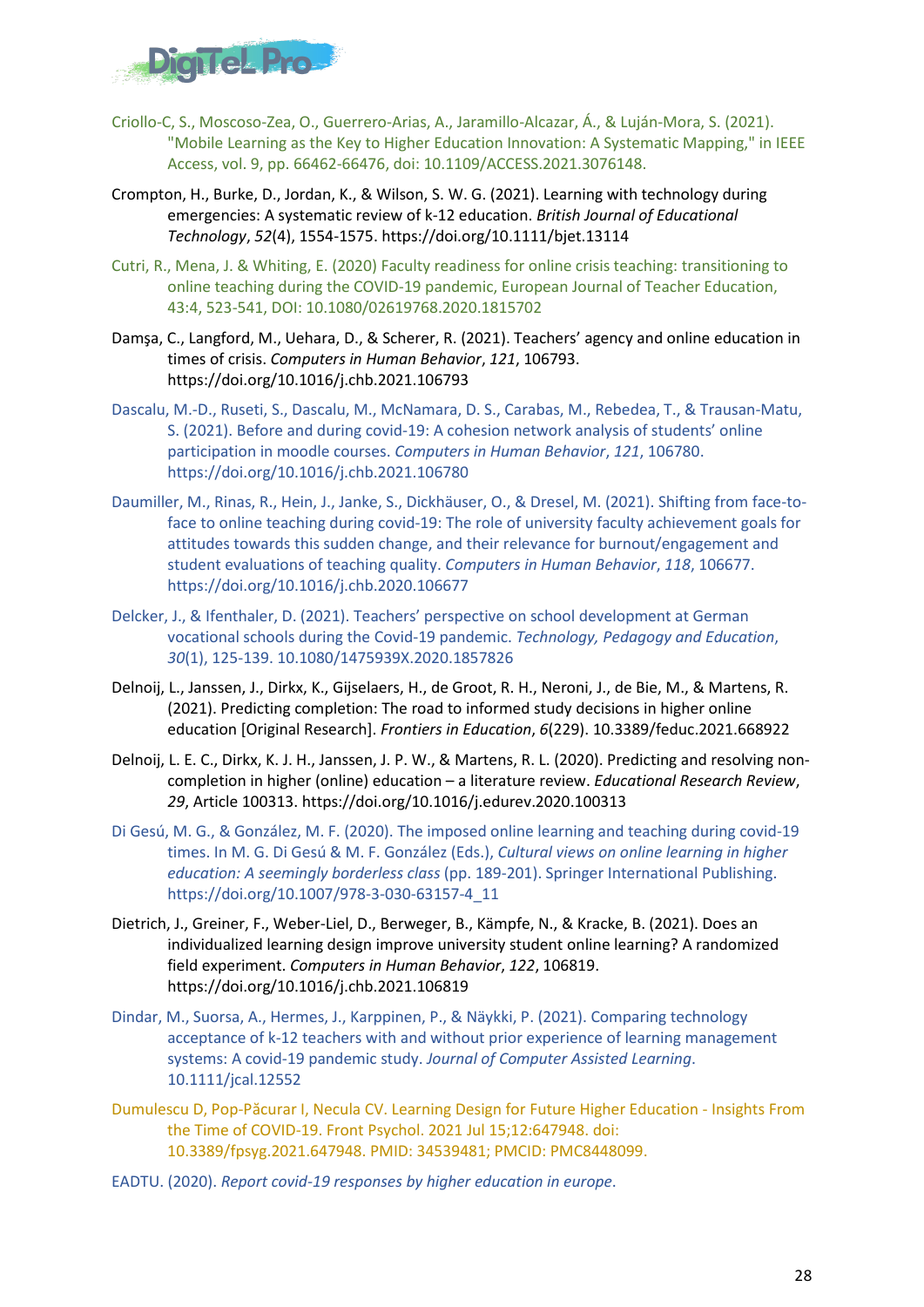

#### https://empower.eadtu.eu/coronacrisis

- Eberle, J., & Hobrecht, J. (2021). The lonely struggle with autonomy: A case study of first-year university students' experiences during emergency online teaching. *Computers in Human Behavior*, *121*, 106804. https://doi.org/10.1016/j.chb.2021.106804
- Education Audiovisual and Culture Executive Agency. (2020). *Survey report: Erasmus mundus programme implementation in the context of covid-19*.
- European Commission. (2020). *Coronavirus - learning mobilities impact survey results*. https://ec.europa.eu/programmes/erasmus-plus/resources/documents/coronaviruslearning-mobilities-impact-survey-results\_en
- European Commission. (2020). *Erasmus+ and European solidarity corps: Survey on the impact of COVID-19 on learning mobility activities. Main conclusions*. https://ec.europa.eu/programmes/erasmus-plus/resources/documents/coronaviruslearning-mobilities-impact-survey-results\_en
- European Commission. (2020). *European universities initiative: Survey on the impact of covid-19 on european universities*. https://ec.europa.eu/programmes/erasmusplus/resources/documents/coronavirus-european-universities-initiative-impact-surveyresults\_en
- European Commission, Joint Research Centre, Di Pietro, G., Biagi, F., Costa, P., Karpiński, Z., & Mazza, J. (2020). *The likely impact of COVID-19 on education: Reflections based on the existing literature and recent international datasets*. Publications Office. https://doi.org/doi/10.2760/126686
- European University Association. (2020). *Briefing: European higher education in the covid-19 crisis*. https://www.eua.eu/resources/publications/939:european-higher-education-in-the-covid-19-crisis.html
- Fabriz S, Mendzheritskaya J, Stehle S. Impact of Synchronous and Asynchronous Settings of Online Teaching and Learning in Higher Education on Students' Learning Experience During COVID-19. Front Psychol. 2021 Oct 11;12:733554. doi: 10.3389/fpsyg.2021.733554. PMID: 34707542; PMCID: PMC8542673.
- Farnell, T., Skledar Matijevic, A., Šcukanec Schmidt, N. (2021). 'The impact of COVID-19 on higher education: a review of emerging evidence', NESET report, Luxembourg: Publications Office of the European Union. https://doi.org/10.2766/069216
- Farnell, T., Skledar Matijevic, A., Šcukanec Schmidt, N. (2021). 'The impact of COVID-19 on higher education: a review of emerging evidence', NESET report, Executive Summary, Luxembourg: Publications Office of the European Union. https://doir.org/10.2766/916313
- Ferri, F., Grifoni, P., & Guzzo, T. (2020). Online learning and emergency remote teaching: Opportunities and challenges in emergency situations. *Societies*, *10*(4). 10.3390/soc10040086
- Floris, F., Genovese, A., Marchisio, M., Roman, F., & Sacchet, M. (2020, January). Teacher support in COVID-19 pandemic to develop blended learning disruptive models in Higher Education. In 17th International Conference on Cognition and Exploratory Learning in Digital Age (CELDA2020) (pp. 173-180).
- Garcia-Morales, V. J., Garrido-Moreno, A., & Martin-Rojas, R. (2021). The transformation of higher education after the covid disruption: Emerging challenges in an online learning scenario. *Front Psychol*, *12*, 616059. 10.3389/fpsyg.2021.616059
- Géczy, A., Krammer, O., & Sujbert, L. (2020, October). Higher Education with Distance Learning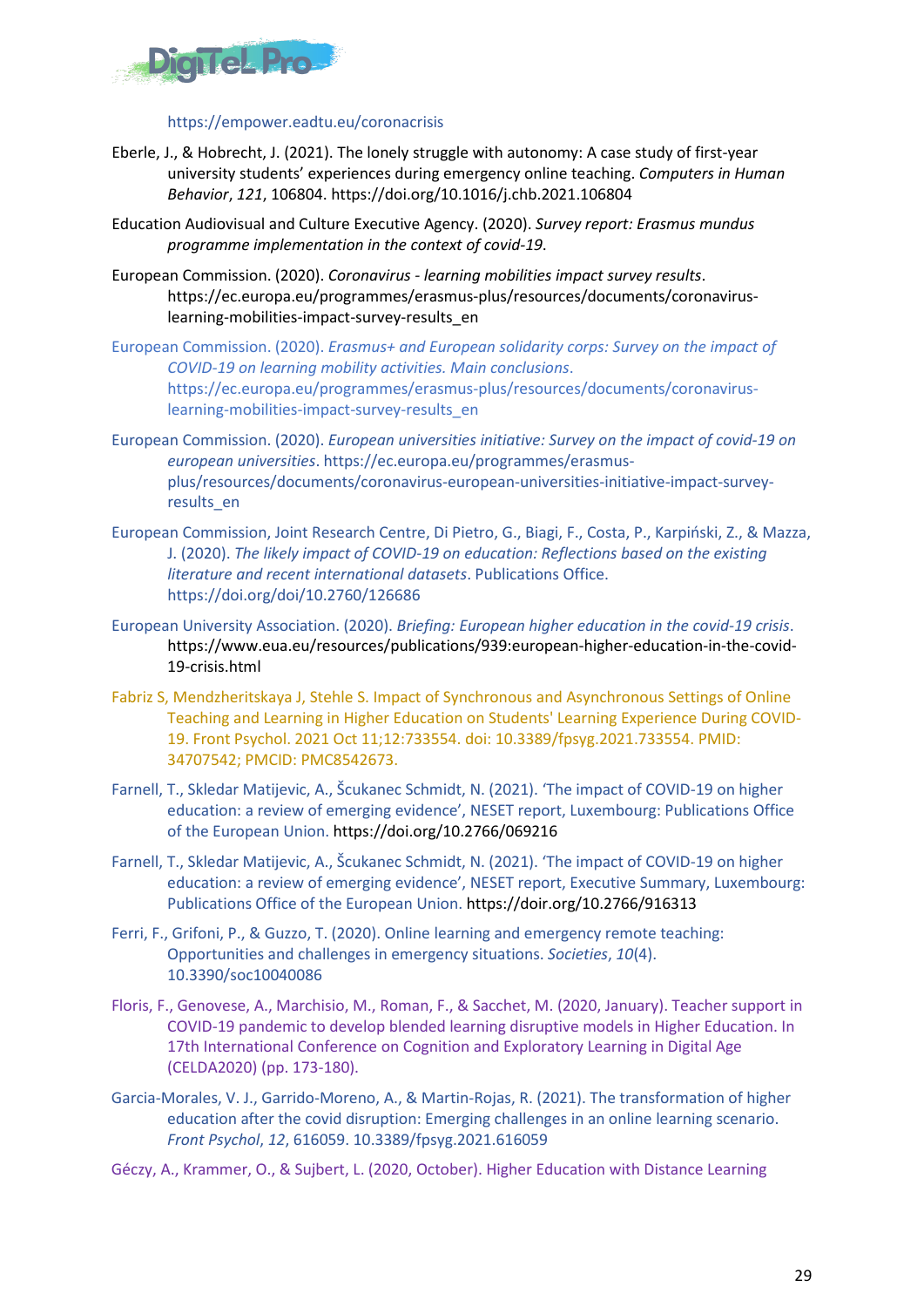

during COVID-19 Pandemic-a Transitional Semester from the Viewpoint of Teachers. In 2020 IEEE 26th International Symposium for Design and Technology in Electronic Packaging (SIITME) (pp. 309-313). IEEE.

- Gogus, A. (2021). Shifting to digital: Adoption and diffusion. *Educational Technology Research and Development*, *69*(1), 11-16. 10.1007/s11423-020-09862-6
- Göksu, İ., Ergün, N., Özkan, Z., & Sakız, H. (2021). Distance education amid a pandemic: Which psycho-demographic variables affect students in higher education? *Journal of Computer Assisted Learning*. 10.1111/jcal.12544
- González Bravo, L., Nistor, N., Castro Ramírez, B., Gutiérrez Soto, I., Varas Contreras, M., Núñez Vives, M., & Maldonado Robles, P. (2022). Higher education managers' perspectives on quality management and technology acceptance: A tale of elders, mediators, and working bees in times of Covid-19. *Computers in Human Behavior*, *131*, 107236. https://doi.org/10.1016/j.chb.2022.107236
- Guppy, N., Verpoorten, D., Boud, D., Lin, L., Tai, J., & Bartolic, S. The post-COVID-19 future of digital learning in higher education: Views from educators, students, and other professionals in six countries. *British Journal of Educational Technology*, *n/a*(n/a). https://doi.org/10.1111/bjet.13212
- Greenhow, C., & Lewin, C. (2021). Online and blended learning: Contexts and conditions for education in an emergency. *British Journal of Educational Technology*, *52*(4), 1301-1305. https://doi.org/10.1111/bjet.13130
- Greenhow, C., Staudt Willet, K. B., & Galvin, S. (2021). Inquiring tweets want to know: #edchat supports for #remoteteaching during covid-19. *British Journal of Educational Technology*, *52*(4), 1434-1454. https://doi.org/10.1111/bjet.13097
- Greenspan, R. L., & Loftus, E. F. (2021). Pandemics and infodemics: Research on the effects of misinformation on memory. Human Behavior and Emerging Technologies, 3(1), 8-12. https://doi.org/10.1002/hbe2.228
- Heap, T., Thompson, R., & Fein, A. (2020). Designing teacher professional development programs to support a rapid shift to digital. *Educ Technol Res Dev*, 1-4. 10.1007/s11423-020-09863-5
- Heidari, E., Mehrvarz, M., Marzooghi, R., & Stoyanov, S. The role of digital informal learning in the relationship between students' digital competence and academic engagement during the covid-19 pandemic. *Journal of Computer Assisted Learning*, *n/a*(n/a). https://doi.org/10.1111/jcal.12553
- Hodges, C., Moore, S., Lockee, B., Trust, T., & Bond, A. (2020). The difference between emergency remote teaching and online learning. *Educause Review*. https://er.educause.edu/articles/2020/3/the-difference-between-emergency-remoteteaching-and-online-learning
- Hofer, S. I., Nistor, N., & Scheibenzuber, C. (2021). Online teaching and learning in higher education: Lessons learned in crisis situations. *Computers in Human Behavior*, *121*, 106789. https://doi.org/10.1016/j.chb.2021.106789
- Hu, X., Chiu, M. M., Leung, W. M. V., & Yelland, N. (2021). Technology integration for young children during covid-19: Towards future online teaching. *British Journal of Educational Technology*, *52*(4), 1513-1537. https://doi.org/10.1111/bjet.13106
- Huang, C., Han, Z., Li, M., Wang, X., & Zhao, W. (2021). Sentiment evolution with interaction levels in blended learning environments: Using learning analytics and epistemic network analysis. Australasian Journal of Educational Technology, 37(2), 81-95. https://doi.org/10.14742/ajet.6749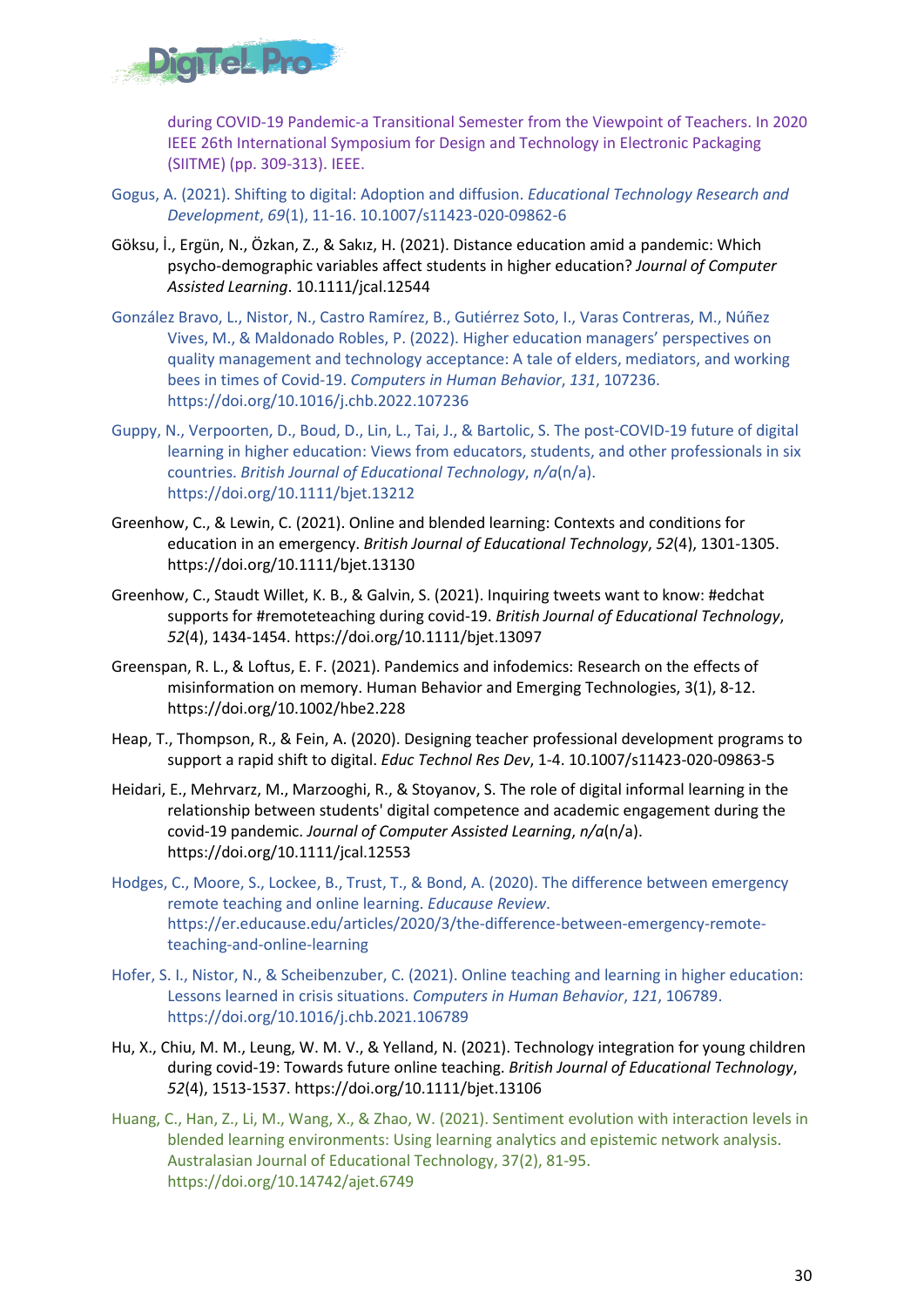

- Iglesias-Pradas, S., Hernández-García, Á., Chaparro-Peláez, J., & Prieto, J. L. (2021). Emergency remote teaching and students' academic performance in higher education during the covid-19 pandemic: A case study. *Computers in Human Behavior*, *119*, 106713. https://doi.org/10.1016/j.chb.2021.106713
- International Association of Universities. (2020). *Regional/national perspectives on the impact of covid-19 on higher education*. https://www.iau-aiu.net/IAU-Global-Survey-on-the-Impact-of-COVID-19-on-Higher-Education-around-the
- Ismaili, Y. (2021). "Evaluation of students' attitude toward distance learning during the pandemic (Covid-19): a case study of ELTE university", On the Horizon, Vol. 29 No. 1, pp. 17-30. https://doi.org/10.1108/OTH-09-2020-0032
- Istenic, A. (2021). Shifting to digital during covid-19: Are teachers empowered to give voice to students? *Educ Technol Res Dev*, 1-4. 10.1007/s11423-021-09956-9
- Jansen in de Wal, J., den Brok, P. J., Hooijer, J. G., Martens, R. L., & van den Beemt, A. (2014). Teachers' engagement in professional learning: Exploring motivational profiles. *Learning and Individual Differences*, *36*, 27-36. https://doi.org/10.1016/j.lindif.2014.08.001
- Jamalpur, Bhavana, Kafila, Kanegonda Ravi, Chythanya, & Komuravelly Sudheer Kumar (2021). A comprehensive overview of online education – Impact on engineering students during COVID-19. *Materials Today, Proceedings*. 47, Part 10. https://doi.org/10.1016/j.matpr.2021.01.749.
- Jeffery, A. J., Rogers, S. L., Jeffery, K. L. A., and Hobson, L.: (2021). A flexible, open, and interactive digital platform to support online and blended experiential learning environments: Thinglink and thin sections, Geosci. Commun., 4, 95–110, https://doi.org/10.5194/gc-4-95-2021.
- Jesionkowska, J., Wild, F., Fominykh, M., Molka-Danielsen, J (2020). Pandemic-induced constraints on rapid transformation to digital education. Proceedings of the 15th European Conference on Technology-Enhanced Learning (EC-TEL), 2676(NA), 1-14.http://ceur-ws.org/Vol-2676/
- Johnson, N. (2020). *Digital Learning in Canadian Higher Education in 2020: National Report.* . Canadian Digital Learning Research Association. http://www.cdlra-acrfl.ca/publications/
- Johnson, N., Seaman, J., & Veletsianos, G. . (2021). *Teaching during a pandemic: Spring Transition, Fall Continuation, Winter Evaluation*. B. V. Analytics. https://www.bayviewanalytics.com/reports/teachingduringapandemic.pdf
- Kaarakainen, M.-T., & Saikkonen, L. (2021). Multilevel analysis of the educational use of technology: Quantity and versatility of digital technology usage in finnish basic education schools. *Journal of Computer Assisted Learning*, *37*(4), 953-965. https://doi.org/10.1111/jcal.12534
- Kaqinari, T., Makarova, E., Audran, J., Döring, A., Göbel, K., & Kern, D. (2021). The switch to online teaching during the first covid-19 lockdown: A comparative study at four european universities. Journal of University Teaching & Learning Practice, 18(5), Article 10. https://ro.uow.edu.au/jutlp/vol18/iss5/10
- Khan, M. A. (2021). COVID-19's Impact on Higher Education: A Rapid Review of Early Reactive Literature. Education Sciences, 11(8), Article 421. https://doi.org/10.3390/educsci11080421
- King, I., Saxena, S., Pak, C., Chak-ming Lam, & Cai H. (2021). Rethinking Engineering Education: Policy, pedagogy, and assessment during crises. *IEEE Signal Processing Magazine*. May 2021. 1053- 5888. 10.1109/MSP.2021.3059243
- Kulikowski, K., Przytuła, S., & Sułkowski, Ł. (2021). E‐learning? Never again! On the unintended consequences of covid-19 forced e-learning on academic teacher motivational job characteristics. *Higher Education Quarterly*. 10.1111/hequ.12314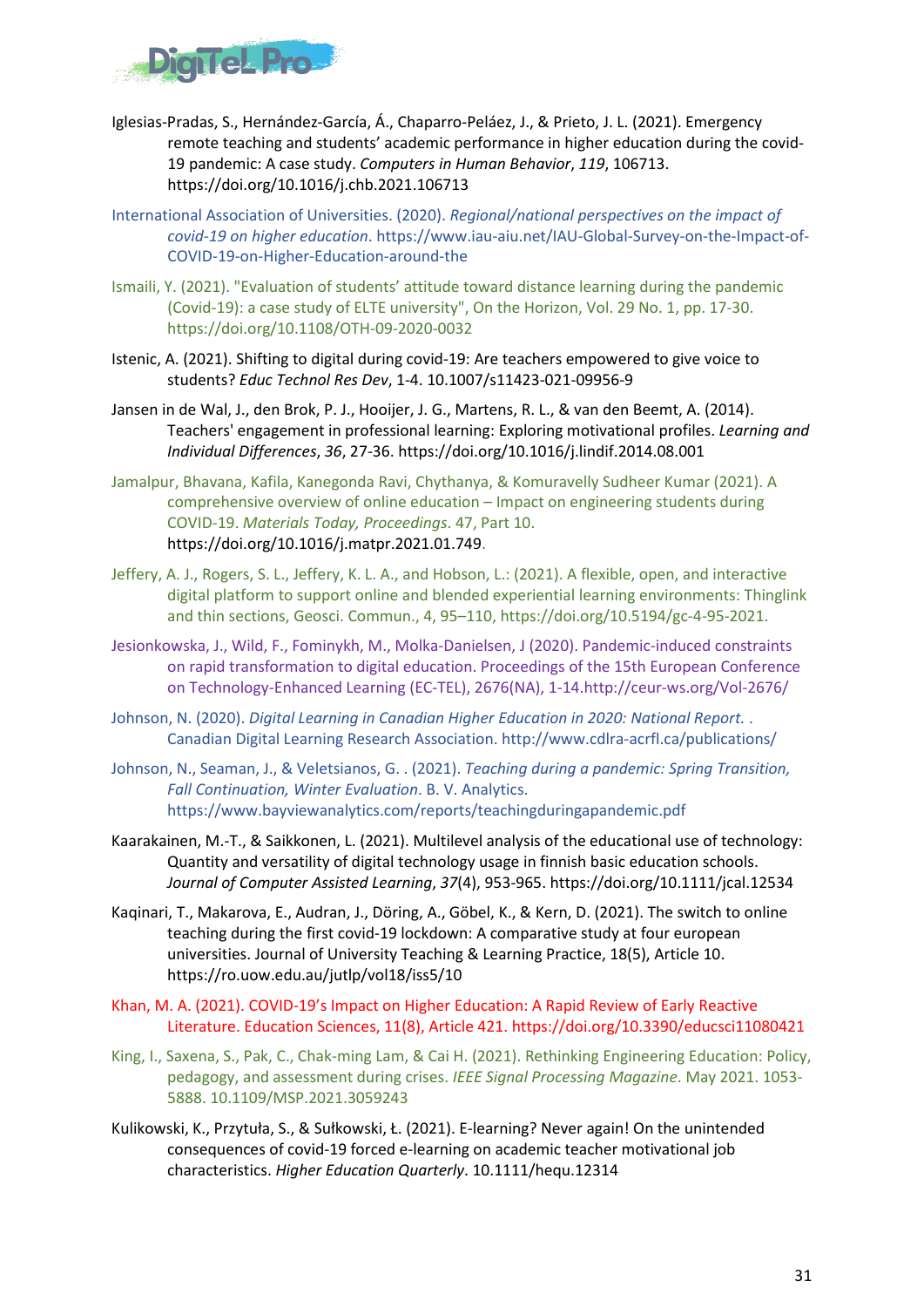

- La Velle, L., Newman, S., Montgomery, C., & Hyatt, D. (2020). Initial teacher education in England and the Covid-19 pandemic: challenges and opportunities. Journal of Education for Teaching, 46(4), 596-608. 10.1080/02607476.2020.1803051
- Laxton, D., Cooper, L., & Younie, S. (2021). Translational research in action: The use of technology to disseminate information to parents during the covid-19 pandemic. *British Journal of Educational Technology*, *52*(4), 1538-1553. https://doi.org/10.1111/bjet.13100
- Lee, J., & Jung, I. (2021). Instructional changes instigated by university faculty during the covid-19 pandemic: The effect of individual, course and institutional factors. International Journal of Educational Technology in Higher Education, 18(1), 52. 10.1186/s41239-021-00286-7
- Lee, K., Fanguy, M., Lu, X. S., & Bligh, B. (2021). Student learning during COVID-19: It was not as bad as we feared. Distance Education, 42(1), 164-172. 10.1080/01587919.2020.1869529
- Li, G., Pervaiz, S., & He, Q. (2021). Can universities be a gleam of hope during covid-19? Entrepreneurial intentions approach for academia in pakistan [Original Research]. *Frontiers in Education*, *6*(262). 10.3389/feduc.2021.717532
- Lin, L., & Johnson, T. (2021). Shifting to digital: Informing the rapid development, deployment, and future of teaching and learning. *Educational Technology Research and Development*, *69*(1), 1-5. 10.1007/s11423-021-09960-z
- Li, X., Yang, Y., Chu, S. K. W., Zainuddin, Z., & Zhang, Y. (2020). Applying blended synchronous teaching and learning for flexible learning in higher education: an action research study at a university in Hong Kong. *Asia Pacific Journal of Education*. https://doi.org/10.1080/02188791.2020.1766417
- Linden, K., & Gonzalez, P. (2021). Zoom invigilated exams: A protocol for rapid adoption to remote examinations. *British Journal of Educational Technology*, *52*(4), 1323-1337. https://doi.org/10.1111/bjet.13109
- Liu, Q., Geertshuis, S., & Grainger, R. (2020). Understanding academics' adoption of learning technologies: A systematic review. *Computers & Education*, *151*, Article 103857. https://doi.org/10.1016/j.compedu.2020.103857
- Liu, Q., Peng, W., Zhang, F., Hu, R., Li, Y., & Yan, W. (2016). The effectiveness of blended learning in health professions: Systematic review and meta-analysis. *J Med Internet Res*, *18*(1), e2. 10.2196/jmir.4807
- Lockee, B. B. (2020). Shifting digital, shifting context: (re)considering teacher professional development for online and blended learning in the covid-19 era. *Educ Technol Res Dev*, 1-4. 10.1007/s11423-020-09836-8
- Lohr, A., Stadler, M., Schultz-Pernice, F., Chernikova, O., Sailer, M., Fischer, F., & Sailer, M. (2021). On powerpointers, clickerers, and digital pros: Investigating the initiation of digital learning activities by teachers in higher education. *Computers in Human Behavior*, *119*, 106715. https://doi.org/10.1016/j.chb.2021.106715
- Lust, G., Elen, J., & Clarebout, G. (2013). Students' tool-use within a web enhanced course: Explanatory mechanisms of students' tool-use pattern. *Computers in Human Behavior*, *29*(5), 2013-2021. http://dx.doi.org/10.1016/j.chb.2013.03.014
- Mahmood, S. (2020). Instructional strategies for online teaching in covid -19 pandemic. *Human Behavior and Emerging Technologies*, *3*(1), 199-203. 10.1002/hbe2.218
- Maican, M.-A., & Cocorada, E. (2021). Online foreign language learning in higher education and its correlates during the covid-19 pandemic. *Sustainability (Basel, Switzerland)*, *13*(2), 781. 10.3390/su13020781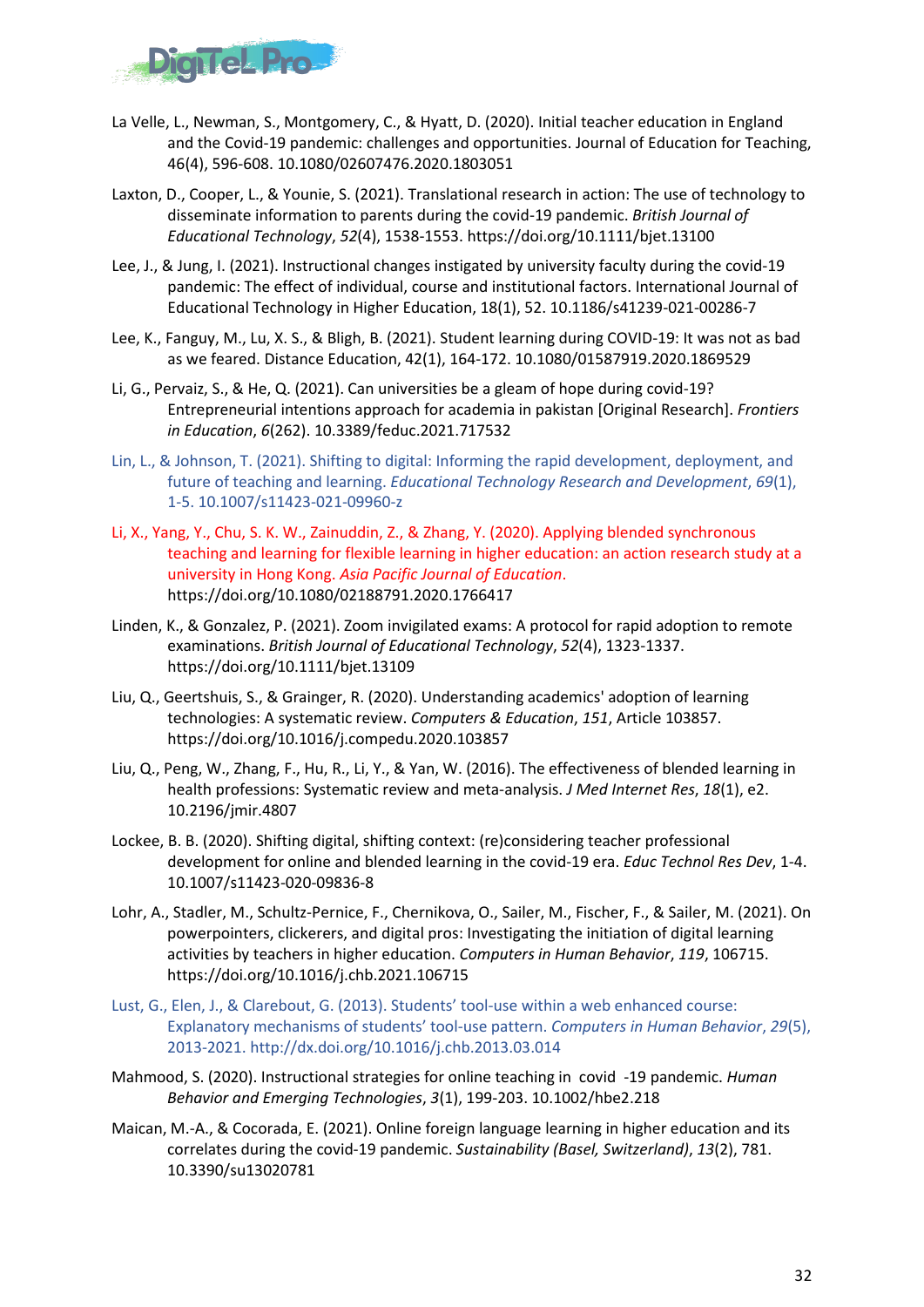

- Maity, S., Sahu, T. N., & Sen, N. (2020). Panoramic view of digital education in covid-19: A new explored avenue. *Review of Education*, *9*(2), 405-423. 10.1002/rev3.3250
- Malczyk, B. R. (2019). Introducing Social Work to HyFlex Blended Learning: A Student-centered Approach. *Journal of Teaching in Social Work*, *39*(4–5), 414–428. https://doi.org/10.1080/08841233.2019.1652226
- Manca, S., & Delfino, M. (2021). Adapting educational practices in emergency remote education: Continuity and change from a student perspective. *British Journal of Educational Technology*, *52*(4), 1394-1413. https://doi.org/10.1111/bjet.13098
- Mankki, V. (2021). Primary Teachers' Principles for High-Quality Distance Teaching During COVID-19. Scandinavian Journal of Educational Research, 1-13. 10.1080/00313831.2021.1939141
- Marinoni, G., Land, H. v. t., & Jensen, T. (2020). IAU Global survey report: The impact of COVID-19 on higher education around the world. International Association of Universities. https://www.iau-aiu.net/IAU-Global-Survey-on-the-Impact-of-COVID-19-on-Higher-Education-around-the
- Martin, F., Sun, T., & Westine, C. D. (2020). A systematic review of research on online teaching and learning from 2009 to 2018. Computers & Education, 159, Article 104009. https://doi.org/10.1016/j.compedu.2020.104009
- Martinho, D., Sobreiro, P., & Vardasca, R. (2021). Teaching sentiment in emergency online learning a conceptual model. *Education Sciences*, *11*(2). 10.3390/educsci11020053
- Mathias P., Kedadouche Z. & Schmitt J-M. Inspecteurs généraux de l'éducation, du sport et de la recherche (2020). Recensement et analyse des actions numériques pendant la période Covid-19 https://www.vie-publique.fr/sites/default/files/rapport/pdf/280242.pdf
- Meijer, C. (2021, 17 March 2021 ). 10 elementen van online onderwijs die studenten willen behouden. *Surf Communities*.
- Miller, A. N., Sellnow, D. D., & Strawser, M. G. (2021). Pandemic pedagogy challenges and opportunities: instruction communication in remote, HyFlex, and BlendFlex courses. *Communication Education*, *70*(2), 202–204. https://doi.org/10.1080/03634523.2020.1857418
- Ministère de l'Education nationale de la jeunesse et des sports (2021), Plan de continuité pédagogique
- McKenney, S., Kali, Y., Markauskaite, L., & Voogt, J. (2015). Teacher design knowledge for technology enhanced learning: An ecological framework for investigating assets and needs. *Instructional Science*, *43*(2), 181-202. 10.1007/s11251-014-9337-2
- Naffi, N. (2020). Le modèle de conception de cours hybride-flexible (HyFlex) : une stratégie pédagogique gagnante en ces temps d'incertitude. *Revue Internationale Des Technologies En Pédagogie Universitaire*, *17*(2), 136–143. https://doi.org/10.18162/ritpu-2020-v17n2-14
- Naidu, S. (2021). Building resilience in education systems post-COVID-19. Distance Education, 42(1), 1-4. 10.1080/01587919.2021.1885092
- Natividad Beltrán del Río, G. (2021). A useful framework for teacher professional development for online and blended learning to use as guidance in times of crisis. *Educational Technology Research and Development*, *69*(1), 7-9. 10.1007/s11423-021-09953-y
- Noori AQ. The impact of COVID-19 pandemic on students' learning in higher education in Afghanistan. Heliyon. 2021 Oct;7(10):e08113. doi: 10.1016/j.heliyon.2021.e08113. Epub 2021 Oct 4. PMID: 34664032; PMCID: PMC8516193.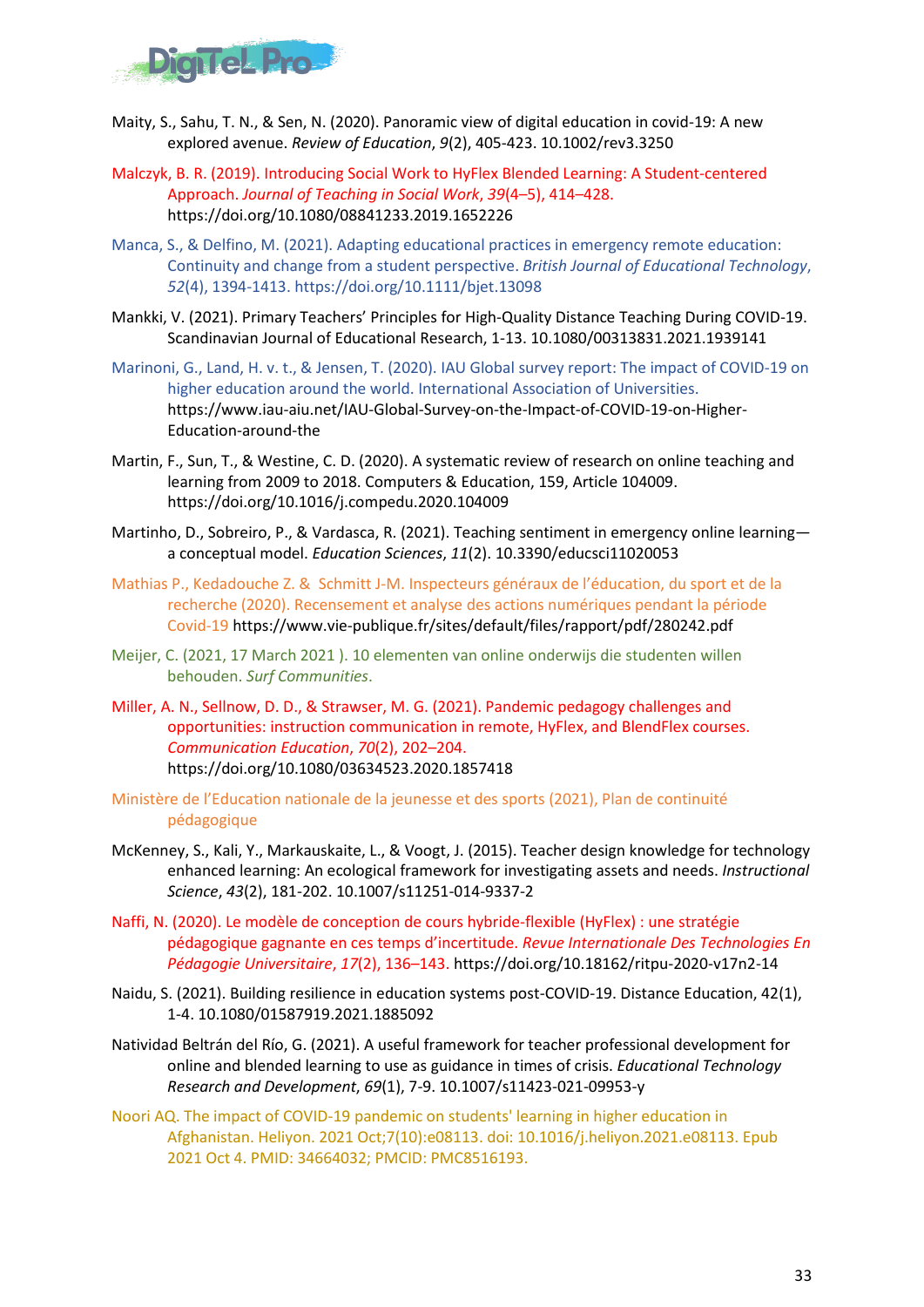

- Nørgård, R. T. (2021). Theorising hybrid lifelong learning. *British Journal of Educational Technology*, *52*(4), 1709-1723. 10.1111/bjet.13121
- Ng, Y.Y. & Przybyłek, A. (2021). "Instructor Presence in Video Lectures: Preliminary Findings From an Online Experiment," in IEEE Access, vol. 9, pp. 36485-36499. doi: 10.1109/ACCESS.2021.3058735.
- Okada, A., & Sheehy, K. (2020). Factors and recommendations to support students' enjoyment of online learning with fun: A mixed method study during covid-19 [Original Research]. *Frontiers in Education*, *5*(225). 10.3389/feduc.2020.584351
- Oliveira, G., Grenha Teixeira, J., Torres, A., & Morais, C. (2021). An exploratory study on the emergency remote education experience of higher education students and teachers during the covid-19 pandemic. *British Journal of Educational Technology*, *52*(4), 1357-1376. https://doi.org/10.1111/bjet.13112
- Oliveira G, Grenha Teixeira J, Torres A, Morais C. An exploratory study on the emergency remote education experience of higher education students and teachers during the COVID-19 pandemic. Br J Educ Technol. 2021 May 18:10.1111/bjet.13112. doi: 10.1111/bjet.13112. Epub ahead of print. PMID: 34219758; PMCID: PMC8237053.
- Patros T., Ronzeau M. & Gouy M. , Observatoire national de la vie étudiante(2020). La vie d'étudiant confiné - Résultats de l'enquête sur les conditions de vie des étudiants pendant la crise sanitaire http://www.ove-national.education.fr/wp-content/uploads/2020/10/La-viedetudiant-confine-Sante.pdf
- Pellegrini, M., Uskov, V., & Casalino, N. (2020). Reimagining and re-designing the post-Covid-19 higher education organizations to address new challenges and responses for safe and effective teaching activities. Law and Economics Yearly Review Journal-LEYR, Queen Mary University, London, UK, 9(part 1), 219-248.
- Petronzi, R., & Petronzi, D. (2020). The online and campus (oac) model as a sustainable blended approach to teaching and learning in higher education: A response to covid-19. *Journal of Pedagogical Research*, *4*(4), 498-507. 10.33902/jpr.2020064475
- Phillips, H. (2021). Re-imagining higher education: A cohort of teachers' experiences to face the 'new normal' during COVID19, *International Journal of Educational Research Open*, Volumes 2–2, 2021,100069, ISSN 2666-3740, https://doi.org/10.1016/j.ijedro.2021.100069.
- Philipsen, B., Tondeur, J., Pareja Roblin, N., Vanslambrouck, S., & Zhu, C. (2019). Improving teacher professional development for online and blended learning: A systematic meta-aggregative review. *Educational Technology Research and Development*, *67*(5), 1145-1174. 10.1007/s11423-019-09645-8
- Pierce, R. (2020). WebLive A Prospective Model for Instruction Post COVID-19. In E. Langran (Ed.), *Proceedings of SITE Interactive 2020 Online Conference* (pp. 303-310). Online: Association for the Advancement of Computing in Education (AACE). Retrieved October 5, 2021 from https://www.learntechlib.org/primary/p/218239/.
- Pischetola, M. (2021). Teaching Novice Teachers to Enhance Learning in the Hybrid University. *Postdigital Science and Education*, (0123456789). https://doi.org/10.1007/s42438-021- 00257-1
- Portillo, J., & Lopez de la Serna, A. (2020). An international perspective for 'improving teacher professional development for online and blended learning: A systematic meta-aggregative review'. *Educ Technol Res Dev*, 1-4. 10.1007/s11423-020-09851-9
- Price, L., & Kirkwood, A. (2014). Informed design of educational technology for teaching and learning? Towards an evidence-informed model of good practice. *Technology, Pedagogy and*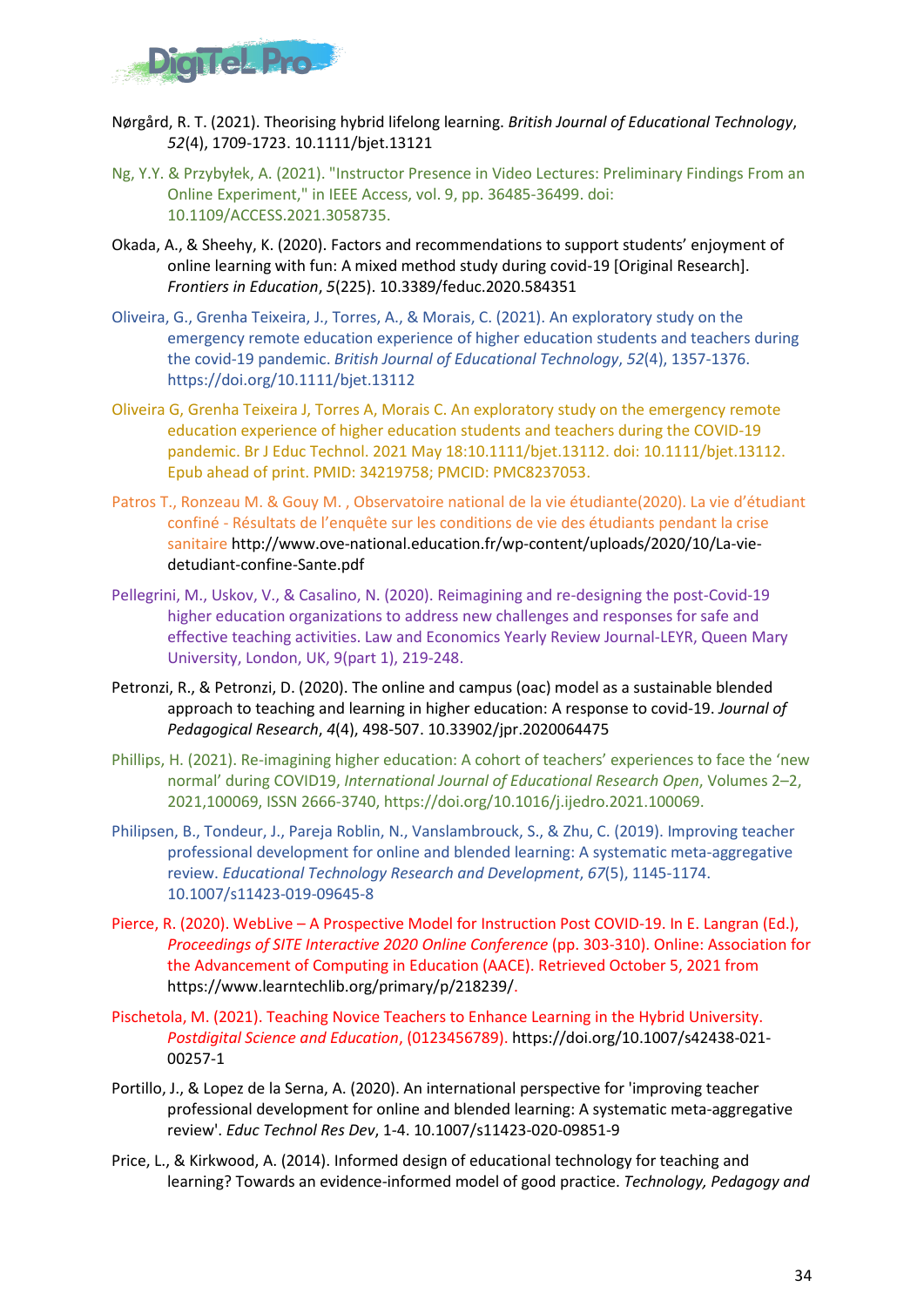

#### *Education*, *23*(3), 325-347. 10.1080/1475939X.2014.942749

- Prihadi, Murtono, & Gunawan Setiadi. (2021). Effectiveness of Blended Learning to Improve Critical Thinking Skills and Student Science Learning Outcomes. *Journal of Physics: Conference Series.*  1823 012095. 10.1088/1742-6596/1823/1/1012095
- Quality and Qualifications Ireland (2020) The Impact of COVID-19 Modifications to Teaching, Learning and Assessment in Irish Further Education and Training and Higher Education. QQI
- The Quality Assurance Agency for Higher Education. (2020). Building a taxonomy for digital learning. QAA. https://www.qaa.ac.uk/docs/qaa/guidance/building-a-taxonomy-for-digitallearning.pdf
- Raes, A., Vanneste, P., Pieters, M., Windey, I., Van Den Noortgate, W., & Depaepe, F. (2020). Learning and instruction in the hybrid virtual classroom: An investigation of students' engagement and the effect of quizzes. *Computers and Education*, *143*. https://doi.org/10.1016/j.compedu.2019.103682
- Ramirez-Arellano A, Bory-Reyes J, Hernández-Simón LM. Emotions, Motivation, Cognitive– Metacognitive Strategies, and Behavior as Predictors of Learning Performance in Blended Learning. Journal of Educational Computing Research. 2019;57(2):491-512. doi:10.1177/0735633117753935
- Rapanta, C., Botturi, L., Goodyear, P., Guàrdia, L., & Koole, M. (2021). Balancing Technology, Pedagogy and the New Normal: Post-pandemic Challenges for Higher Education. *Postdigital Science and Education*, (0123456789). https://doi.org/10.1007/s42438-021-00249-1
- Rehm, M., Moukarzel, S., Daly, A. J., & del Fresno, M. (2021). Exploring online social networks of school leaders in times of covid-19. *British Journal of Educational Technology*, *52*(4), 1414- 1433. https://doi.org/10.1111/bjet.13099
- Reinhold, F., Schons, C., Scheuerer, S., Gritzmann, P., Richter-Gebert, J., & Reiss, K. (2021). Students' coping with the self-regulatory demand of crisis-driven digitalization in university mathematics instruction: Do motivational and emotional orientations make a difference? *Computers in Human Behavior*, *120*, 106732. https://doi.org/10.1016/j.chb.2021.106732
- Reisoğlu, İ., & Çebi, A. (2020). How can the digital competences of pre-service teachers be developed? Examining a case study through the lens of digcomp and digcompedu. *Computers & Education*, *156*, 103940. https://doi.org/10.1016/j.compedu.2020.103940
- Rizun M, Strzelecki A. Students' Acceptance of the COVID-19 Impact on Shifting Higher Education to Distance Learning in Poland. Int J Environ Res Public Health. 2020 Sep 5;17(18):6468. doi: 10.3390/ijerph17186468. PMID: 32899478; PMCID: PMC7558862
- Rogers, E. M. (2003). *Diffusion of innovations* (5 ed.). The Free Press.
- Roux J., Lefort M., Bertin M., Padilla C., Mueller J., Garlantézec R., Pivette M., Le Tertre A. & Crépey P. (2021). Impact de la crise sanitaire de la COVID-19 sur la santé mentale des étudiants à Rennes, France https://www.ehesp.fr/wp-content/uploads/2021/02/Rapport-Impact-Psy-Covid-20210225.pdf
- Rumbley, L.E. (2020) Coping with COVID-19: International higher education in Europe. The European Association for International Education (EAIE).
- Rutherford, T., Karamarkovich, S., Xu, D., Tate, T., Sato, B., Baker, R., & Warschauer, M. (2021). Profiles of Instructor Responses to Emergency Distance Learning. *Online Learning*, *25*(1), 86- 114. https://doi.org/10.24059/olj.v25i1.2472
- Sailer, M., Schultz-Pernice, F., & Fischer, F. (2021). Contextual facilitators for learning activities involving technology in higher education: The c♭-model. *Computers in Human Behavior*, *121*,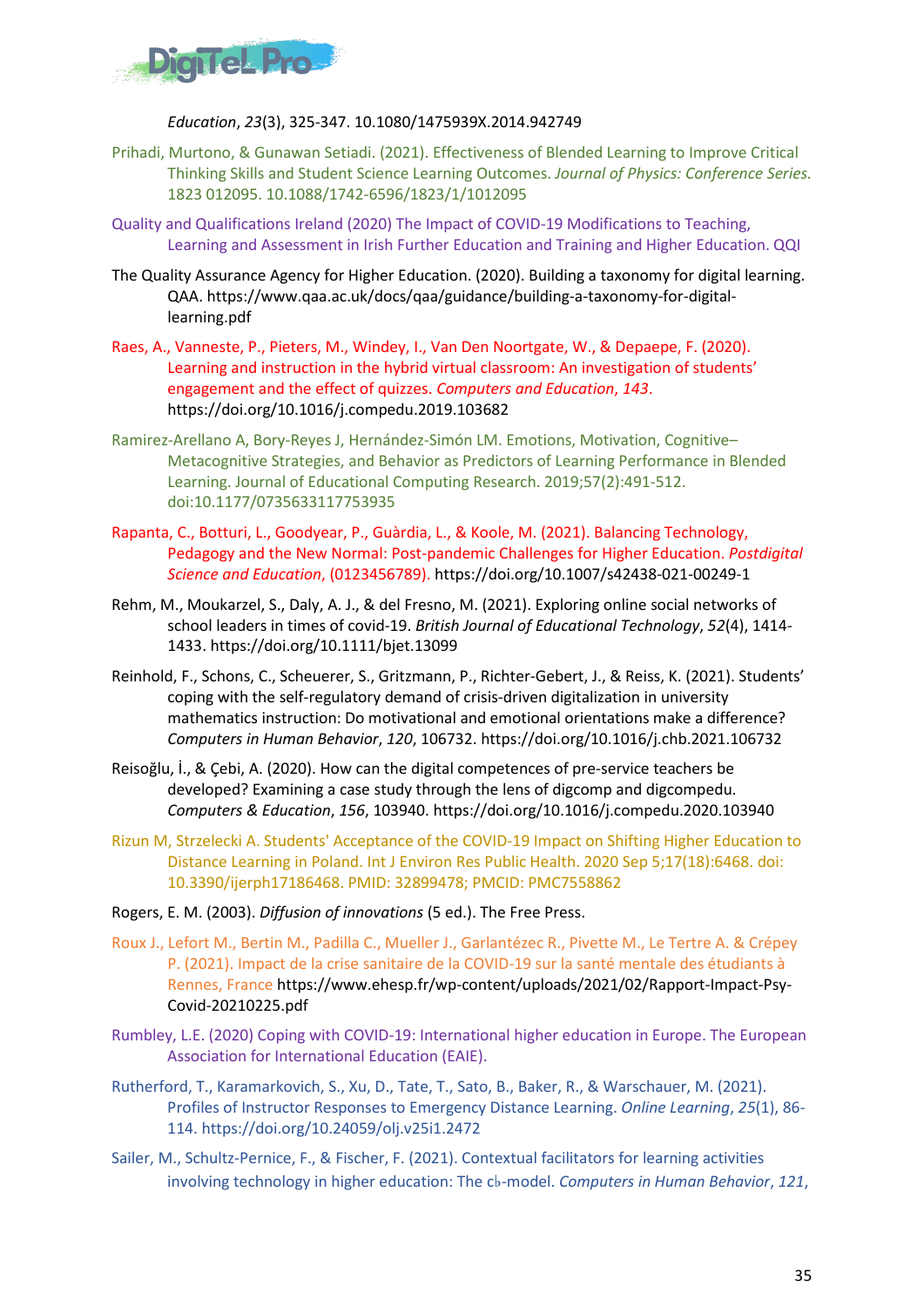

106794. https://doi.org/10.1016/j.chb.2021.106794

- Saira Hanif Soroya, Mohsin Abdur Rehman, Sheyzuhair Abbas, SheyFarhan Mirza, Muhammad Aboidullah (2020). Emergency management in higher education during COVID-19 pandemic: A phenomenology inquiry comparing a developed and developing country
- Santabárbara J, Ozamiz-Etxebarria N, Idoiaga N, Olaya B, Bueno-Novitol J. Meta-Analysis of Prevalence of Depression in Dental Students during COVID-19 Pandemic. Medicina (Kaunas). 2021 Nov 21;57(11):1278. doi: 10.3390/medicina57111278. PMID: 34833496; PMCID: PMC8619286.
- Sarju, J. (2021). Chem. Rapid Adaptation of a Traditional Introductory Lecture Course on Catalysis into Content for Remote Delivery Online in Response to Global Pandemic. Educ. 2020, 97, 9, 2590–2597. https://doi.org/10.1021/acs.jchemed.0c00786
- Scheibenzuber, C., Hofer, S., & Nistor, N. (2021). Designing for fake news literacy training: A problem-based undergraduate online-course. *Computers in Human Behavior*, *121*, 106796. https://doi.org/10.1016/j.chb.2021.106796
- Scherer, R., Howard, S. K., Tondeur, J., & Siddiq, F. (2021). Profiling teachers' readiness for online teaching and learning in higher education: Who's ready? *Computers in Human Behavior*, *118*, 106675. https://doi.org/10.1016/j.chb.2020.106675
- Schildkamp, K., Hopsten-den Otter, D., ter Beek, M., Uerz, D., & Horvers, A. (2021, January). *Building blocks for effective lecturer professional development in higher education aimed at educational innovation with it*. (Version 2) https://www.versnellingsplan.nl/en/Kennisbank/building-blocks-for-effective-professionaldevelopment-2-0/
- Schildkamp, K., Wopereis, I., Kat-De Jong, M., Peet, A., & Hoetjes, I. (2020). Building blocks of instructor professional development for innovative ict use during a pandemic. *Journal of Professional Capital and Community*, *5*(3/4), 281-293. 10.1108/JPCC-06-2020-0034
- Shi, Y., Tong, M., & Long, T. (2021). Investigating relationships among blended synchronous learning environments, students' motivation, and cognitive engagement: A mixed methods study. *Computers and Education*, *168*. https://doi.org/10.1016/j.compedu.2021.104193
- Sprenger, D. A., & Schwaninger, A. (2021). Technology acceptance of four digital learning technologies (classroom response system, classroom chat, e-lectures, and mobile virtual reality) after three months' usage. International Journal of Educational Technology in Higher Education, 18(1). 10.1186/s41239-021-00243-4
- Stevanović, A., Božić, R., & Radović, S. Higher education students' experiences and opinion about distance learning during the Covid-19 pandemic. *Journal of Computer Assisted Learning.* https://doi.org/10.1111/jcal.12613
- Sullivan, F. R. (2020). Critical pedagogy and teacher professional development for online and blended learning: The equity imperative in the shift to digital. *Educ Technol Res Dev*, 1-4. 10.1007/s11423-020-09864-4
- Sumer, M., Douglas, T., & Sim, K. (2021). Academic development through a pandemic crisis: Lessons learnt from three cases incorporating technical, pedagogical and social support. Journal of University Teaching & Learning Practice, 18(5), Article 1.
- Swift, M., Balkin, D. B., & Matusik, S. F. (2010). Goal orientations and the motivation to share knowledge. *Journal of Knowledge Management*, *14*(3), 378-393. https://doi.org/10.1108/13673271011050111

Theobald, M., Breitwieser, J., Murayama, K., & Brod, G. (2021). Achievement emotions mediate the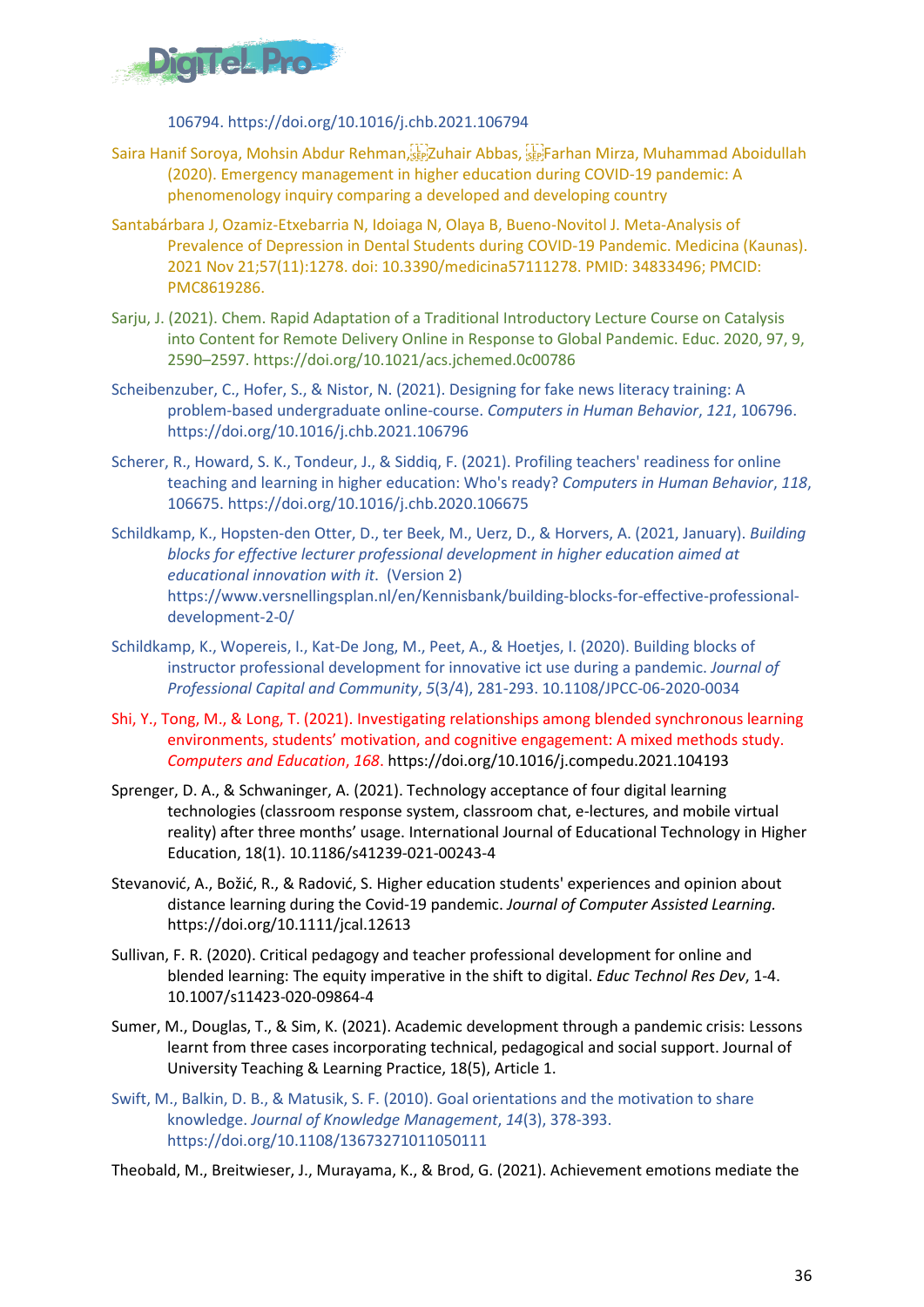

link between goal failure and goal revision: Evidence from digital learning environments. *Computers in Human Behavior*, *119*, 106726. https://doi.org/10.1016/j.chb.2021.106726

- Thurab-Nkhosi, D., Maharaj, C. & Ramadhar, V. The impact of emergency remote teaching on a blended engineering course: perspectives and implications for the future. SN Soc Sci 1, 159 (2021). https://doi.org/10.1007/s43545-021-00172-z
- Tran, A., Kerkstra, R. L., Gardocki, S. L., & Papuga, S. C. (2021). Lessons learned: Teaching in-person during the covid-19 pandemic [Curriculum, Instruction, and Pedagogy]. *Frontiers in Education*, *6*(189). 10.3389/feduc.2021.690646
- Truzoli, R., Pirola, V., & Conte, S. (2021). The impact of risk and protective factors on online teaching experience in high school italian teachers during the covid-19 pandemic. *J Comput Assist Learn*. 10.1111/jcal.12533
- UNESCO (2021) COVID-19: reopening and reimagining universities, survey on higher education through the UNESCO National Commissions. https://unesdoc.unesco.org/ark:/48223/pf0000378174
- Usher, M., Hershkovitz, A., & Forkosh-Baruch, A. (2021). From data to actions: Instructors' decision making based on learners' data in online emergency remote teaching. *British Journal of Educational Technology*, *52*(4), 1338-1356. https://doi.org/10.1111/bjet.13108
- van der Keylen P, Lippert N, Kunisch R, Kühlein T, Roos M. Asynchronous, digital teaching in times of COVID-19: a teaching example from general practice. GMS J Med Educ. 2020 Dec 3;37(7):Doc98. doi: 10.3205/zma001391. PMID: 33364377; PMCID: PMC7740025.
- van der Spoel, I., Noroozi, O., Schuurink, E., & van Ginkel, S. (2020). Teachers' online teaching expectations and experiences during the covid19-pandemic in the netherlands. *European Journal of Teacher Education*, *43*(4), 623-638. 10.1080/02619768.2020.1821185
- VanLeeuwen, C. A., Veletsianos, G., Johnson, N., & Belikov, O. (2021). Never-ending repetitiveness, sadness, loss, and "juggling with a blindfold on:" lived experiences of canadian college and university faculty members during the covid-19 pandemic. *British Journal of Educational Technology*, *52*(4), e13065. https://doi.org/10.1111/bjet.13065
- VanLeeuwen, C. A., Veletsianos, G., Johnson, N., & Belikov, O. (2021). Never-ending repetitiveness, sadness, loss, and "juggling with a blindfold on:" lived experiences of canadian college and university faculty members during the covid-19 pandemic. *British Journal of Educational Technology*. 10.1111/bjet.13065
- Vargo, D., Zhu, L., Benwell, B., & Yan, Z. (2020). Digital technology use during covid -19 pandemic: A rapid review. *Human Behavior and Emerging Technologies*, *3*(1), 13-24. 10.1002/hbe2.242
- Vale, J., Oliver, M., & Clemmer, R. M. C. (2020). The Influence of Attendance, Communication, and Distractions on the Student Learning Experience using Blended Synchronous Learning. *The Canadian Journal for the Scholarship of Teaching and Learning*, *11*(2). https://doi.org/10.5206/cjsotl-rcacea.2020.2.11105
- Wang, J., Yang, Y., Li, H., & van Aalst, J. (2021). Continuing to teach in a time of crisis: The chinese rural educational system's response and student satisfaction and social and cognitive presence. *British Journal of Educational Technology*, *52*(4), 1494-1512. https://doi.org/10.1111/bjet.13129
- Watermeyer, R., Crick, T., Knight, C., & Goodall, J. (2021). Covid-19 and digital disruption in uk universities: Afflictions and affordances of emergency online migration. *Higher Education*, *81*(3), 623-641. 10.1007/s10734-020-00561-y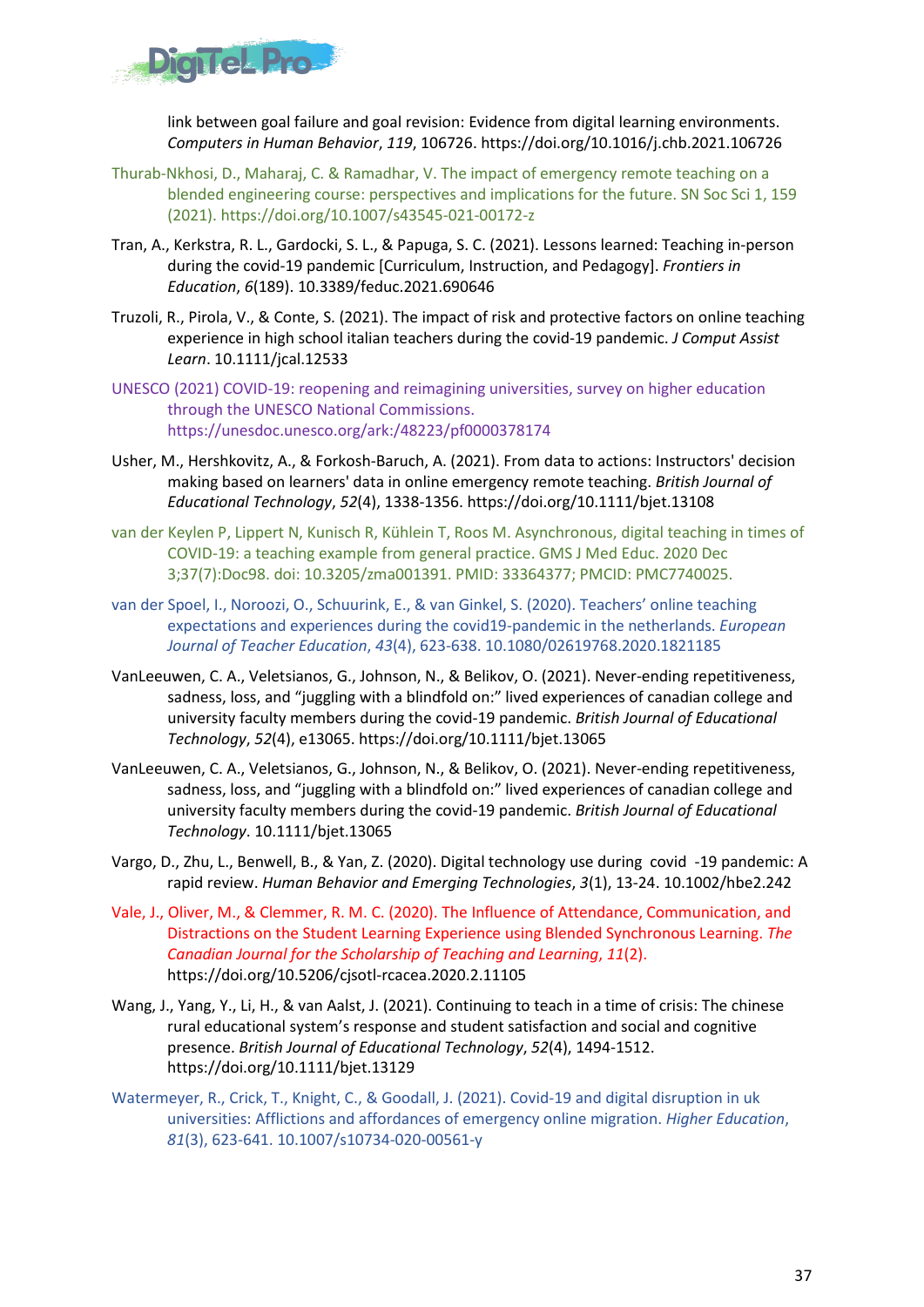

- Weidlich, J., & Kalz, M. (2021). Exploring predictors of instructional resilience during emergency remote teaching in higher education. International Journal of Educational Technology in Higher Education, 18(1). 10.1186/s41239-021-00278-7
- Williamson, B., Eynon, R., & Potter, J. (2020). Pandemic politics, pedagogies and practices: Digital technologies and distance education during the coronavirus emergency. *Learning, Media and Technology*, *45*(2), 107-114. 10.1080/17439884.2020.1761641
- Xie, J., A, G., Rice, M. F., & Griswold, D. E. (2021). Instructional designers' shifting thinking about supporting teaching during and post-COVID-19. Distance Education, 42(3), 331-351. 10.1080/01587919.2021.1956305
- Xu, S., Li, W., Zhang, W., & Cho, J. (2021). The dynamics of social support and affective well-being before and during covid: An experience sampling study. *Computers in Human Behavior*, *121*, 106776. https://doi.org/10.1016/j.chb.2021.106776
- Yan, L., Whitelock-Wainwright, A., Guan, Q., Wen, G., Gasevic, D., & Chen, G. (2021). Students' experience of online learning during the covid-19 pandemic: A province-wide survey study. *Br J Educ Technol*. 10.1111/bjet.13102
- Yan, Z., Gaspar, R., & Zhu, T. (2021). How humans behave with emerging technologies during the covid-19 pandemic? *Hum Behav Emerg Technol*, *3*(1), 5-7. 10.1002/hbe2.249
- Zalite, G. G., & Zvirbule, A. (2020). Digital readiness and competitiveness of the EU higher education institutions: The COVID-19 pandemic impact. Emerg. Sci. J, 4(4), 297-304.
- Zawacki-Richter, O. (2020). The current state and impact of covid-19 on digital higher education in germany. *Hum Behav Emerg Technol*. 10.1002/hbe2.238
- Zawacki-Richter O. The current state and impact of Covid-19 on digital higher education in Germany. Hum Behav Emerg Technol. 2020 Dec 3:10.1002/hbe2.238. doi: 10.1002/hbe2.238. Epub ahead of print. PMID: 33363276; PMCID: PMC7753568.
- Zydney, J. M., Warner, Z., & Angelone, L. (2020). Learning through experience: Using design based research to redesign protocols for blended synchronous learning environments. *Computers and Education*, *143*. https://doi.org/10.1016/j.compedu.2019.103678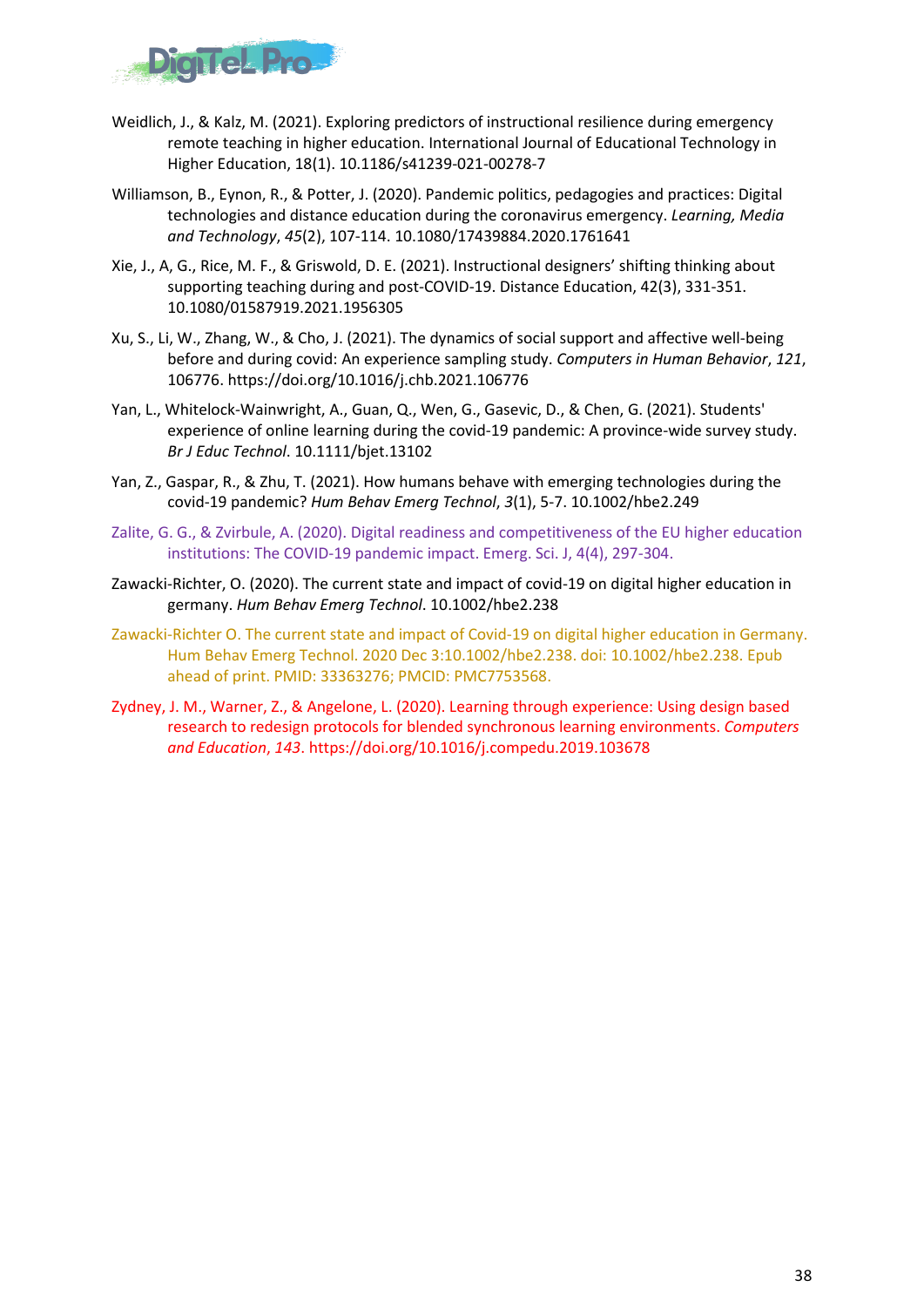

## <span id="page-38-0"></span>Annex B DigiTeL Pro template to report on teachers and student

### needs

To distill the needs and expectations of teaching staff and leadership, we suggest that you report for each of the publications which problems, needs and expectations arose during the pandemic situation, how these problems have been tackled, needs and expectations have been addressed, what the value (benefits, disadvantages) of these (ad hoc) solution is, what we can learn from this. Also consider students' needs as they will impact on teachers' needs.

Furthermore, please summarise the top 10 most commons problems, needs and expectations, and list any saillant problem/need/expectation that is excluded from the top-10.

### Suggested criteria to report for each publication

#### Metadata about publication

- Citation details; i.e. author, title, journal, etc. Please report exact date if known so that we can determine the stage of the Covid pandemic.
- Is publication peer-reviewed
- Article type
- Methodology/type of study conducted
- Participant type (academic/teacher/leadership/student/community
- Discipline
- **Country**
- Covid-related: is it reporting explicitly about the Covid situation? If so, which period, start, mid, end, post-pandemic (rough estimates: start: the immediate start of the pandemic, in Western Europe March-April; post: approx start of the new academic year (September?).

#### Thematic

- Brief description of problems, needs, expectations mentioned in the publication
- For each problem, need, expectation, how has this been addressed/tackled? What solution has been used?
- What were the benefits of this solution? (if applicable)
- What were the disadvantages of this solution? (if applicable)
- What can we learn from this according to your opinion.

#### Possible aspects

- digital learning: benefits and/or disadvantages for staff, students, institutions,course, curriculum, infrastructure, etc
- challenges of digital learning, e-learning (not only limited to staff or students, also including technical, infrastructure, etc)
- transition to digital assessment (not always possible in all disciplines, e.g. those with professional and statutory regulatory bodies, like medicin, law, engineering, accountancy, etc)
- psychological impact
- creating collaborative cultures
- role of leadership
- student voice

#### Top-10

- Are there recurring problems, needs or expectations? If so, list the top-10.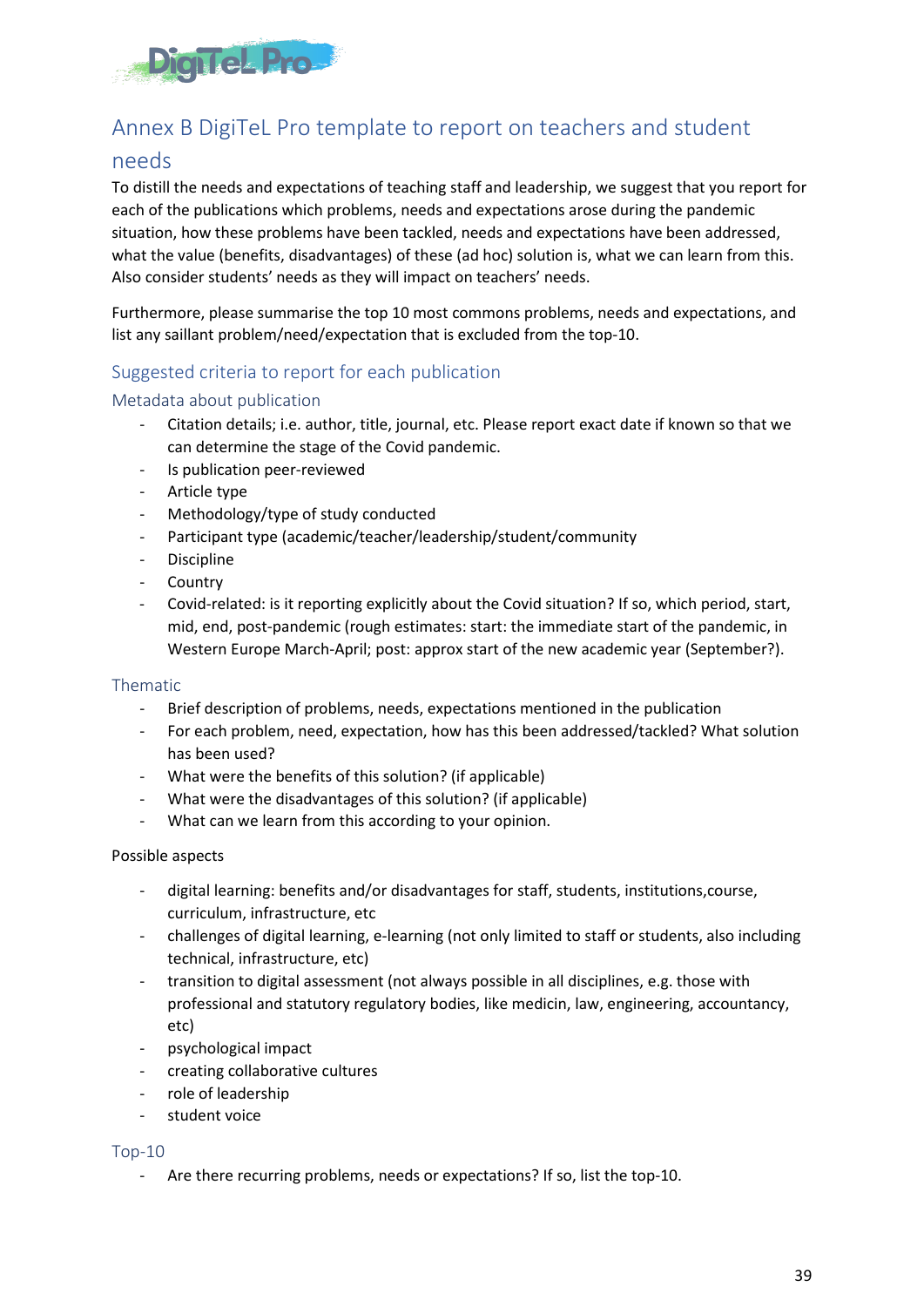

#### High impact problems, needs, expectations

- List those problems, needs, expectations that will occur only occasionally or in a certain context, but have a large impact or are of great or far-reaching importance or consequence.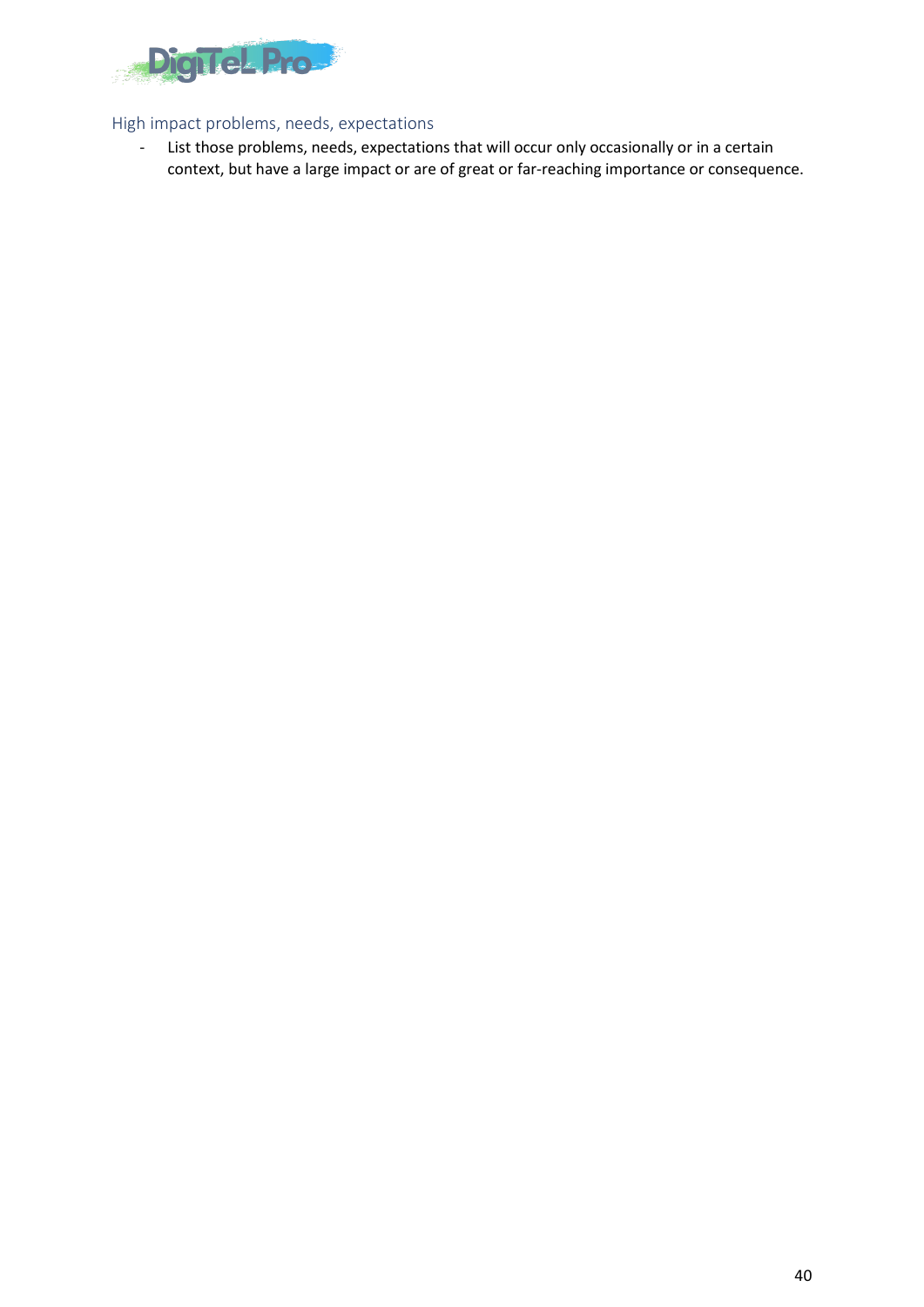

## <span id="page-40-0"></span>Annex C Bibliography of publications related to online education and

### Covid-19

- Abaci, S., Robertson, J., Linklater, H., & McNeill, F. (2021). Supporting school teachers' rapid engagement with online education. *Educational Technology Research and Development*, *69*(1), 29-34. https://doi.org/10.1007/s11423-020-09839-5
- Abu Talib, M., Bettayeb, A. M., & Omer, R. I. (2021). Analytical study on the impact of technology in higher education during the age of COVID-19: Systematic literature review. *Education and Information Technologies*. 10.1007/s10639-021-10507-1
- Achuthan, K., Raghavan, D., Shankar, B., Francis, S. P., & Kolil, V. K. (2021). Impact of remote experimentation, interactivity and platform effectiveness on laboratory learning outcomes. *International Journal of Educational Technology in Higher Education*, *18*(1). 10.1186/s41239- 021-00272-z
- Acosta-Gonzaga, E., & Ramirez-Arellano, A. (2021). The Influence of Motivation, Emotions, Cognition, and Metacognition on Students' Learning Performance: A Comparative Study in Higher Education in Blended and Traditional Contexts. *SAGE Open*, *11*(2). https://doi.org/10.1177/21582440211027561
- Adams, A., Hart, J., Iacovides, I., Beavers, S., Oliveira, M., & Magroudi, M. (2019). Co-created evaluation: Identifying how games support police learning. *International Journal of Human-Computer Studies*, *132*, 34-44. https://doi.org/10.1016/j.ijhcs.2019.03.009
- Adedoyin, O. B., & Soykan, E. (2020). Covid-19 pandemic and online learning: the challenges and opportunities. *Interactive Learning Environments*, 1-13. 10.1080/10494820.2020.1813180
- Al-Naabi, I., Kelder, J., & Carr, A. (2021). Preparing teachers for emergency remote teaching: A professional development framework for teachers in higher education. *Journal of University Teaching & Learning Practice*, *18*(5), Article 4. https://ro.uow.edu.au/jutlp/vol18/iss5/4
- Al Shlowiy, A., Al-Hoorie, A. H., & Alharbi, M. (2021). Discrepancy between language learners and teachers concerns about emergency remote teaching. *Journal of Computer Assisted Learning*. 10.1111/jcal.12543
- Alhawsawi, S., & Jawhar, S. S. (2021). Negotiating pedagogical positions in higher education during COVID-19 pandemic: teacher's narratives. *Heliyon*, *7*(6), e07158. 10.1016/j.heliyon.2021.e07158
- Ali, W. (2020). Online and Remote Learning in Higher Education Institutes: A Necessity in light of COVID-19 Pandemic. *Higher Education Studies*, *10*(3). 10.5539/hes.v10n3p16
- AlShamsi, A. S. (2021). A bio-environmental perspective on Emirati female college students' experiences in virtual learning communities of inquiry. *International Journal of Educational Technology in Higher Education*, *18*(1). 10.1186/s41239-021-00281-y
- Alwazae, M., Perjons, E., & Johannesson, P. (2015). Applying a Template for Best Practice Documentation. *Procedia Computer Science*, *72*, 252-260. https://doi.org/10.1016/j.procs.2015.12.138
- Alyoussef, I. (2021). E-Learning System Use During Emergency: An Empirical Study During the COVID-19 Pandemic [Original Research]. *Frontiers in Education*, *6*(194). 10.3389/feduc.2021.677753
- Ameen, N., Hosany, S., & Tarhini, A. (2021). Consumer interaction with cutting-edge technologies: Implications for future research. *Computers in Human Behavior*, *120*, 106761. https://doi.org/10.1016/j.chb.2021.106761
- Anusca, F. (2013). *DIGCOMP: A Framework for Developing and Understanding Digital Competence in Europe* (JRC83167, EUR 26035). Publications Office of the European Union. https://publications.jrc.ec.europa.eu/repository/handle/JRC83167
- Aristeidou, M., & Cross, S. (2021). Disrupted distance learning: the impact of Covid-19 on study habits of distance learning university students. *Open Learning: The Journal of Open, Distance and e-Learning*, *36*(3), 263-282. 10.1080/02680513.2021.1973400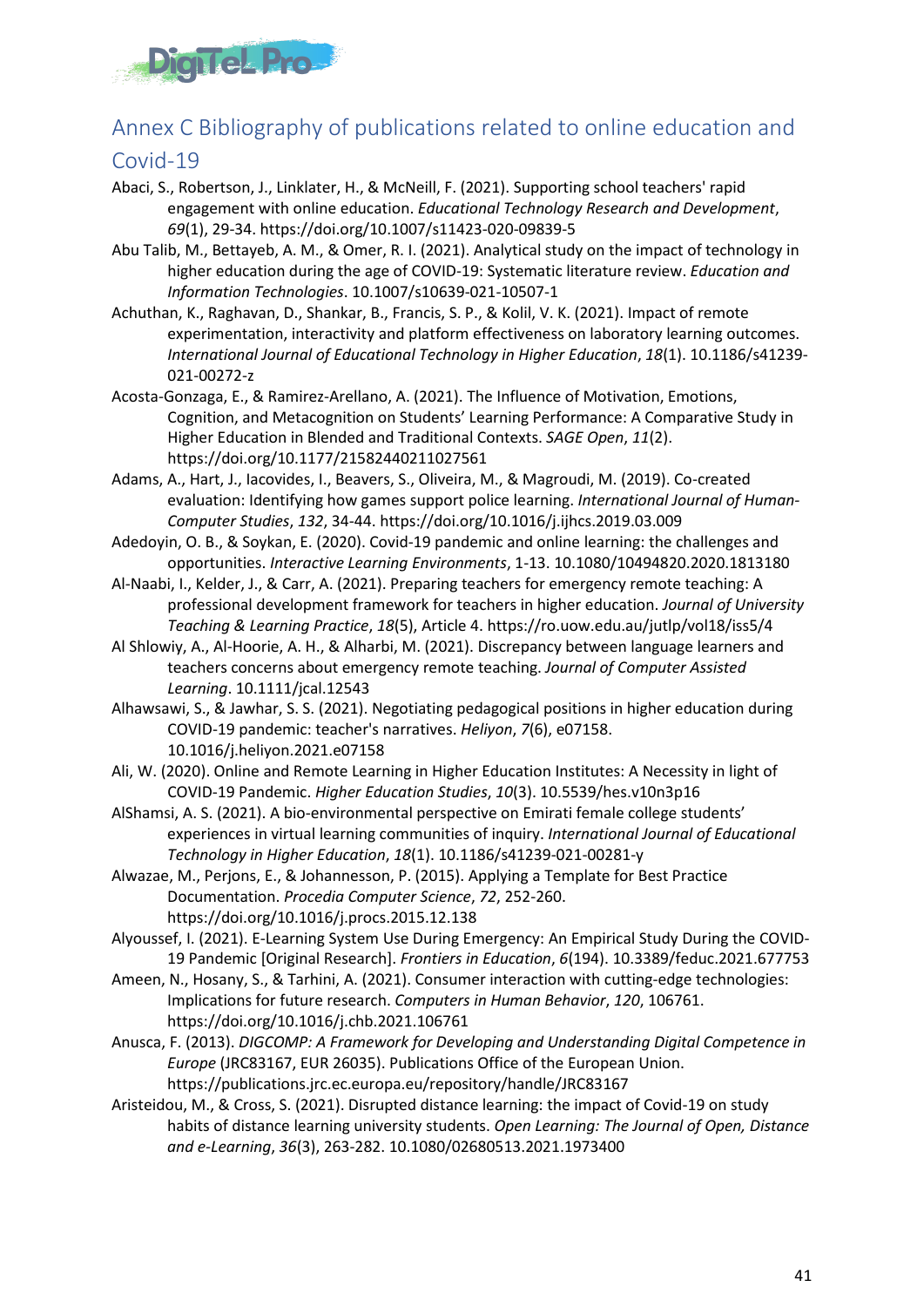

- Arsandaux, J., Montagni, I., Macalli, M., Texier, N., Pouriel, M., Germain, R., Mebarki, A., Kinouani, S., Tournier, M., Schuck, S., & Tzourio, C. (2021). Mental health condition of college students compared to non-students during COVID-19 lockdown: the CONFINS study. *BMJ Open*, *11*(8), e053231. 10.1136/bmjopen-2021-053231
- Arsandaux, J., Montagni, I., Macalli, M., Texier, N., Pouriel, M., Germain, R., Mebarki, A., Kinouani, S., Tournier, M., Schück, S., & Tzourio, C. (2020). Higher risk of mental health deterioration during the Covid-19 lockdown among students rather than non-students. The French Confins study. *medRxiv*, Article 2020.11.04.20225706.

https://doi.org/10.1101/2020.11.04.20225706

- Asensio-Perez, J. I., Dimitriadis, Y., Pozzi, F., Hernandez-Leo, D., Prieto, L. P., Persico, D., & Villagra-Sobrino, S. L. (2017). Towards teaching as design: Exploring the interplay between fulllifecycle learning design tooling and Teacher Professional Development. *Computers & Education*, *114*, 92-116. 10.1016/j.compedu.2017.06.011
- Bartolic, S. K., Boud, D., Agapito, J., Verpoorten, D., Williams, S., Lutze-Mann, L., Matzat, U., Moreno, M. M., Polly, P., Tai, J., Marsh, H. L., Lin, L., Burgess, J.-L., Habtu, S., Rodrigo, M. M. M., Roth, M., Heap, T., & Guppy, N. (2021). A multi-institutional assessment of changes in higher education teaching and learning in the face of COVID-19. *Educational Review*, 1-17. https://doi.org/10.1080/00131911.2021.1955830
- Baumann, C., Bourion-Bedes, S., Batt, M., & Tarquinio, C. (2020). *Ressenti et impact psychologique de l'épidémie de COVID-19 chez les étudiants de l'Université de Lorraine et de Sciences Po Nancy. Etude PIMS- CoV-19 [Feelings and psychological impact of the COVID-19 epidemic among students from the University of Lorraine and Sciences Po Nancy. PIMS-CoV-19 study]*.
- Beardsley, M., Albó, L., Aragón, P., & Hernández-Leo, D. (2021). Emergency education effects on teacher abilities and motivation to use digital technologies. *British Journal of Educational Technology*, *52*(4), 1455-1477. https://doi.org/10.1111/bjet.13101
- Béduchaud, D., Demeyer, R., Leszczak, E., & Loisy, C. (2020). *Les effets du confinement sur l'activité des enseignants-chercheurs [The effects of confinement on the activity of teacherresearchers]*. http://ife.ens-lyon.fr/ife/recherche/groupes-de-travail/documentationconfinement-et-enseignement/les-effets-du-confinement-sur-l2019activite-des-enseignantschercheurs-1/
- Beytekin, O. F. (2021). Transformation of Higher Education into New Normal. *Higher Education Studies*, *11*(3). 10.5539/hes.v11n3p125
- Bhagat, S., & Kim, D. J. (2020). Higher Education Amidst COVID-19: Challenges and Silver Lining. *Information Systems Management*, *37*(4), 366-371. https://doi.org/10.1080/10580530.2020.1824040
- Bichler, S., Gerard, L., Bradford, A., & Linn, M. C. (2021). Designing a remote professional development course to support teacher customization in science. *Computers in Human Behavior*, *123*, 106814. https://doi.org/10.1016/j.chb.2021.106814
- Blanford, J. I., Bowlick, F., Gidudu, A., Gould, M., Griffin, A. L., Kar, B., Kemp, K., de Róiste, M., deSabbata, S., Sinton, D., Strobl, J., Tate, N., Toppen, F., & Unwin, D. (2021). Lockdown lessons: an international conversation on resilient GI science teaching. Journal of Geography in Higher Education, 46(1), 7-19. 10.1080/03098265.2021.1986687
- Boltz, L. O., Yadav, A., Dillman, B., & Robertson, C. (2021). Transitioning to remote learning: Lessons from supporting K-12 teachers through a MOOC. *British Journal of Educational Technology*, *52*(4), 1377-1393. https://doi.org/10.1111/bjet.13075
- Bond, M., Bedenlier, S., Marín, V. I., & Händel, M. (2021a). Correction to: Emergency remote teaching in higher education: mapping the first global online semester. *International Journal of Educational Technology in Higher Education*, *18*(1), 61. 10.1186/s41239-021-00298-3
- Bond, M., Bedenlier, S., Marín, V. I., & Händel, M. (2021b). Emergency remote teaching in higher education: mapping the first global online semester. *International Journal of Educational Technology in Higher Education*, *18*(1), 50. 10.1186/s41239-021-00282-x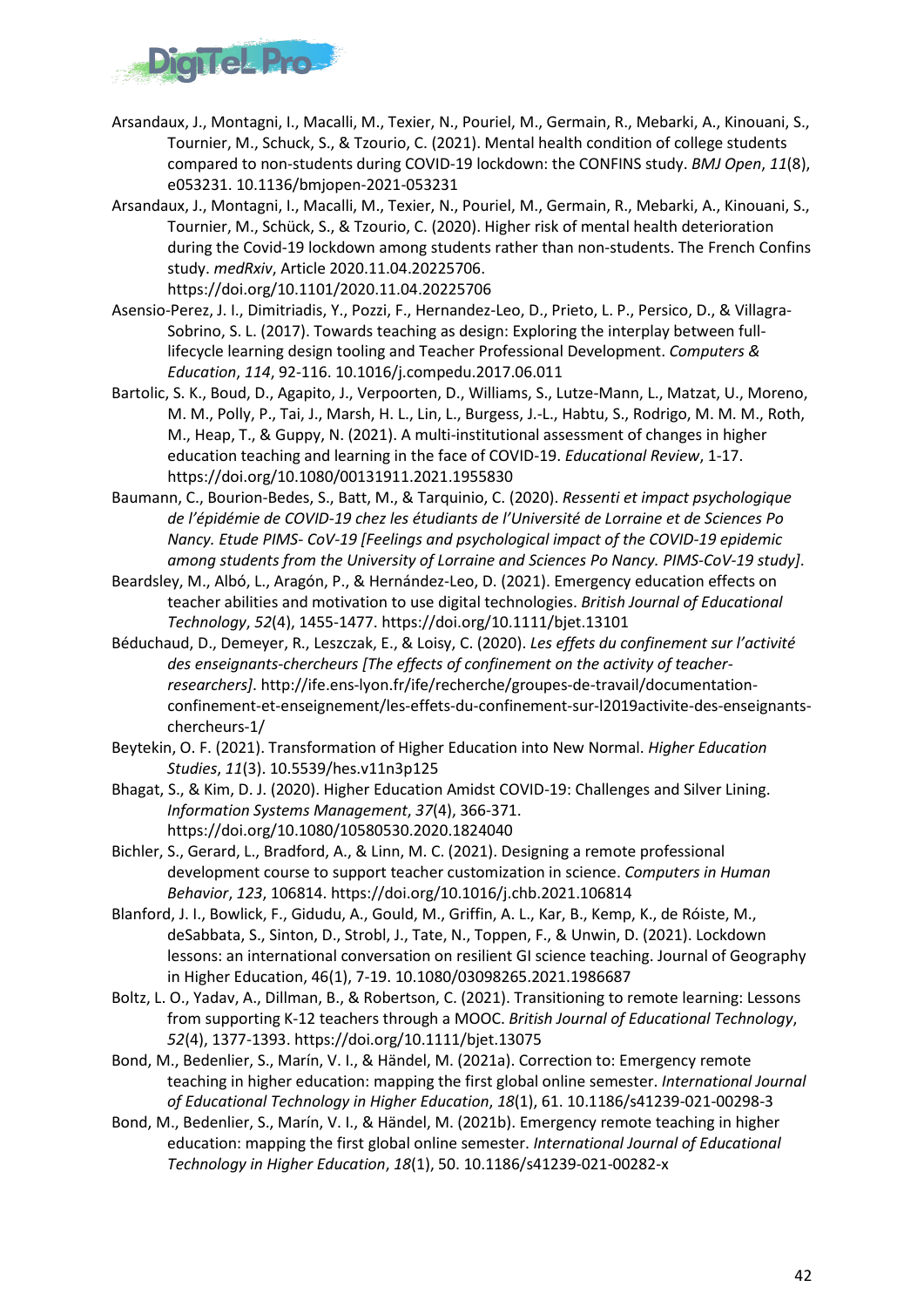

- Bozkurt, A., & Sharma, R. C. (2020). Emergency remote teaching in a time of global crisis due to CoronaVirus pandemic. *Asian Journal of Distance Education*, *15*(1), i-vi. https://doi.org/10.5281/zenodo.3778083
- Brady, M., Devitt, A., & Kiersey, R. A. (2019). Academic staff perspectives on technology for assessment (TfA) in higher education: A systematic literature review. *British Journal of Educational Technology*, *50*(6), 3080-3098. https://doi.org/10.1111/bjet.12742
- Bragg, L. A., Walsh, C., & Heyeres, M. (2021). Successful design and delivery of online professional development for teachers: A systematic review of the literature. *Computers & Education*, *166*, 104158. https://doi.org/10.1016/j.compedu.2021.104158
- Brink, M., Broek, A. v. d., & Ramakers, C. (2021). *Ervaringen van studenten met onderwijs en toetsen op afstand tijdens corona*. ResearchNed Nijmegen.

https://www.researchned.nl/2021/02/digitaal-studeren-tijdens-corona/?type=project

- Brown, A., Lawrence, J., Basson, M., & Redmond, P. (2022). A conceptual framework to enhance student online learning and engagement in higher education. *Higher Education Research & Development*, *41*(2), 284-299. 10.1080/07294360.2020.1860912
- Bruggeman, B., Tondeur, J., Struyven, K., Pynoo, B., Garone, A., & Vanslambrouck, S. (2021). Experts speaking: Crucial teacher attributes for implementing blended learning in higher education. *The Internet and Higher Education*, *48*, 100772. https://doi.org/10.1016/j.iheduc.2020.100772
- Butler-Henderson, K., Crawford, J., Rudolph, J., Lalani, K., & K.M., S. (2020). COVID-19 in Higher Education Literature Database (CHELD V1): An open access systematic literature review database with coding rules. *Journal of Applied Learning & Teaching*, *3*(2). 10.37074/jalt.2020.3.2.11
- Butler-Henderson, K., Tan, S., Lalani, K., Karakka Mandapam, S., Kemp, T., Rudolph, J., & Crawford, J. (2021). *COVID-19 in Higher Education Literature Database (CHELD)* (Version 2) Institute of Research Innovation. https://doi.org/10.37074/jalt.2021.4.1.22d
- Butler-Henderson, K., Tan, S., Lalani, K., Mandapam, S. K., Kemp, T., Rudolph, J., & Crawford, J. (2021). Update of the COVID-19 Higher Education Literature Database (CHELD v2). *Journal of Applied Learning & Teaching*, *4*(1). 10.37074/jalt.2021.4.1.22
- Butz, N. T., Stupnisky, R. H., Pekrun, R., Jensen, J. L., & Harsell, D. M. (2016). The Impact of Emotions on Student Achievement in Synchronous Hybrid Business and Public Administration Programs: A Longitudinal Test of Control-Value Theory\*. *Decision Sciences Journal of Innovative Education*, *14*(4), 441-474. https://doi.org/10.1111/dsji.12110
- Bygstad, B., Øvrelid, E., Ludvigsen, S., & Dæhlen, M. (2022). From dual digitalization to digital learning space: Exploring the digital transformation of higher education. *Computers & Education*, *182*, Article 104463. https://doi.org/10.1016/j.compedu.2022.104463
- Cabero-Almenara, J., Guillén-Gámez, F. D., Ruiz-Palmero, J., & Palacios-Rodríguez, A. (2022). Teachers' digital competence to assist students with functional diversity: Identification of factors through logistic regression methods. *British Journal of Educational Technology*, *53*(1), 41-57. https://doi.org/10.1111/bjet.13151
- Camara, W. (2020). Never Let a Crisis Go to Waste: Large-Scale Assessment and the Response to COVID-19. *Educational Measurement: Issues and Practice*, *39*(3), 10-18. https://doi.org/10.1111/emip.12358
- Carrillo, C., & Flores, M. A. (2020). COVID-19 and teacher education: a literature review of online teaching and learning practices. *European Journal of Teacher Education*, *43*(4), 466-487. 10.1080/02619768.2020.1821184
- Castro, M. D. B., & Tumibay, G. M. (2021). A literature review: efficacy of online learning courses for higher education institution using meta-analysis. *Education and Information Technologies*, *26*(2), 1367-1385. 10.1007/s10639-019-10027-z
- Center for Digital Dannelse. (2022a). *DigcompEDU*. Center for Digital Dannelse. Retrieved March 11, 2022 from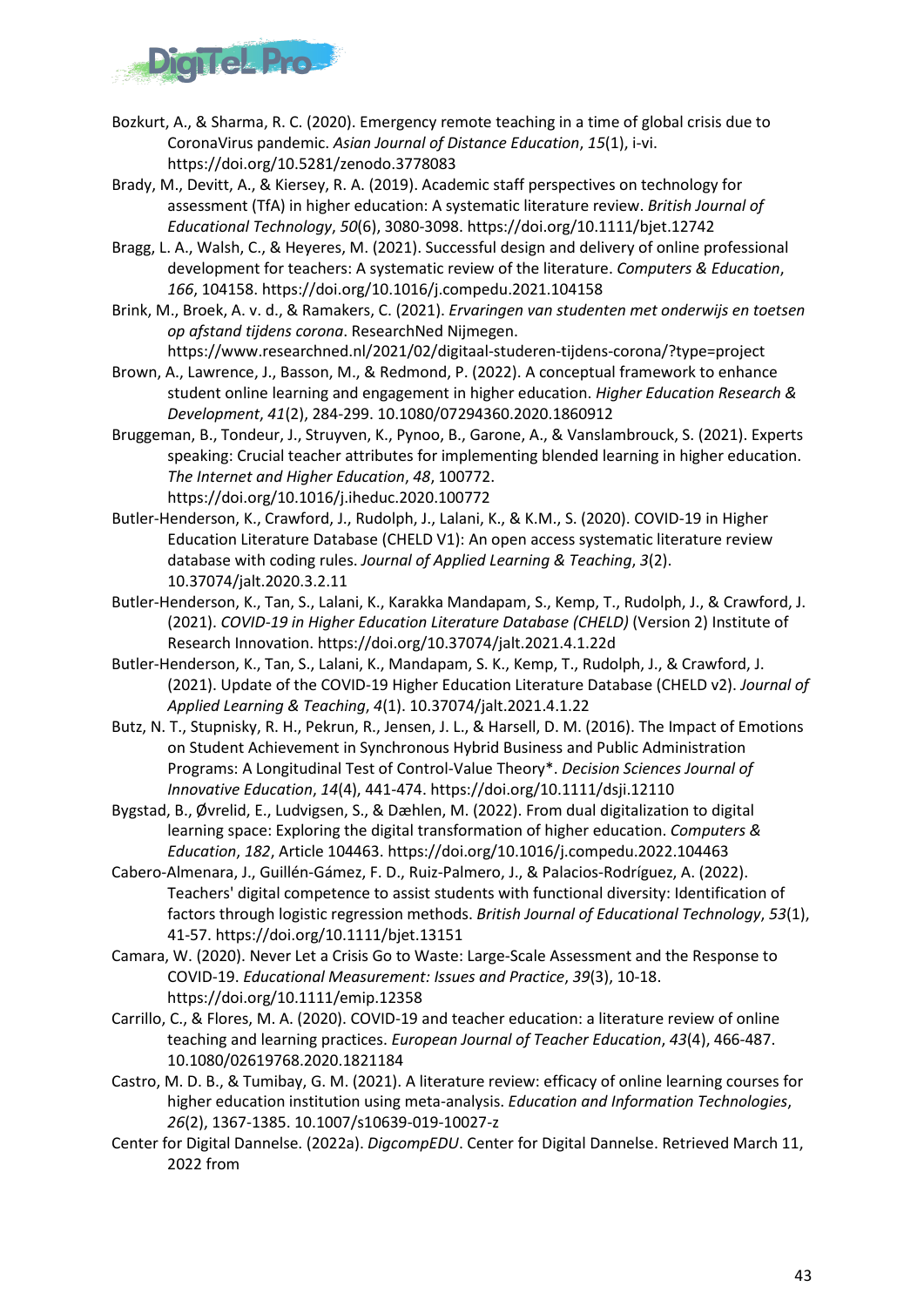

- Center for Digital Dannelse. (2022b). *The Digital Competence Wheel*. Center for Digital Dannelse. Retrieved March 11, 2022 from
- Chaku, N., Kelly, D. P., & Beltz, A. M. (2021). Individualized learning potential in stressful times: How to leverage intensive longitudinal data to inform online learning. *Computers in Human Behavior*, *121*, 106772. https://doi.org/10.1016/j.chb.2021.106772
- Chang, B. (2021). Student privacy issues in online learning environments. *Distance Education*, *42*(1), 55-69. 10.1080/01587919.2020.1869527
- Charania, A., Bakshani, U., Paltiwale, S., Kaur, I., & Nasrin, N. (2021). Constructivist teaching and learning with technologies in the COVID-19 lockdown in Eastern India. *British Journal of Educational Technology*, *52*(4), 1478-1493. https://doi.org/10.1111/bjet.13111
- Chaudhry, I. S., Paquibut, R., Islam, A., & Chabchoub, H. (2021). Testing the success of real-time online delivery channel adopted by higher education institutions in the United Arab Emirates during the Covid-19 pandemic. *International Journal of Educational Technology in Higher Education*, *18*(1). 10.1186/s41239-021-00283-w
- Chen, V., Sandford, A., LaGrone, M., Charbonneau, K., Kong, J., & Ragavaloo, S. (2022). An exploration of instructors' and students' perspectives on remote delivery of courses during the COVID-19 pandemic. *British Journal of Educational Technology*, *53*(3), 512-533. https://doi.org/10.1111/bjet.13205
- Chiang, F. K., Zhu, D., & Yu, W. (2022). A systematic review of academic dishonesty in online learning environments. *Journal of Computer Assisted Learning*. https://doi.org/10.1111/jcal.12656
- Cirlan, E., & Loukkola, T. (2021). *Internal quality assurance in times of COVID-19*. European University Association. https://eua.eu/resources/publications/965:internal-quality-assurance-in-timesof-covid-19.html
- Conrad, C., Deng, Q., Caron, I., Shkurska, O., Skerrett, P., & Sundararajan, B. (2022). How student perceptions about online learning difficulty influenced their satisfaction during Canada's Covid-19 response. *British Journal of Educational Technology*, *53*(3), 534-557. https://doi.org/10.1111/bjet.13206
- Cortázar, C., Nussbaum, M., Harcha, J., Alvares, D., López, F., Goñi, J., & Cabezas, V. (2021). Promoting critical thinking in an online, project-based course. *Computers in Human Behavior*, *119*, 106705. https://doi.org/10.1016/j.chb.2021.106705
- Cowden, G., Mitchell, P., & Taylor-Guy, P. (2020). *Remote learning rapid literature review*. Sydney, Australia: Association of Independent Schools NSW & Australian Council for Educational Research. https://doi.org/10.37517/978-1-74286-610-9
- Criollo-C, S., Moscoso-Zea, O., Guerrero-Arias, A., Á, J.-A., & Luján-Mora, S. (2021). Mobile Learning as the Key to Higher Education Innovation: A Systematic Mapping. *IEEE Access*, *9*, 66462- 66476. 10.1109/ACCESS.2021.3076148
- Crompton, H., Burke, D., Jordan, K., & Wilson, S. W. G. (2021). Learning with technology during emergencies: A systematic review of K-12 education. *British Journal of Educational Technology*, *52*(4), 1554-1575. https://doi.org/10.1111/bjet.13114
- Cullinan, J., Flannery, D., Harold, J., Lyons, S., & Palcic, D. (2021). The disconnected: COVID-19 and disparities in access to quality broadband for higher education students. *International Journal of Educational Technology in Higher Education*, *18*(1). 10.1186/s41239-021-00262-1
- Cutri, R. M., Mena, J., & Whiting, E. F. (2020). Faculty readiness for online crisis teaching: transitioning to online teaching during the COVID-19 pandemic. *European Journal of Teacher Education*, *43*(4), 523-541. 10.1080/02619768.2020.1815702
- Damşa, C., Langford, M., Uehara, D., & Scherer, R. (2021). Teachers' agency and online education in times of crisis. *Computers in Human Behavior*, *121*, 106793. https://doi.org/10.1016/j.chb.2021.106793
- Daniel, S. J. (2021). After COVID-19: Can Quality Teaching be Sustained? *Change: The Magazine of Higher Learning*, *53*(2), 6-10. https://doi.org/10.1080/00091383.2021.1883970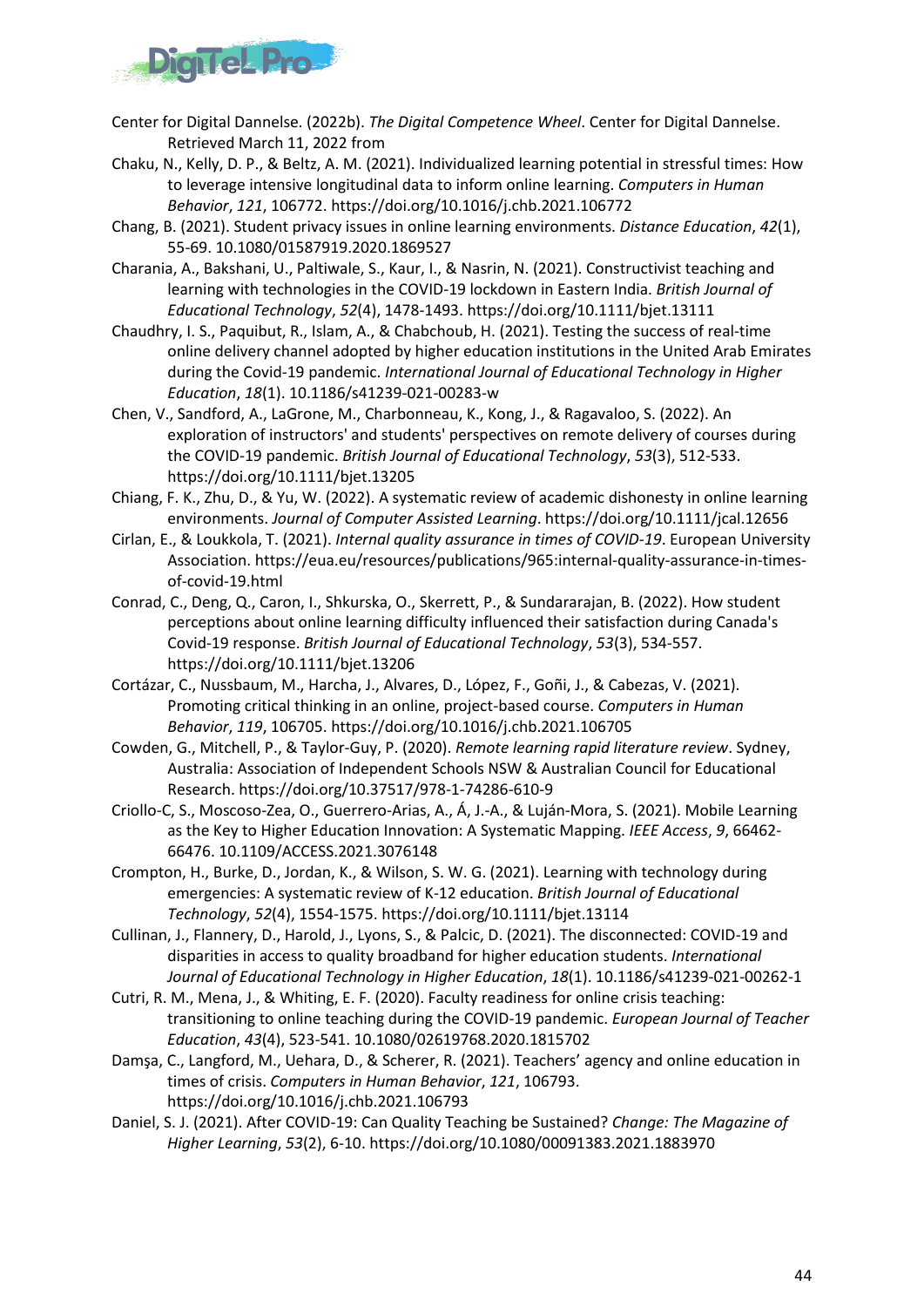

- Dascalu, M.-D., Ruseti, S., Dascalu, M., McNamara, D. S., Carabas, M., Rebedea, T., & Trausan-Matu, S. (2021). Before and during COVID-19: A Cohesion Network Analysis of students' online participation in Moodle courses. *Computers in Human Behavior*, *121*, Article 106780. https://doi.org/10.1016/j.chb.2021.106780
- Daumiller, M., Rinas, R., Hein, J., Janke, S., Dickhäuser, O., & Dresel, M. (2021). Shifting from face-toface to online teaching during COVID-19: The role of university faculty achievement goals for attitudes towards this sudden change, and their relevance for burnout/engagement and student evaluations of teaching quality. *Computers in Human Behavior*, *118*, Article 106677. https://doi.org/10.1016/j.chb.2020.106677
- Delcker, J., & Ifenthaler, D. (2021). Teachers' perspective on school development at German vocational schools during the Covid-19 pandemic. *Technology, Pedagogy and Education*, *30*(1), 125-139. 10.1080/1475939X.2020.1857826
- Delnoij, L., Janssen, J., Dirkx, K., Gijselaers, H., de Groot, R. H., Neroni, J., de Bie, M., & Martens, R. (2021). Predicting Completion: The Road to Informed Study Decisions in Higher Online Education [Original Research]. *Frontiers in Education*, *6*(229). 10.3389/feduc.2021.668922
- Delnoij, L. E. C., Dirkx, K. J. H., Janssen, J. P. W., & Martens, R. L. (2020). Predicting and resolving noncompletion in higher (online) education – A literature review. *Educational Research Review*, *29*, Article 100313. https://doi.org/10.1016/j.edurev.2020.100313
- Di Gesú, M. G., & González, M. F. (2020). The imposed online learning and teaching during COVID-19 times. In M. G. Di Gesú & M. F. González (Eds.), *Cultural views on online learning in higher education: A seemingly borderless class* (Vol. 13, pp. 189-201). Springer International Publishing. https://doi.org/10.1007/978-3-030-63157-4\_11
- Diercks, G., De Pater, M., & Loorbach, D. (2021). *Leren digitaliseren: Digitalisering als breekijzer voor de gewenste transitie in het hoger onderwijs* [Learning to digitalise: Digitalisation as a crowbar for the desired transition in higher education]. Utrecht, the Netherlands: Versnellingsplan Onderwijsinnovatie met ICT.

https://www.versnellingsplan.nl/Kennisbank/transitieagenda/

- Dietrich, J., Greiner, F., Weber-Liel, D., Berweger, B., Kämpfe, N., & Kracke, B. (2021). Does an individualized learning design improve university student online learning? A randomized field experiment. *Computers in Human Behavior*, *122*, 106819. https://doi.org/10.1016/j.chb.2021.106819
- Dindar, M., Suorsa, A., Hermes, J., Karppinen, P., & Näykki, P. (2021). Comparing technology acceptance of K-12 teachers with and without prior experience of learning management systems: A Covid-19 pandemic study. *Journal of Computer Assisted Learning*. https://doi.org/10.1111/jcal.12552
- Dobi Barišić, K., Divjak, B., & Kirinić, V. (2019). Education Systems as Contextual Factors in the Technological Pedagogical Content Knowledge Framework. Journal of information and organizational sciences, 43(2), 163-183. 10.31341/jios.43.2.3
- Dumulescu, D., Pop-Pacurar, I., & Necula, C. V. (2021). Learning Design for Future Higher Education Insights From the Time of COVID-19. *Front Psychol*, *12*, 647948. 10.3389/fpsyg.2021.647948
- Dziuban, C., Graham, C. R., Moskal, P. D., Norberg, A., & Sicilia, N. (2018). Blended learning: the new normal and emerging technologies. *International Journal of Educational Technology in Higher Education*, *15*(1). 10.1186/s41239-017-0087-5
- EADTU. (2020). *Report COVID-19 responses by higher education in Europe*. https://empower.eadtu.eu/coronacrisis
- Eberle, J., & Hobrecht, J. (2021). The lonely struggle with autonomy: A case study of first-year university students' experiences during emergency online teaching. *Computers in Human Behavior*, *121*, 106804. https://doi.org/10.1016/j.chb.2021.106804
- ECIO. (2022). *Hoger onderwijs toegankelijk*. Expertisecentrum Inclusief Onderwijs. Retrieved March 21, 2022 from https://www.hogeronderwijstoegankelijk.nl/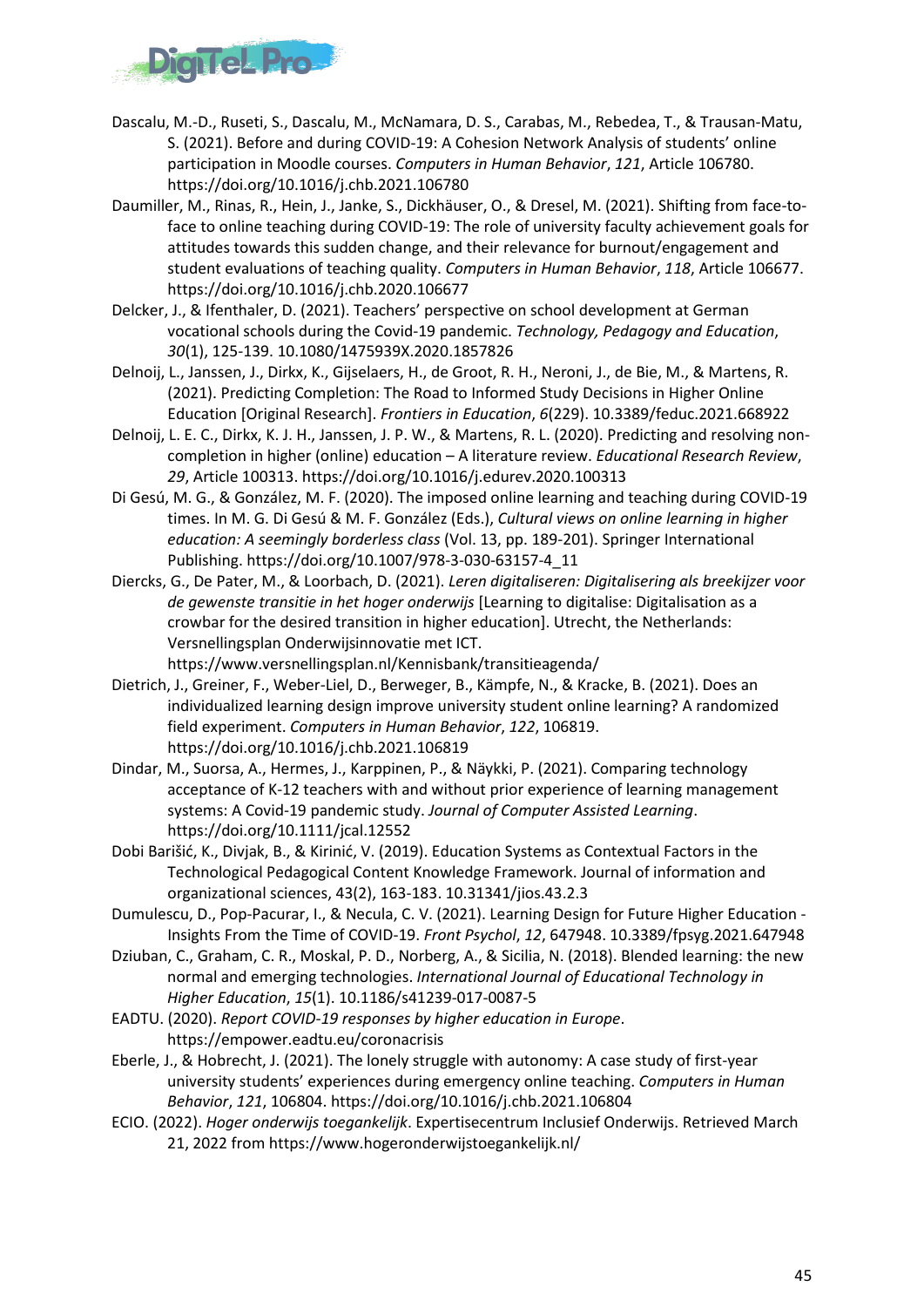

- Education Audiovisual and Culture Executive Agency. (2020). *Survey Report: Erasmus Mundus Programme Implementation in the Context of COVID-19*.
- Ellis-Thompson, A., Higgins, S., Kay, J., Stevenson, J., & Zaman, M. (2020). *Remote learning: Rapid evidence assessment*. London, UK: Education Endowment Foundation. https://eric.ed.gov/?id=ED612932
- Engerman, J. A., & Otto, R. F. (2021). The shift to digital: designing for learning from a culturally relevant interactive media perspective. *Educational Technology Research and Development*, *69*(1), 301-305. 10.1007/s11423-020-09889-9
- European Commission. *Digital Competence Framework for Educators (DigCompEdu)*. European Commission,.
- European Commission. (2020a). *Coronavirus - learning mobilities impact survey results*. https://ec.europa.eu/programmes/erasmus-plus/resources/documents/coronaviruslearning-mobilities-impact-survey-results\_en
- European Commission. (2020b). *Digital Education action Plan 2021-2027: Resetting education and training for the digital age [Commission staff working document]*. https://education.ec.europa.eu/focus-topics/digital/education-action-plan
- European Commission. (2020c). *Digital Education Action Plan (2021-2027): Resetting education and training for the digital age [Communication]*. https://education.ec.europa.eu/focustopics/digital/education-action-plan
- European Commission. (2020d). *Erasmus+ and European Solidarity Corps: Survey on the impact of COVID-19 on learning mobility activities. Main conclusions*. https://ec.europa.eu/programmes/erasmus-plus/resources/documents/coronavirus
	- learning-mobilities-impact-survey-results\_en
- European Commission. (2020e). *European Universities Initiative: Survey on the impact of COVID-19 on European Universities*. https://ec.europa.eu/programmes/erasmusplus/resources/documents/coronavirus-european-universities-initiative-impact-surveyresults\_en
- European Commission. (n.d.). *SELFIE*. European Commission,. Retrieved March 11, 2022 from https://education.ec.europa.eu/selfie
- European Commission, Joint Research Centre, Di Pietro, G., Biagi, F., Costa, P., Karpiński, Z., & Mazza, J. (2020). *The likely impact of COVID-19 on education: Reflections based on the existing literature and recent international datasets*. Publications Office. https://doi.org/doi/10.2760/126686
- European Commission, Joint Research Centre, & Redecker, C. (2017). *European framework for the digital competence of educators: DigCompEdu*. Publications Office. https://doi.org/doi/10.2760/178382
- European Commission, E. (March 27, 2020). *European Digital Competence Framework for Citizens (DigComp)*. Retrieved March 16, 2022 from https://esco.ec.europa.eu/en/node/192
- European Commission, J. R. C. (n.d.). *The Digital Competence Framework 2.0*. Joint Research Centre. Retrieved March 16, 2022 from https://joint-research-centre.ec.europa.eu/digcomp/digitalcompetence-framework-20\_en
- European Parliament, & Council of the European Union. (2016a). Directive (EU) 2016/2102 of the European Parliament and of the Council of 26 October 2016 on the accessibility of the websites and mobile applications of public sector bodies. *Official Journal of the European Union L327/1*, *59*, 1-15. https://eur-lex.europa.eu/legalcontent/EN/TXT/?uri=OJ:L:2016:327:TOC
- European Parliament, & Council of the European Union. (2016b). *Directive (EU) 2016/2102 of the European Parliament and of the Council of 26 October 2016 on the accessibility of the websites and mobile applications of public sector bodies*. https://eurlex.europa.eu/eli/dir/2016/2102/oj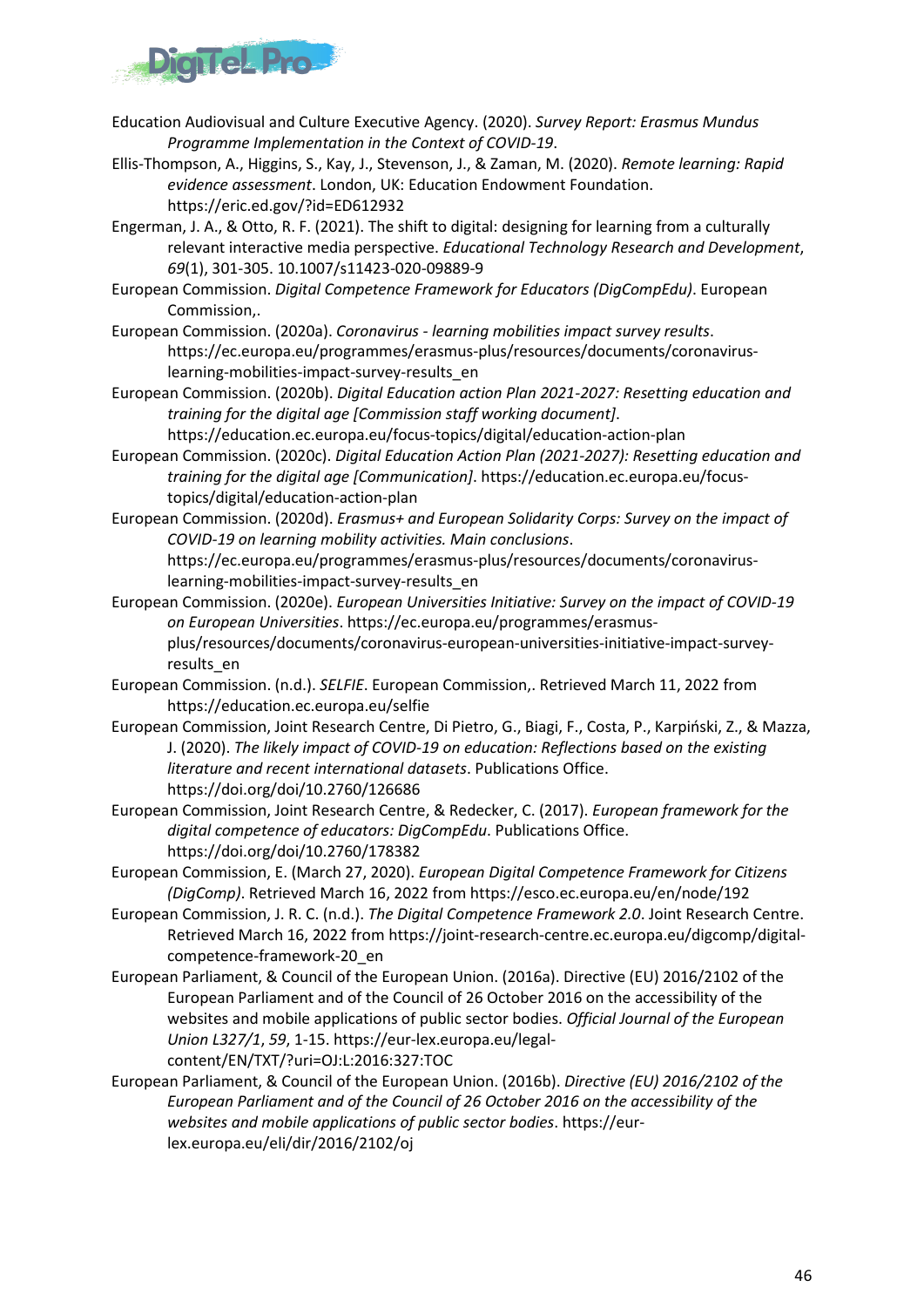

- European University Association. (2020). *Briefing: European higher education in the Covid-19 crisis*. https://www.eua.eu/resources/publications/939:european-higher-education-in-the-covid-19-crisis.html
- Evans, J., & Knezevich, L. (2020). Impacts of COVID-19 on the Law School Admission Test. *Educational Measurement: Issues and Practice*, *39*(3), 22-23. https://doi.org/10.1111/emip.12367
- Fabriz, S., Mendzheritskaya, J., & Stehle, S. (2021). Impact of Synchronous and Asynchronous Settings of Online Teaching and Learning in Higher Education on Students' Learning Experience During COVID-19. *Front Psychol*, *12*, 733554. 10.3389/fpsyg.2021.733554
- Farnell, T., Skledar Matijević, A., & Šćukanec Schmidt, N. (2021a). *The impact of COVID-19 on higher education: a review of emerging evidence* (NESET report). Publications Office of the European Union. https://doi.org/10.2766/069216
- Farnell, T., Skledar Matijević, A., & Šćukanec Schmidt, N. (2021b). *The impact of COVID-19 on higher education: a review of emerging evidence: Executive Summary* (NESET report). Publications Office of the European Union. https://doi.org/10.2766/916313
- Farrell, T., & Rushby, N. (2016). Assessment and learning technologies: An overview. *British Journal of Educational Technology*, *47*(1), 106-120. https://doi.org/10.1111/bjet.12348
- Ferri, F., Grifoni, P., & Guzzo, T. (2020). Online Learning and Emergency Remote Teaching: Opportunities and Challenges in Emergency Situations. *Societies*, *10*(4), Article 86. https://doi.org/10.3390/soc10040086
- Ferry, O., & Patros, T. (2020). *La vie d'étudiant confiné - Résultats de l'enquête sur les conditions de vie des étudiants pendant la crise sanitaire* http://www.ove-national.education.fr/wpcontent/uploads/2020/10/La-vie-detudiant-confine-Sante.pdf
- Fidalgo, P., Thormann, J., Kulyk, O., & Lencastre, J. A. (2020). Students' perceptions on distance education: A multinational study. *International Journal of Educational Technology in Higher Education*, *17*(1). 10.1186/s41239-020-00194-2
- Garcia-Morales, V. J., Garrido-Moreno, A., & Martin-Rojas, R. (2021). The Transformation of Higher Education After the COVID Disruption: Emerging Challenges in an Online Learning Scenario. *Front Psychol*, *12*, 616059. https://doi.org/10.3389/fpsyg.2021.616059
- García-Peñalvo, F. J. (2021). Transformación digital en las universidades: Implicaciones de la pandemia de la COVID-19. *Education in the Knowledge Society (EKS)*, *22*. 10.14201/eks.25465
- Gogus, A. (2021). Shifting to digital: adoption and diffusion. *Educational Technology Research and Development*, *69*(1), 11-16. 10.1007/s11423-020-09862-6
- Göksu, İ., Ergün, N., Özkan, Z., & Sakız, H. (2021). Distance education amid a pandemic: Which psycho-demographic variables affect students in higher education? *Journal of Computer Assisted Learning*. 10.1111/jcal.12544
- González Bravo, L., Nistor, N., Castro Ramírez, B., Gutiérrez Soto, I., Varas Contreras, M., Núñez Vives, M., & Maldonado Robles, P. (2022). Higher education managers' perspectives on quality management and technology acceptance: A tale of elders, mediators, and working bees in times of Covid-19. *Computers in Human Behavior*, *131*, 107236. https://doi.org/10.1016/j.chb.2022.107236
- Goodyear, P. (2021). Navigating difficult waters in a digital era: Technology, uncertainty and the objects of informal lifelong learning. *British Journal of Educational Technology*, *52*(4), 1594- 1611. 10.1111/bjet.13107
- Graham, C. R. (2011). Theoretical considerations for understanding technological pedagogical content knowledge (TPACK). Computers & Education, 57(3), 1953-1960. 10.1016/j.compedu.2011.04.010
- Grajek, S. (2021). Digital Transformation and the Post-COVID-19 Institution. *Change: The Magazine of Higher Learning*, *53*(4), 29-33. https://doi.org/10.1080/00091383.2021.1930979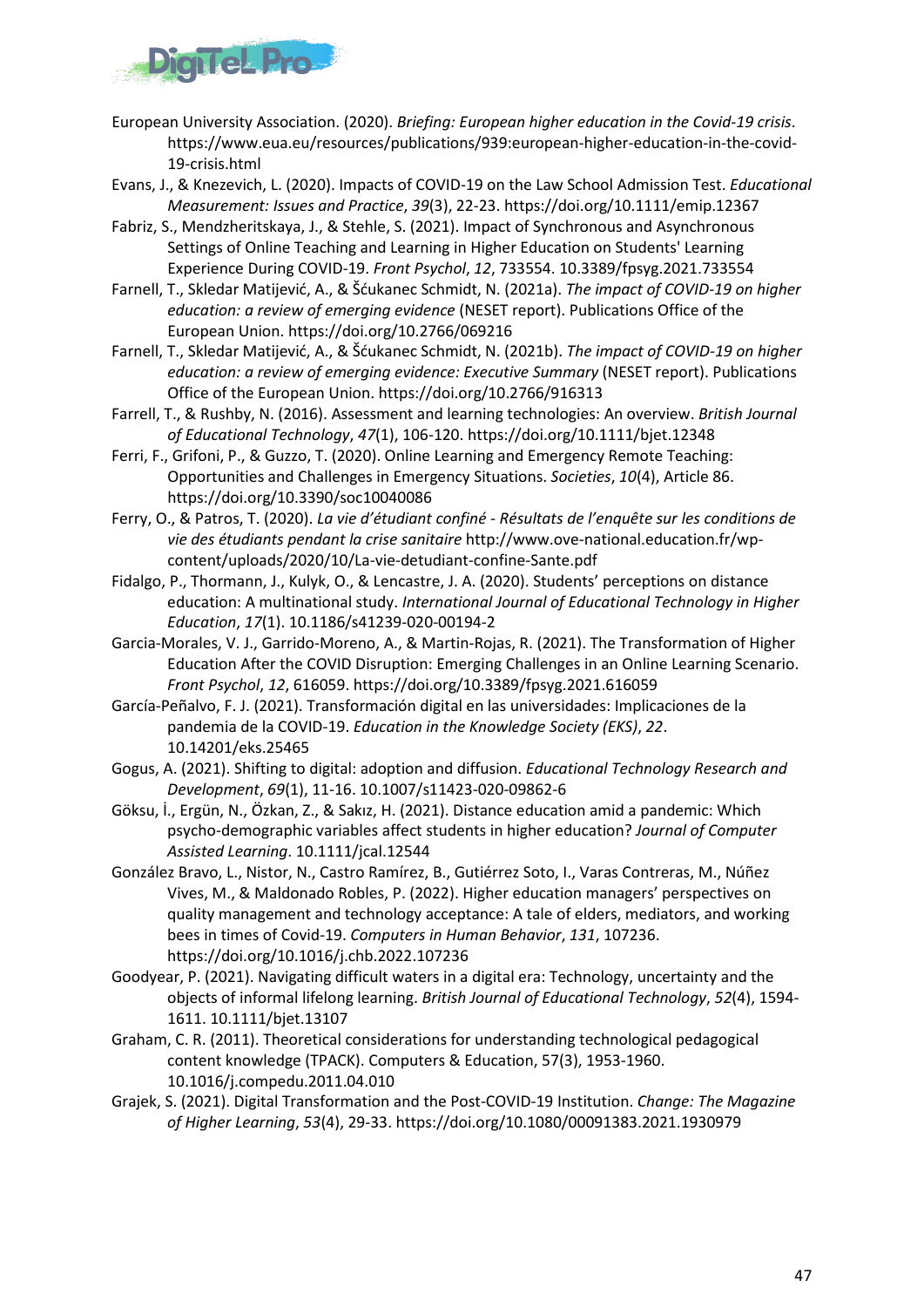

- Greenhow, C., & Lewin, C. (2021). Online and blended learning: Contexts and conditions for education in an emergency. *British Journal of Educational Technology*, *52*(4), 1301-1305. https://doi.org/10.1111/bjet.13130
- Greenhow, C., Staudt Willet, K. B., & Galvin, S. (2021). Inquiring tweets want to know: #Edchat supports for #RemoteTeaching during COVID-19. *British Journal of Educational Technology*, *52*(4), 1434-1454. https://doi.org/10.1111/bjet.13097
- Greenspan, R. L., & Loftus, E. F. (2021). Pandemics and infodemics: Research on the effects of misinformation on memory. *Human Behavior and Emerging Technologies*, *3*(1), 8-12. https://doi.org/10.1002/hbe2.228
- Gunter, G. A., & Kenny, R. F. (2021). Using Design Thinking and Formative Assessment to Create an Experience Economy in Online Classrooms. *Journal of Formative Design in Learning*, *5*(2), 79- 88. 10.1007/s41686-021-00059-5
- Guppy, N., Verpoorten, D., Boud, D., Lin, L., Tai, J., & Bartolic, S. The post-COVID-19 future of digital learning in higher education: Views from educators, students, and other professionals in six countries. *British Journal of Educational Technology*, *n/a*(n/a). https://doi.org/10.1111/bjet.13212
- Heap, T., Thompson, R., & Fein, A. (2020). Designing teacher professional development programs to support a rapid shift to digital. *Educational Technology Research and Development*, 1-4. 10.1007/s11423-020-09863-5
- Heidari, E., Mehrvarz, M., Marzooghi, R., & Stoyanov, S. The role of digital informal learning in the relationship between students' digital competence and academic engagement during the COVID-19 pandemic. *Journal of Computer Assisted Learning*, *n/a*(n/a). https://doi.org/10.1111/jcal.12553
- Heilporn, G., Lakhal, S., & Bélisle, M. (2021). An examination of teachers' strategies to foster student engagement in blended learning in higher education. *International Journal of Educational Technology in Higher Education*, *18*(1), 25. 10.1186/s41239-021-00260-3
- Hew, K. F., Jia, C., Gonda, D. E., & Bai, S. (2020). Transitioning to the "new normal" of learning in unpredictable times: pedagogical practices and learning performance in fully online flipped classrooms. *International Journal of Educational Technology in Higher Education*, *17*(1). 10.1186/s41239-020-00234-x
- Hodges, C., Moore, S., Lockee, B., Trust, T., & Bond, A. (2020). The difference between emergency remote teaching and online learning. *Educause Review*. https://er.educause.edu/articles/2020/3/the-difference-between-emergency-remoteteaching-and-online-learning
- Hofer, S. I., Nistor, N., & Scheibenzuber, C. (2021). Online teaching and learning in higher education: Lessons learned in crisis situations. *Computers in Human Behavior*, *121*, Article 106789. https://doi.org/10.1016/j.chb.2021.106789
- Houlden, S., & Veletsianos, G. (2021). The problem with flexible learning: neoliberalism, freedom, and learner subjectivities. *Learning, Media and Technology*, *46*(2), 144-155. 10.1080/17439884.2020.1833920
- Hu, X., Chiu, M. M., Leung, W. M. V., & Yelland, N. (2021). Technology integration for young children during COVID-19: Towards future online teaching. *British Journal of Educational Technology*, *52*(4), 1513-1537. https://doi.org/10.1111/bjet.13106
- Huang, C., Han, Z., Li, M., Wang, X., & Zhao, W. (2021). Sentiment evolution with interaction levels in blended learning environments: Using learning analytics and epistemic network analysis. *Australasian Journal of Educational Technology*, *37*(2), 81-95. https://doi.org/10.14742/ajet.6749
- Hutain, J., & Michinov, N. (2022). Improving student engagement during in-person classes by using functionalities of a digital learning environment. *Computers & Education*, *183*, 104496. https://doi.org/10.1016/j.compedu.2022.104496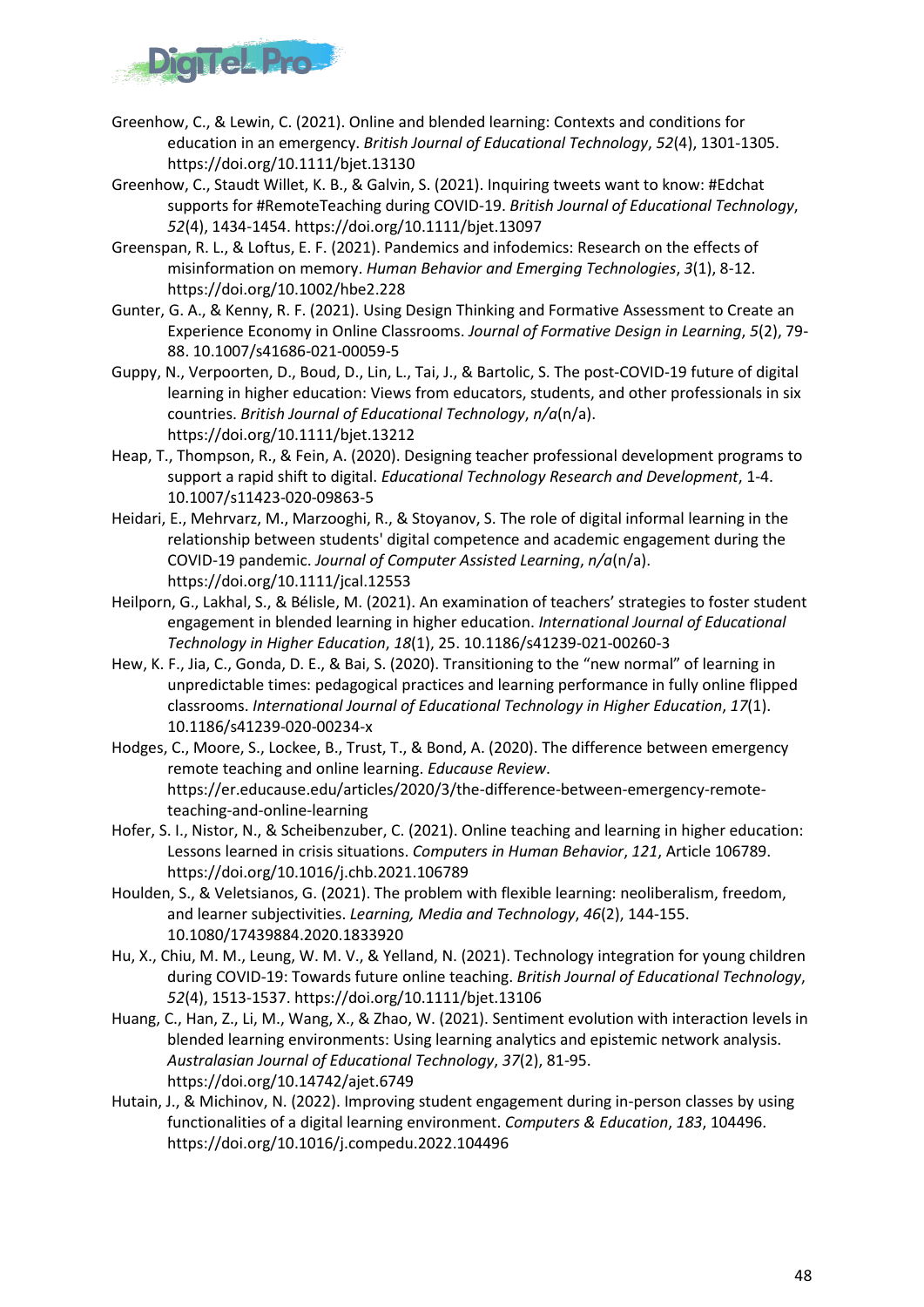

- Iglesias-Pradas, S., Hernández-García, Á., Chaparro-Peláez, J., & Prieto, J. L. (2021). Emergency remote teaching and students' academic performance in higher education during the COVID-19 pandemic: A case study. *Computers in Human Behavior*, *119*, 106713. https://doi.org/10.1016/j.chb.2021.106713
- International Association of Universities. (2020). *Regional/national perspectives on the impact of COVID-19 on higher education*. https://www.iau-aiu.net/IAU-Global-Survey-on-the-Impactof-COVID-19-on-Higher-Education-around-the
- Ismaili, Y. (2021). Evaluation of students' attitude toward distance learning during the pandemic (Covid-19): a case study of ELTE university. *On the Horizon*, *29*(1), 17-30. 10.1108/OTH-09- 2020-0032
- Istenic, A. (2021). Shifting to digital during COVID-19: are teachers empowered to give voice to students? *Educational Technology Research and Development*, 1-4. 10.1007/s11423-021- 09956-9
- Jamalpur, B., Kafila, Chythanya, K. R., & Kumar, K. S. (2021). A comprehensive overview of online education – Impact on engineering students during COVID-19. *Materials Today: Proceedings*. https://doi.org/10.1016/j.matpr.2021.01.749
- Jansen in de Wal, J., den Brok, P. J., Hooijer, J. G., Martens, R. L., & van den Beemt, A. (2014). Teachers' engagement in professional learning: Exploring motivational profiles. *Learning and Individual Differences*, *36*, 27-36. https://doi.org/10.1016/j.lindif.2014.08.001
- Johnson, N. (2020). *Digital Learning in Canadian Higher Education in 2020: National Report.* . Canadian Digital Learning Research Association. http://www.cdlra-acrfl.ca/publications/
- Johnson, N., Seaman, J., & Veletsianos, G. . (2021). *Teaching during a pandemic: Spring Transition, Fall Continuation, Winter Evaluation*. B. V. Analytics.
	- https://www.bayviewanalytics.com/reports/teachingduringapandemic.pdf
- Joint Research Centre. Institute for Prospective Technological Studies, & Ferrari, A. (2013). *DIGCOMP: A framework for developing and understanding digital competence in Europe*. Publications Office of the European Union.
- Joint Research Centre, Institute for Prospective Technological Studies, Kampylis, P., Punie, Y., & Devine, J. (2015). romoting effective digital-age learning : a European framework for digitally-competent educational organisations. Publications Office of the European Union. https://data.europa.eu/doi/10.2791/54070
- Joint Research Centre, Vuorikari, R., Kluzer, S., Punie, Y. (2022). DigComp 2.2, The Digital Competence framework for citizens : with new examples of knowledge, skills and attitudes. Publications Office of the European Union. https://doi.org/10.2760/115376
- Jung, I., Omori, S., Dawson, W. P., Yamaguchi, T., & Lee, S. J. (2021). Faculty as reflective practitioners in emergency online teaching: an autoethnography. *International Journal of Educational Technology in Higher Education*, *18*(1). 10.1186/s41239-021-00261-2
- Kaarakainen, M.-T., & Saikkonen, L. (2021). Multilevel analysis of the educational use of technology: Quantity and versatility of digital technology usage in Finnish basic education schools. *Journal of Computer Assisted Learning*, *37*(4), 953-965. https://doi.org/10.1111/jcal.12534
- Kaqinari, T., Makarova, E., Audran, J., Döring, A., Göbel, K., & Kern, D. (2021). The switch to online teaching during the first COVID-19 lockdown: A comparative study at four European universities. *Journal of University Teaching & Learning Practice*, *18*(5), Article 10. https://ro.uow.edu.au/jutlp/vol18/iss5/10
- Keng, L., Boyer, M., & Marion, S. (2020). Into the Unknown: Assessments in Spring 2021. *Educational Measurement: Issues and Practice*, *39*(3), 53-59. https://doi.org/10.1111/emip.12362
- Khan, M. A. (2021a). COVID-19's Impact on Higher Education: A Rapid Review of Early Reactive Literature. *Education Sciences*, *11*(8), Article 421. https://doi.org/10.3390/educsci11080421
- Khan, M. A. (2021). The impact of COVID-19 on UK higher education students: experiences, observations and suggestions for the way forward. *Corporate Governance-the International Journal of Business in Society*, *21*(6), 1172-1193. 10.1108/cg-09-2020-0396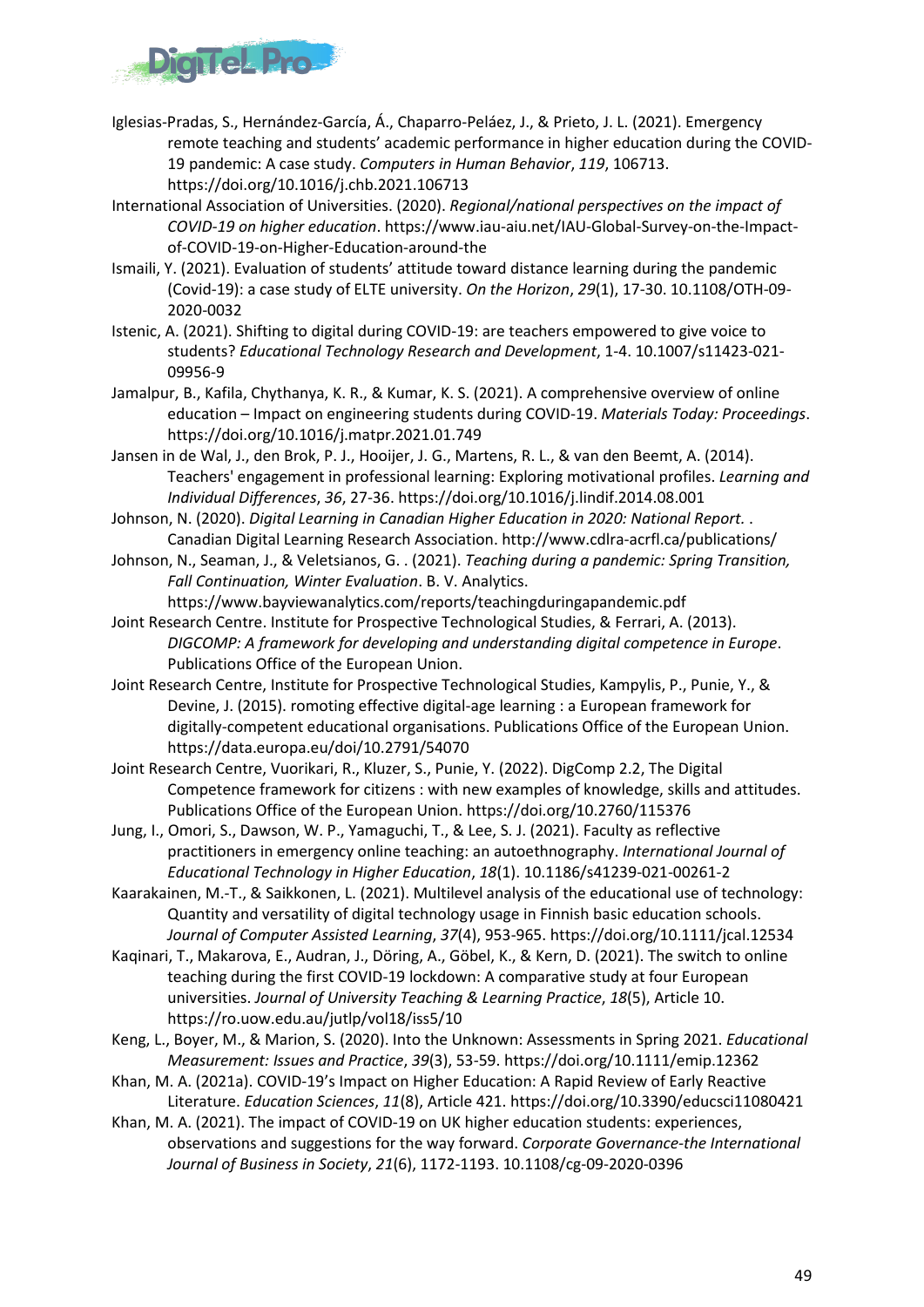

- Kim, J., & Maloney, E. (2021). Six Post-COVID-19 Provocations. *Change: The Magazine of Higher Learning*, *53*(4), 57-64. 10.1080/00091383.2021.1930985
- King, I., Saxena, C., Pak, C., Lam, C. m., & Cai, H. (2021). Rethinking Engineering Education: Policy, Pedagogy, and Assessment During Crises. *IEEE Signal Processing Magazine*, *38*(3), 174-184. https://doi.org/10.1109/MSP.2021.3059243
- Kips, L. (2021, 2021. March 15). Een jaar online onderwijs: 12 lessen uit een snelkookpan. Surf Communities. https://communities.surf.nl/artikel/een-jaar-online-onderwijs-12-lessen-uiteen-snelkookpan
- König, J., Jäger-Biela, D. J., & Glutsch, N. (2020). Adapting to online teaching during COVID-19 school closure: teacher education and teacher competence effects among early career teachers in Germany. *European Journal of Teacher Education*, *43*(4), 608-622. 10.1080/02619768.2020.1809650
- Kulikowski, K., Przytuła, S., & Sułkowski, Ł. (2021). E‐learning? Never again! On the unintended consequences of COVID-19 forced e-learning on academic teacher motivational job characteristics. *Higher Education Quarterly*. 10.1111/hequ.12314
- la Velle, L., Newman, S., Montgomery, C., & Hyatt, D. (2020). Initial teacher education in England and the Covid-19 pandemic: challenges and opportunities. *Journal of Education for Teaching*, *46*(4), 596-608. 10.1080/02607476.2020.1803051
- Laato, S., Farooq, A., Vilppu, H., Airola, A., & Murtonen, M. (2022). Higher Education during Lockdown: Literature Review and Implications on Technology Design. Education Research International, 2022, 7201043. 10.1155/2022/7201043
- Langenfeld, T. (2020). Internet-Based Proctored Assessment: Security and Fairness Issues. *Educational Measurement: Issues and Practice*, *39*(3), 24-27. https://doi.org/10.1111/emip.12359
- Laufer, M., Leiser, A., Deacon, B., Perrin de Brichambaut, P., Fecher, B., Kobsda, C., & Hesse, F. (2021). Digital higher education: a divider or bridge builder? Leadership perspectives on edtech in a COVID-19 reality. *International Journal of Educational Technology in Higher Education*, *18*(1), 51. 10.1186/s41239-021-00287-6
- Laxton, D., Cooper, L., & Younie, S. (2021). Translational research in action: The use of technology to disseminate information to parents during the COVID-19 pandemic. *British Journal of Educational Technology*, *52*(4), 1538-1553. https://doi.org/10.1111/bjet.13100
- Lee, J., & Jung, I. (2021). Instructional changes instigated by university faculty during the COVID-19 pandemic: the effect of individual, course and institutional factors. *International Journal of Educational Technology in Higher Education*, *18*(1), 52. 10.1186/s41239-021-00286-7
- Lee, K., & Fanguy, M. (2022). Online exam proctoring technologies: Educational innovation or deterioration? *British Journal of Educational Technology*, *53*(3), 475-490. https://doi.org/10.1111/bjet.13182
- Lee, K., Fanguy, M., Lu, X. S., & Bligh, B. (2021). Student learning during COVID-19: It was not as bad as we feared. *Distance Education*, *42*(1), 164-172. 10.1080/01587919.2020.1869529
- Levy, Y., & Ellis, T. J. (2006). A systems approach to conduct an effective literature review in support of information systems research. *Informing Science: The International Journal of an Emerging Transdiscipline*, *9*, 181-212. https://doi.org/10.28945/479
- Li, G., Pervaiz, S., & He, Q. (2021). Can Universities be a Gleam of Hope During COVID-19? Entrepreneurial Intentions Approach for Academia in Pakistan [Original Research]. *Frontiers in Education*, *6*(262). 10.3389/feduc.2021.717532
- Lin, L., & Johnson, T. (2021). Shifting to digital: informing the rapid development, deployment, and future of teaching and learning. *Educational Technology Research and Development*, *69*(1), 1-5. 10.1007/s11423-021-09960-z
- Linden, K., & Gonzalez, P. (2021). Zoom invigilated exams: A protocol for rapid adoption to remote examinations. *British Journal of Educational Technology*, *52*(4), 1323-1337. https://doi.org/10.1111/bjet.13109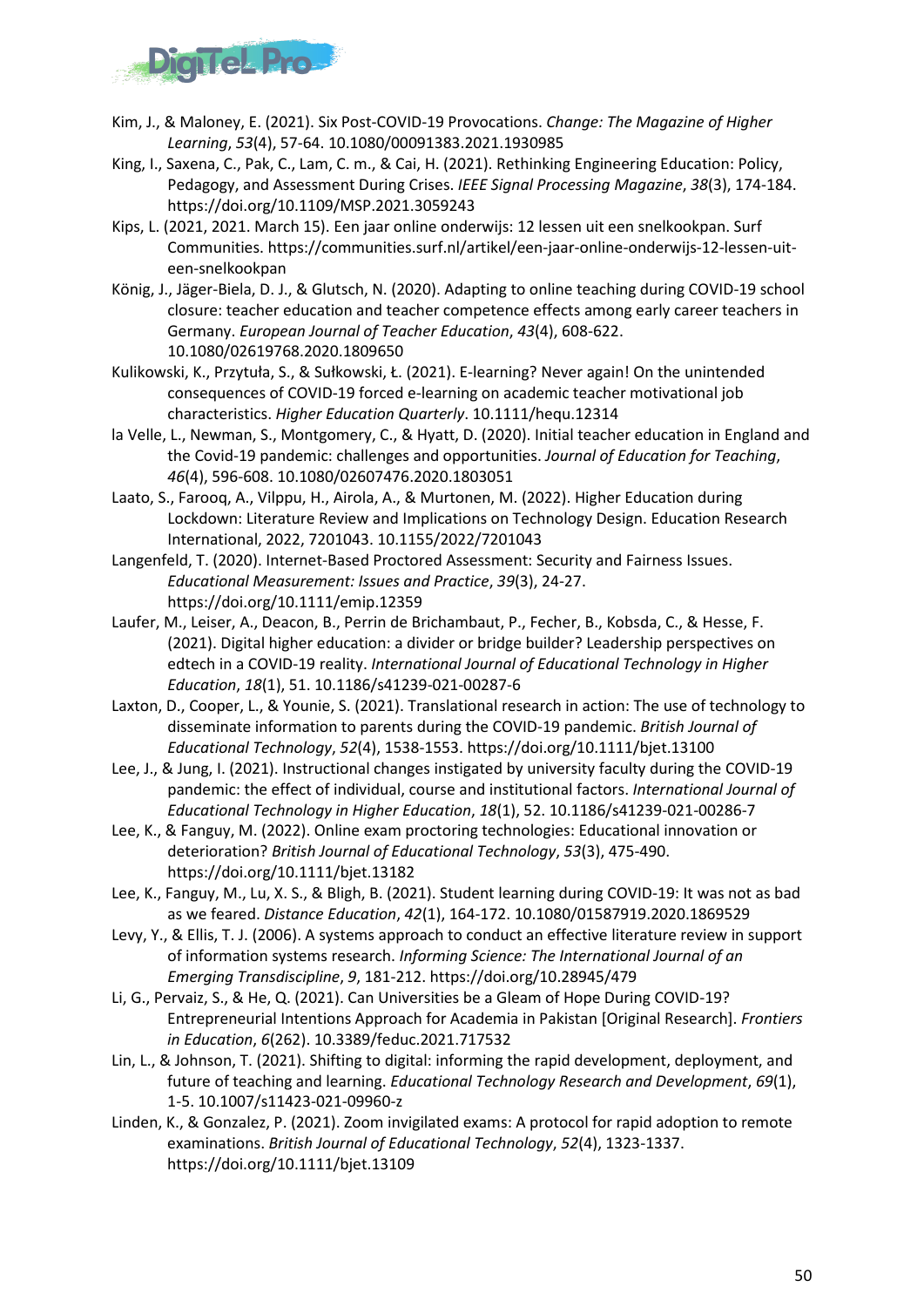

- Liu, Q., Geertshuis, S., & Grainger, R. (2020). Understanding academics' adoption of learning technologies: A systematic review. *Computers & Education*, *151*, Article 103857. https://doi.org/10.1016/j.compedu.2020.103857
- Liu, Q., Peng, W., Zhang, F., Hu, R., Li, Y., & Yan, W. (2016). The Effectiveness of Blended Learning in Health Professions: Systematic Review and Meta-Analysis. *J Med Internet Res*, *18*(1), e2. 10.2196/jmir.4807
- Lockee, B. B. (2020). Shifting digital, shifting context: (re)considering teacher professional development for online and blended learning in the COVID-19 era. *Educational Technology Research and Development*, 1-4. 10.1007/s11423-020-09836-8
- Logemann, M., Aritz, J., Cardon, P., Swartz, S., Elhaddaoui, T., Getchell, K., Fleischmann, C., Helens-Hart, R., Li, X., Palmer-Silveira, Juan C., Ruiz-Garrido, M., Springer, S., & Stapp, J. (2022). Standing strong amid a pandemic: How a global online team project stands up to the public health crisis. *British Journal of Educational Technology*. https://doi.org/10.1111/bjet.13189
- Logius. (2022a). *DigiToegankelijk*. Ministerie van Binnenlandse Zaken en Koninkrijkrelaties. Retrieved March 21, 2022 from https://www.digitoegankelijk.nl
- Logius. (2022b). *Invulassistent Toegankelijkheidsverklaring*. Ministerie van Binnenlandse Zaken en Koninkrijkrelaties. Retrieved March 21, 2022 from https://www.toegankelijkheidsverklaring.nl/
- Lohr, A., Stadler, M., Schultz-Pernice, F., Chernikova, O., Sailer, M., Fischer, F., & Sailer, M. (2021). On powerpointers, clickerers, and digital pros: Investigating the initiation of digital learning activities by teachers in higher education. *Computers in Human Behavior*, *119*, 106715. https://doi.org/10.1016/j.chb.2021.106715
- Lust, G., Elen, J., & Clarebout, G. (2013). Students' tool-use within a web enhanced course: Explanatory mechanisms of students' tool-use pattern. *Computers in Human Behavior*, *29*(5), 2013-2021. http://dx.doi.org/10.1016/j.chb.2013.03.014
- MacDonald, C. J., Backhaus, I., Vanezi, E., Yeratziotis, A., Clendinneng, D., Seriola, L., Häkkinen, S., Cassar, M., Mettouris, C., & Papadopoulos, G. A. (2021). European union digital education quality standard framework and companion evaluation toolkit. Open Learning: The Journal of Open, Distance and e-Learning, 1-16. https://doi.org/10.1080/02680513.2021.1936476
- Mahmood, S. (2020). Instructional Strategies for Online Teaching in COVID -19 Pandemic. *Human Behavior and Emerging Technologies*, *3*(1), 199-203. 10.1002/hbe2.218
- Maican, M.-A., & Cocorada, E. (2021). Online Foreign Language Learning in Higher Education and Its Correlates during the COVID-19 Pandemic. *Sustainability (Basel, Switzerland)*, *13*(2), 781. 10.3390/su13020781
- Maity, S., Sahu, T. N., & Sen, N. (2020). Panoramic view of digital education in COVID-19: A new explored avenue. *Review of Education*, *9*(2), 405-423. 10.1002/rev3.3250
- Manca, S., & Delfino, M. (2021). Adapting educational practices in emergency remote education: Continuity and change from a student perspective. *British Journal of Educational Technology*, *52*(4), 1394-1413. https://doi.org/10.1111/bjet.13098
- Mankki, V. (2021). Primary Teachers' Principles for High-Quality Distance Teaching During COVID-19. *Scandinavian Journal of Educational Research*, 1-13. 10.1080/00313831.2021.1939141
- Marinoni, G., Land, H. v. t., & Jensen, T. (2020). *The impact of COVID-19 on higher education around the world. IAU Global survey report*. International Association of Universities. https://www.iau-aiu.net/IAU-Global-Survey-on-the-Impact-of-COVID-19-on-Higher-Education-around-the
- Martin, F., Sun, T., & Westine, C. D. (2020). A systematic review of research on online teaching and learning from 2009 to 2018. *Computers & Education*, *159*, Article 104009. https://doi.org/10.1016/j.compedu.2020.104009
- Martinho, D., Sobreiro, P., & Vardasca, R. (2021). Teaching Sentiment in Emergency Online Learning—A Conceptual Model. *Education Sciences*, *11*(2). 10.3390/educsci11020053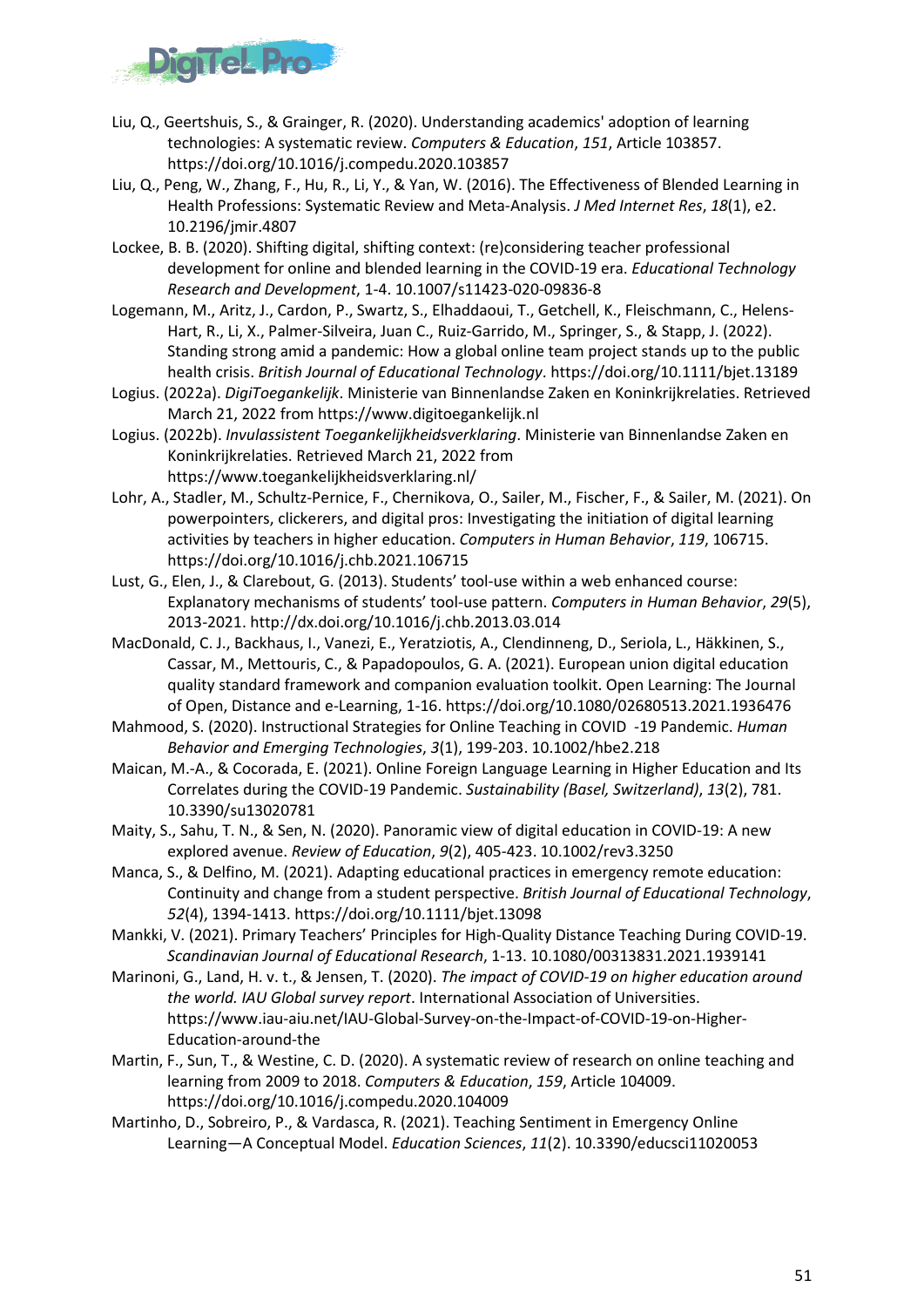

- Mathias, P., Kedadouche, Z., & Schmitt, J.-M. (2020). *Recensement et analyse des actions numériques pendant la période Covid-19*. https://www.viepublique.fr/sites/default/files/rapport/pdf/280242.pdf
- McKenney, S., Kali, Y., Markauskaite, L., & Voogt, J. (2015). Teacher design knowledge for technology enhanced learning: an ecological framework for investigating assets and needs. *Instructional Science*, *43*(2), 181-202. 10.1007/s11251-014-9337-2
- Meijer, C. (2021, March 17). 10 elementen van online onderwijs die studenten willen behouden. *Surf Communities*. https://communities.surf.nl/artikel/10-elementen-van-online-onderwijs-diestudenten-willen-behouden
- Ministère de l'Education Nationale de la Jeunesse et des Sports. (2021). *Plan de continuité pédagogique*. https://eduscol.education.fr/2227/plan-de-continuite-pedagogique
- Mishra, P., & Koehler, M. J. (2006). Technological Pedagogical Content Knowledge: A Framework for Teacher Knowledge. Teachers College Record, 108(6), 1017-1054. 10.1111/j.1467- 9620.2006.00684.x
- Naidu, S. (2021). Building resilience in education systems post-COVID-19. *Distance Education*, *42*(1), 1-4. 10.1080/01587919.2021.1885092
- Natividad Beltrán del Río, G. (2021). A useful framework for teacher professional development for online and blended learning to use as guidance in times of crisis. *Educational Technology Research and Development*, *69*(1), 7-9. 10.1007/s11423-021-09953-y
- Nkomo, L. M., Daniel, B. K., & Butson, R. J. (2021). Synthesis of student engagement with digital technologies: a systematic review of the literature. *International Journal of Educational Technology in Higher Education*, *18*(1), 34. 10.1186/s41239-021-00270-1
- Noori, A. Q. (2021). The impact of COVID-19 pandemic on students' learning in higher education in Afghanistan. *Heliyon*, *7*(10), e08113. 10.1016/j.heliyon.2021.e08113
- Nørgård, R. T. (2021). Theorising hybrid lifelong learning. *British Journal of Educational Technology*, *52*(4), 1709-1723. 10.1111/bjet.13121
- Núñez-Canal, M., de Obesso, M. d. l. M., & Pérez-Rivero, C. A. (2022). New challenges in higher education: A study of the digital competence of educators in Covid times. *Technological Forecasting and Social Change*, *174*, 121270.

```
https://doi.org/10.1016/j.techfore.2021.121270
```
- Nurhas, I., Aditya, B. R., Jacob, D. W., & Pawlowski, J. M. (2021). Understanding the challenges of rapid digital transformation: the case of COVID-19 pandemic in higher education. *Behaviour & Information Technology*, 1-17. 10.1080/0144929x.2021.1962977
- O'Dea, X., & Stern, J. (2022). Virtually the same?: Online higher education in the post Covid-19 era. *British Journal of Educational Technology*, *53*(3), 437-442. https://doi.org/10.1111/bjet.13211
- OECD. (2020). *The potential of online learning for adults: Early lessons from the COVID-19 crisis* (OECD Policy Responses to Coronavirus (COVID-19), Issue. OECD. https://www.oecd.org/coronavirus/policy-responses/the-potential-of-online-learning-foradults-early-lessons-from-the-covid-19-crisis-ee040002/
- Okada, A., & Sheehy, K. (2020). Factors and Recommendations to Support Students' Enjoyment of Online Learning With Fun: A Mixed Method Study During COVID-19 [Original Research]. *Frontiers in Education*, *5*(225). 10.3389/feduc.2020.584351
- Oliveira, G., Grenha Teixeira, J., Torres, A., & Morais, C. (2021). An exploratory study on the emergency remote education experience of higher education students and teachers during the COVID-19 pandemic. *British Journal of Educational Technology*, *52*(4), 1357-1376. https://doi.org/10.1111/bjet.13112
- Pelikan, E. R., Lüftenegger, M., Holzer, J., Korlat, S., Spiel, C., & Schober, B. (2021). Learning during COVID-19: the role of self-regulated learning, motivation, and procrastination for perceived competence. *Zeitschrift für Erziehungswissenschaft*, *24*(2), 393-418. 10.1007/s11618-021- 01002-x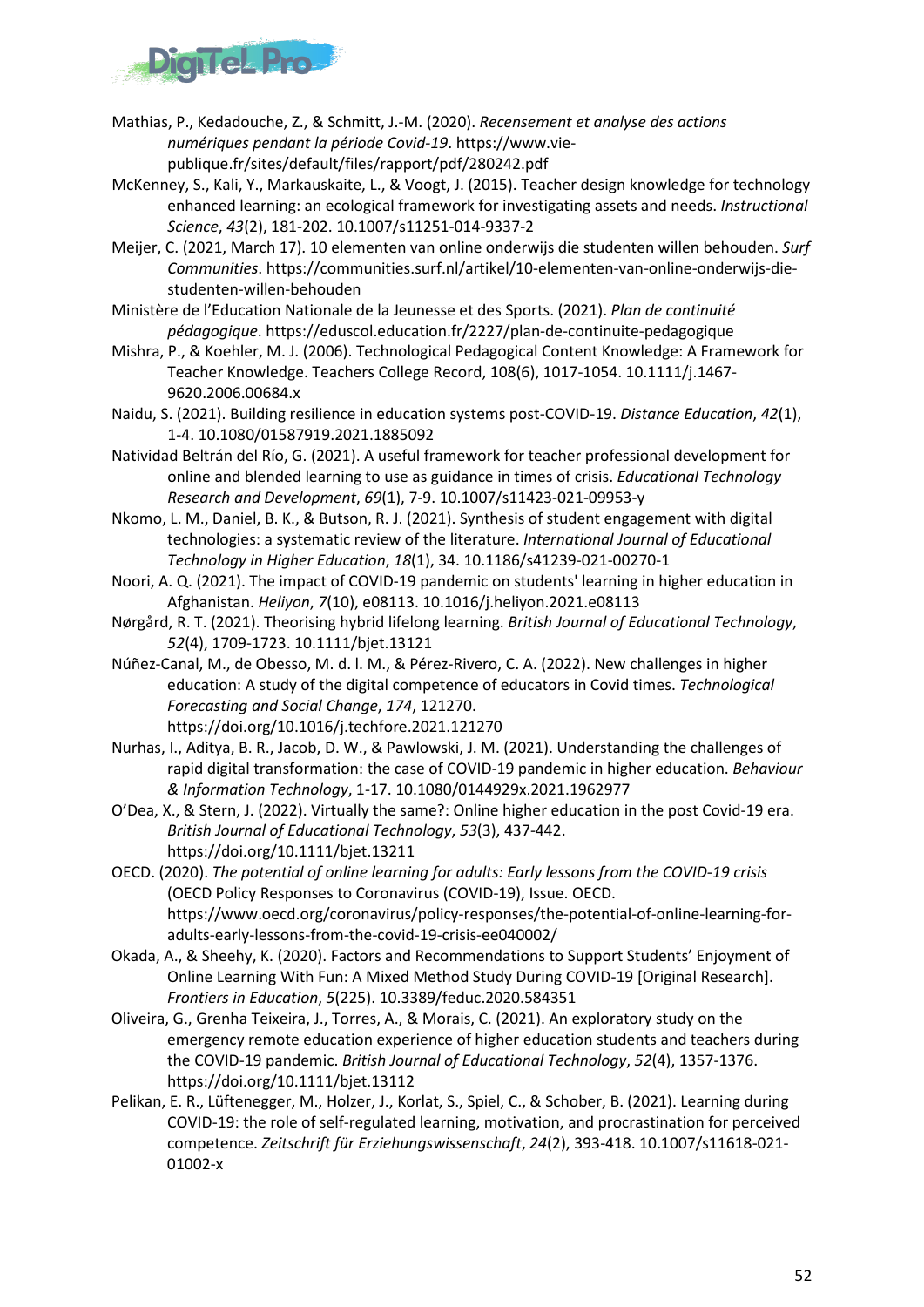

- Petronzi, R., & Petronzi, D. (2020). The Online and Campus (OaC) model as a sustainable blended approach to teaching and learning in higher education: A response to COVID-19. *Journal of Pedagogical Research*, *4*(4), 498-507. 10.33902/jpr.2020064475
- Philipsen, B., Tondeur, J., Pareja Roblin, N., Vanslambrouck, S., & Zhu, C. (2019). Improving teacher professional development for online and blended learning: a systematic meta-aggregative review. *Educational Technology Research and Development*, *67*(5), 1145-1174. 10.1007/s11423-019-09645-8
- Phillips, H. N. (2021). Re-imagining higher education: A cohort of teachers' experiences to face the 'new normal' during COVID19. *International Journal of Educational Research Open*, *2*, Article 100069. https://doi.org/10.1016/j.ijedro.2021.100069
- Portillo, J., & Lopez de la Serna, A. (2020). An international perspective for 'Improving teacher professional development for online and blended learning: a systematic meta-aggregative review'. *Educational Technology Research and Development*, 1-4. 10.1007/s11423-020- 09851-9
- Price, L., & Kirkwood, A. (2014). Informed design of educational technology for teaching and learning? Towards an evidence-informed model of good practice. *Technology, Pedagogy and Education*, *23*(3), 325-347. 10.1080/1475939X.2014.942749
- Prihadi, Murtono, & Setiadi, G. (2021). Effectiveness of Blended Learning to Improve Critical Thinking Skills and Student Science Learning Outcomes. *Journal of Physics: Conference Series*, *1823*(1), 012095. 10.1088/1742-6596/1823/1/012095
- The Quality Assurance Agency for Higher Education. (2020). *Building a taxonomy for digital learning*. QAA. https://www.qaa.ac.uk/docs/qaa/guidance/building-a-taxonomy-for-digitallearning.pdf
- Ramirez-Arellano, A., Bory-Reyes, J., & Hernández-Simón, L. M. (2019). Emotions, Motivation, Cognitive–Metacognitive Strategies, and Behavior as Predictors of Learning Performance in Blended Learning. *Journal of Educational Computing Research*, *57*(2), 491-512. 10.1177/0735633117753935
- Redecker, C. (2017). *European Framework for the Digital Competence of Educators: DigCompEdu* (JRC107466). Publications Office of the European Union. https://publications.jrc.ec.europa.eu/repository/handle/JRC107466
- Rehm, M., Moukarzel, S., Daly, A. J., & del Fresno, M. (2021). Exploring online social networks of school leaders in times of COVID-19. *British Journal of Educational Technology*, *52*(4), 1414- 1433. https://doi.org/10.1111/bjet.13099
- Reigeluth, C. M. (2019). Chaos Theory and the Sciences of Complexity: Foundations for Transforming Educational Systems. In M. J. Spector, B. B. Lockee, & M. D. Childress (Eds.), Learning, Design, and Technology: An International Compendium of Theory, Research, Practice, and Policy (pp. 1-12). Springer International Publishing. https://doi.org/10.1007/978-3-319- 17727-4\_95-1
- Reinhold, F., Schons, C., Scheuerer, S., Gritzmann, P., Richter-Gebert, J., & Reiss, K. (2021). Students' coping with the self-regulatory demand of crisis-driven digitalization in university mathematics instruction: do motivational and emotional orientations make a difference? *Computers in Human Behavior*, *120*, 106732. https://doi.org/10.1016/j.chb.2021.106732
- Reisoğlu, İ., & Çebi, A. (2020). How can the digital competences of pre-service teachers be developed? Examining a case study through the lens of DigComp and DigCompEdu. *Computers & Education*, *156*, 103940. https://doi.org/10.1016/j.compedu.2020.103940
- Rizun, M., & Strzelecki, A. (2020). Students' Acceptance of the COVID-19 Impact on Shifting Higher Education to Distance Learning in Poland. *Int J Environ Res Public Health*, *17*(18). 10.3390/ijerph17186468
- Rogers, E. M. (2003). *Diffusion of Innovations* (5 ed.). The Free Press.
- Roux, J., Lefort, M., Bertin, M., Padilla, C., Mueller, J., Garlantézec, R., Pivette, M., Le Tertre, A., & Crépey, P. (2021). *Impact de la crise sanitaire de la COVID-19 sur la santé mentale des*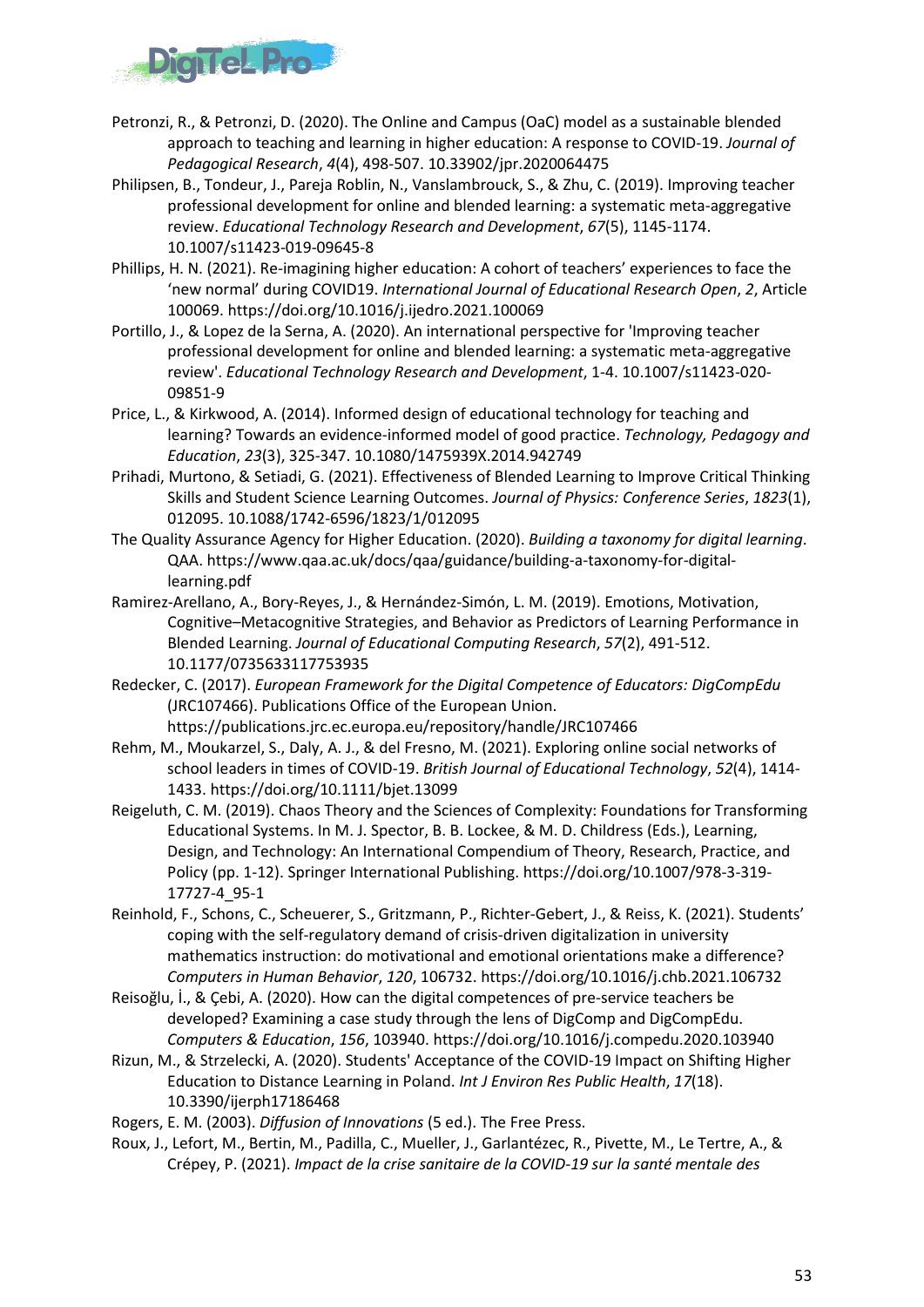

*étudiants à Rennes, France [Impact of the COVID-19 health crisis on the mental health of students in Rennes]* https://www.ehesp.fr/wp-content/uploads/2021/02/Rapport-Impact-Psy-Covid-20210225.pdf

- Rutherford, T., Karamarkovich, S., Xu, D., Tate, T., Sato, B., Baker, R., & Warschauer, M. (2021). Profiles of Instructor Responses to Emergency Distance Learning. *Online Learning*, *25*(1), 86- 114. https://doi.org/10.24059/olj.v25i1.2472
- Sailer, M., Schultz-Pernice, F., & Fischer, F. (2021). Contextual facilitators for learning activities involving technology in higher education: The C♭-model. *Computers in Human Behavior*, *121*, 106794. https://doi.org/10.1016/j.chb.2021.106794
- Santabarbara, J., Ozamiz-Etxebarria, N., Idoiaga, N., Olaya, B., & Bueno-Novitol, J. (2021). Meta-Analysis of Prevalence of Depression in Dental Students during COVID-19 Pandemic. *Medicina (Kaunas)*, *57*(11). 10.3390/medicina57111278
- Scheibenzuber, C., Hofer, S., & Nistor, N. (2021). Designing for fake news literacy training: A problem-based undergraduate online-course. *Computers in Human Behavior*, *121*, Article 106796. https://doi.org/10.1016/j.chb.2021.106796
- Scherer, R., Howard, S. K., Tondeur, J., & Siddiq, F. (2021). Profiling teachers' readiness for online teaching and learning in higher education: Who's ready? *Computers in Human Behavior*, *118*, 106675. https://doi.org/10.1016/j.chb.2020.106675
- Schildkamp, K., Otter, D. H.-d., Beek, M. t., Uerz, D., & Horvers, A. (2021). *Building blocks for effective lecturer professional development in higher education aimed at educational innovation with IT*. https://www.versnellingsplan.nl/en/Kennisbank/building-blocks-for-effectiveprofessional-development-2-0/
- Schildkamp, K., Wopereis, I., Kat-De Jong, M., Peet, A., & Hoetjes, I. (2020). Building blocks of instructor professional development for innovative ICT use during a pandemic. *Journal of Professional Capital and Community*, *5*(3/4), 281-293. https://doi.org/10.1108/JPCC-06- 2020-0034
- Schleicher, A. (2021). *Learning from the Past, Looking to the Future*. https://doi.org/https://doi.org/10.1787/f43c1728-en
- Schmitz, B., & Hanke, K. Engage me: Learners' expectancies and teachers' efforts in designing effective online classes. *Journal of Computer Assisted Learning*, *n/a*(n/a). https://doi.org/10.1111/jcal.12636
- Scull, J., Phillips, M., Sharma, U., & Garnier, K. (2020). Innovations in teacher education at the time of COVID19: an Australian perspective. *Journal of Education for Teaching*, *46*(4), 497-506. 10.1080/02607476.2020.1802701
- Siemens, G., Gašević,, D., & Dawson, S. (2015). Preparing for the digital university: A review of the history and current state of distance, blended, and online learning. <https://doi.org/10.13140/rg.2.1.3515.8483>
- Singh, V., & Thurman, A. (2019). How many ways can we define online learning? A systematic literature review of definitions of online learning (1988-2018). *American Journal of Distance Education, 33*(4), 289-306. https://doi.org/10.1080/08923647.2019.1663082
- Sonnenschein, S., Stites, M. L., Grossman, J. A., & Galczyk, S. H. (2022). "This will likely affect his entire life": Parents' views of special education services during COVID-19. *International Journal of Educational Research*, *112*, 101941. https://doi.org/10.1016/j.ijer.2022.101941
- Soto-Acosta, P. (2020). COVID-19 Pandemic: Shifting Digital Transformation to a High-Speed Gear. *Information Systems Management*, *37*(4), 260-266. 10.1080/10580530.2020.1814461
- Sprenger, D. A., & Schwaninger, A. (2021). Technology acceptance of four digital learning technologies (classroom response system, classroom chat, e-lectures, and mobile virtual reality) after three months' usage. *International Journal of Educational Technology in Higher Education*, *18*(1). 10.1186/s41239-021-00243-4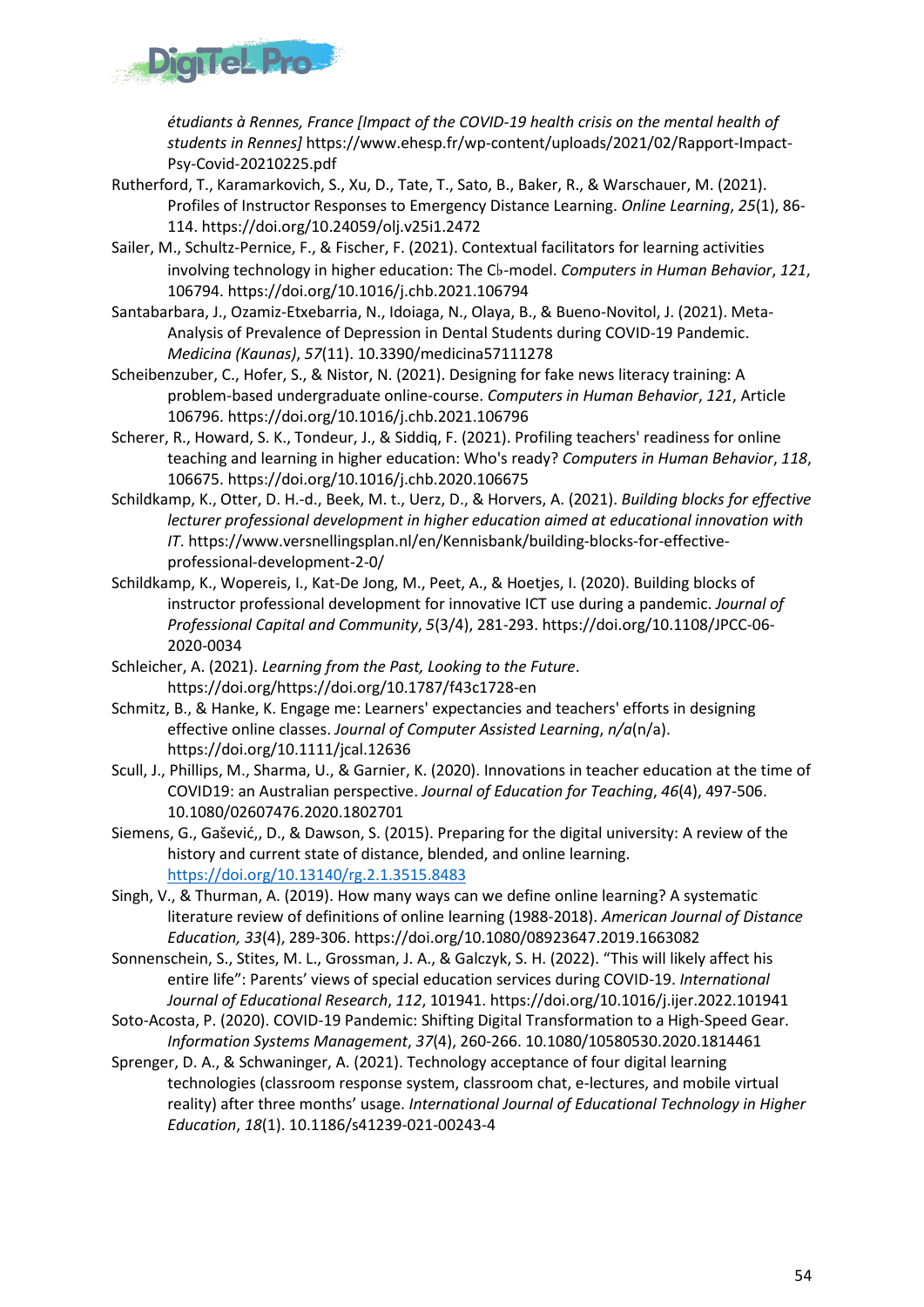

- St-Onge, C., Ouellet, K., Lakhal, S., Dubé, T., & Marceau, M. (2022). COVID-19 as the tipping point for integrating e-assessment in higher education practices. *British Journal of Educational Technology*, *53*(2), 349-366. https://doi.org/10.1111/bjet.13169
- Stevanović, A., Božić, R., & Radović, S. Higher education students' experiences and opinion about distance learning during the Covid-19 pandemic. *Journal of Computer Assisted Learning*. https://doi.org/10.1111/jcal.12613
- Sullivan, F. R. (2020). Critical pedagogy and teacher professional development for online and blended learning: the equity imperative in the shift to digital. *Educational Technology Research and Development*, 1-4. 10.1007/s11423-020-09864-4
- Sumer, M., Douglas, T., & Sim, K. (2021). Academic development through a pandemic crisis: Lessons learnt from three cases incorporating technical, pedagogical and social support. *Journal of University Teaching & Learning Practice*, *18*(5), Article 1.
- Swift, M., Balkin, D. B., & Matusik, S. F. (2010). Goal orientations and the motivation to share knowledge. *Journal of Knowledge Management*, *14*(3), 378-393. https://doi.org/10.1108/13673271011050111
- Theobald, M., Breitwieser, J., Murayama, K., & Brod, G. (2021). Achievement emotions mediate the link between goal failure and goal revision: Evidence from digital learning environments. *Computers in Human Behavior*, *119*, 106726. https://doi.org/10.1016/j.chb.2021.106726
- Tran, A., Kerkstra, R. L., Gardocki, S. L., & Papuga, S. C. (2021). Lessons Learned: Teaching In-Person During the COVID-19 Pandemic [Curriculum, Instruction, and Pedagogy]. *Frontiers in Education*, *6*(189). 10.3389/feduc.2021.690646
- Truzoli, R., Pirola, V., & Conte, S. (2021). The impact of risk and protective factors on online teaching experience in high school Italian teachers during the COVID-19 pandemic. *J Comput Assist Learn*. 10.1111/jcal.12533
- Uerz, D., Van Zanten, M., Van der Neut, I., Tondeur, J., Kral, M., Gorissen, P., & Howard, S. (2021). A digital competences framework for lecturers in higher education. Versnellingsplan Onderwijsinnovatie met ICT. https://www.versnellingsplan.nl/en/Kennisbank/frameworkfor-digital-competences-of-lecturers/
- Ukwoma, S. C., & Ngulube, P. (2021). Trends and patterns of theory use in open and distance education research journals 2009-2018. Open Learning: The Journal of Open, Distance and e-Learning, 1-15. https://doi.org/10.1080/02680513.2021.1911793
- Usher, M., Hershkovitz, A., & Forkosh-Baruch, A. (2021). From data to actions: Instructors' decision making based on learners' data in online emergency remote teaching. *British Journal of Educational Technology*, *52*(4), 1338-1356. https://doi.org/10.1111/bjet.13108
- van der Spoel, I., Noroozi, O., Schuurink, E., & van Ginkel, S. (2020). Teachers' online teaching expectations and experiences during the Covid19-pandemic in the Netherlands. *European Journal of Teacher Education*, *43*(4), 623-638.
	- https://doi.org/10.1080/02619768.2020.1821185
- VanLeeuwen, C. A., Veletsianos, G., Johnson, N., & Belikov, O. (2021). Never-ending repetitiveness, sadness, loss, and "juggling with a blindfold on:" Lived experiences of Canadian college and university faculty members during the COVID-19 pandemic. *British Journal of Educational Technology*, *52*(4), e13065. https://doi.org/10.1111/bjet.13065
- Vargo, D., Zhu, L., Benwell, B., & Yan, Z. (2020). Digital technology use during COVID-19 pandemic: A rapid review. *Human Behavior and Emerging Technologies*, *3*(1), 13-24. 10.1002/hbe2.242
- Veletsianos, G., & Houlden, S. (2019). An analysis of flexible learning and flexibility over the last 40 years of Distance Education. *Distance Education*, *40*(4), 454-468. 10.1080/01587919.2019.1681893
- Vincent-Lancrin, S. (2022). *How Learning Continued during the COVID-19 Pandemic : Global Lessons from Initiatives to Support Learners and Teachers*. OECD. https://www.oecdilibrary.org/sites/93c3dc5e-en/index.html?itemId=/content/component/93c3dc5e-en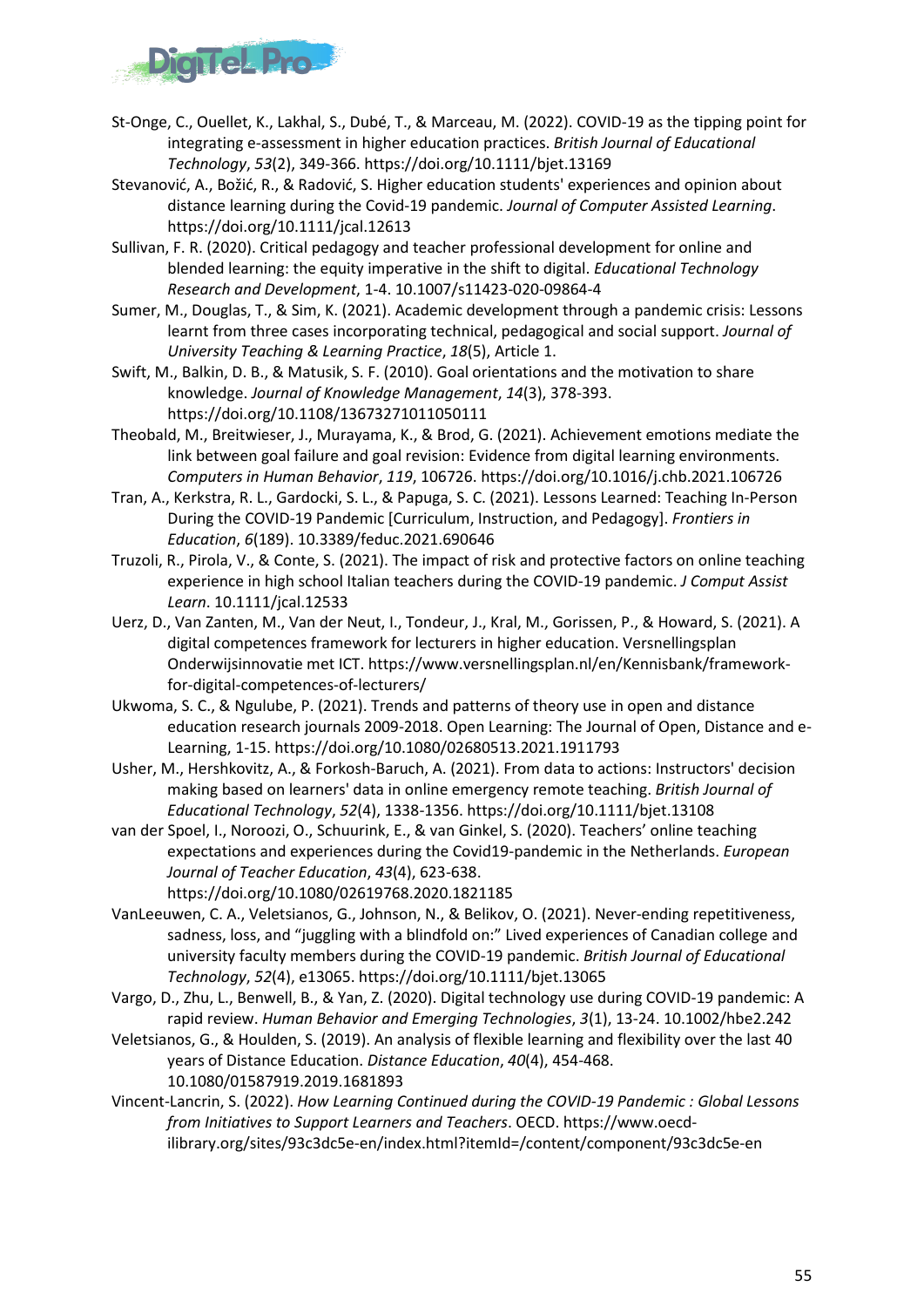

- Vittorini, P., & Galassi, A. (2021). From blended to online due to the COVID outbreak: the case study of a data science course. *Open Learning: The Journal of Open, Distance and e-Learning*, *36*(3), 212-230. 10.1080/02680513.2021.1973399
- W3C Web Accessibility Initiative. (2022). *Making the Web Accessible: Strategies, standards, and supporting resources to make the Web accessible to people with disabilities*. https://www.w3.org/WAI/
- Wang, J., Yang, Y., Li, H., & van Aalst, J. (2021). Continuing to teach in a time of crisis: The Chinese rural educational system's response and student satisfaction and social and cognitive presence. *British Journal of Educational Technology*, *52*(4), 1494-1512. https://doi.org/10.1111/bjet.13129
- Watermeyer, R., Crick, T., Knight, C., & Goodall, J. (2021). COVID-19 and digital disruption in UK universities: afflictions and affordances of emergency online migration. *Higher Education*, *81*(3), 623-641. https://doi.org/10.1007/s10734-020-00561-y
- Weidlich, J., & Kalz, M. (2021). Exploring predictors of instructional resilience during emergency remote teaching in higher education. *International Journal of Educational Technology in Higher Education*, *18*(1). 10.1186/s41239-021-00278-7
- Whitelock, D., Herodotou, C., Cross, S., & Scanlon, E. (2021). Open voices on COVID-19: covid challenges and opportunities driving the research agenda. *Open Learning: The Journal of Open, Distance and e-Learning*, *36*(3), 201-211. https://doi.org/10.1080/02680513.2021.1985445
- Williamson, B., Eynon, R., & Potter, J. (2020). Pandemic politics, pedagogies and practices: digital technologies and distance education during the coronavirus emergency. *Learning, Media and Technology*, *45*(2), 107-114. 10.1080/17439884.2020.1761641
- Xie, J., A, G., Rice, M. F., & Griswold, D. E. (2021). Instructional designers' shifting thinking about supporting teaching during and post-COVID-19. *Distance Education*, *42*(3), 331-351. 10.1080/01587919.2021.1956305
- Xu, S., Li, W., Zhang, W., & Cho, J. (2021). The dynamics of social support and affective well-being before and during COVID: An experience sampling study. *Computers in Human Behavior*, *121*, 106776. https://doi.org/10.1016/j.chb.2021.106776
- Yan, L., Whitelock-Wainwright, A., Guan, Q., Wen, G., Gasevic, D., & Chen, G. (2021). Students' experience of online learning during the COVID-19 pandemic: A province-wide survey study. *Br J Educ Technol*. 10.1111/bjet.13102
- Yan, Z., Gaspar, R., & Zhu, T. (2021). How humans behave with emerging technologies during the COVID-19 pandemic? *Hum Behav Emerg Technol*, *3*(1), 5-7. 10.1002/hbe2.249
- Yu, Z. (2021). The effects of gender, educational level, and personality on online learning outcomes during the COVID-19 pandemic. *International Journal of Educational Technology in Higher Education*, *18*(1), Article 14. 10.1186/s41239-021-00252-3
- Zawacki-Richter, O. (2020). The current state and impact of Covid-19 on digital higher education in Germany. *Hum Behav Emerg Technol*. 10.1002/hbe2.238
- Zhang, L., Carter Jr., R. A., Qian, X., Yang, S., Rujimora, J., & Wen, S. (2022) Academia's responses to crisis: A bibliometric analysis of literature on online learning in higher education during COVID-19. *British Journal of Educational Technology*. https://doi.org/10.1111/bjet.13191
- Zhao, Y., Pinto Llorente, A. M., & Sánchez Gómez, M. C. (2021). Digital competence in higher education research: A systematic literature review. *Computers & Education*, *168*, 104212. https://doi.org/10.1016/j.compedu.2021.104212